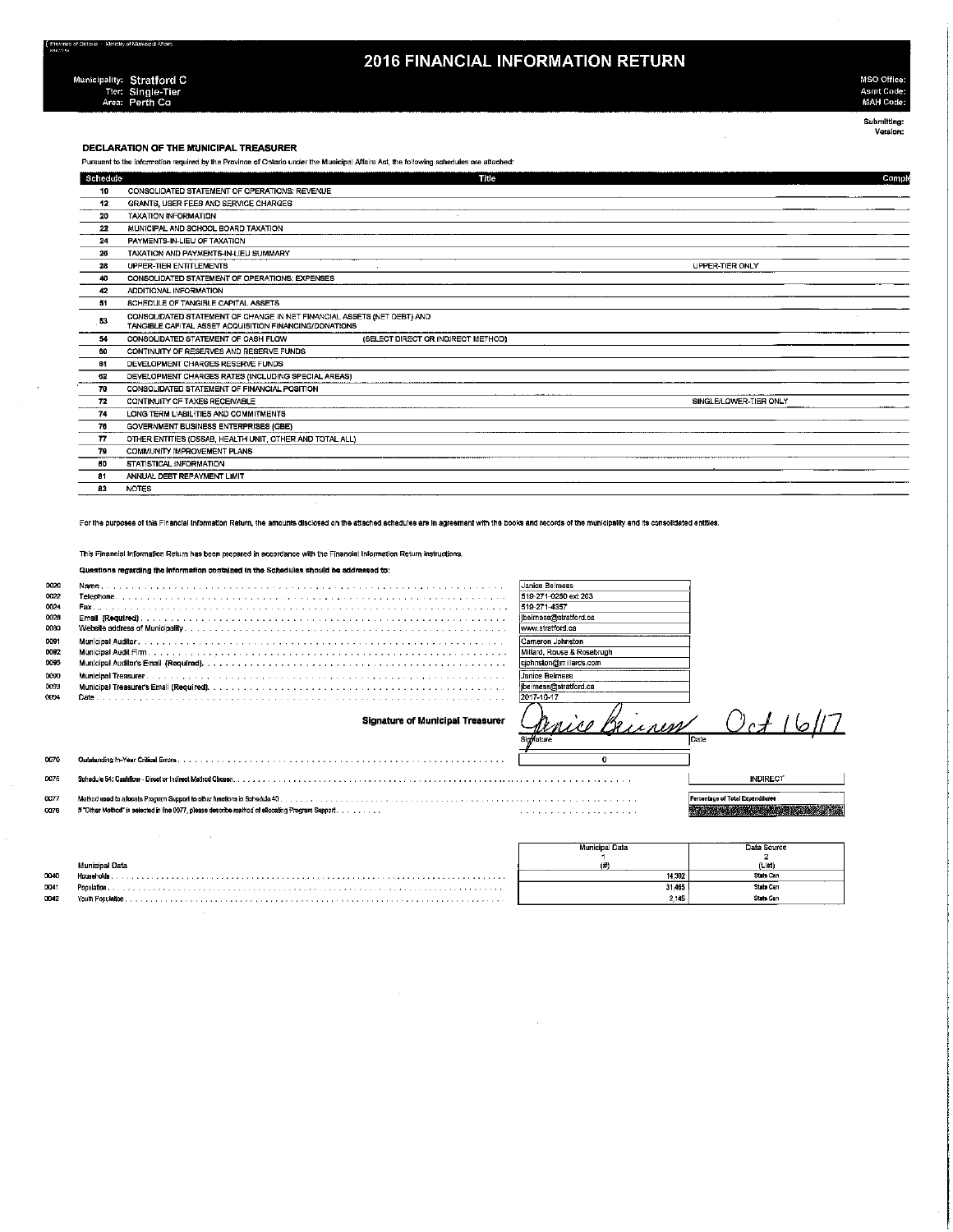| 2016-V1.03   |                           | Province of Ontario - Ministry of Municipal Affairs         |                                                                              | 19.10.2017 15:11                     |
|--------------|---------------------------|-------------------------------------------------------------|------------------------------------------------------------------------------|--------------------------------------|
|              |                           | FIR2016: Stratford C                                        |                                                                              | <b>Schedule 10</b>                   |
|              | Asmt Code: 3111           |                                                             | <b>CONSOLIDATED STATEMENT OF OPERATIONS: REVENUE</b>                         |                                      |
|              | <b>MAH Code: 65101</b>    |                                                             |                                                                              | for the year ended December 31, 2016 |
|              |                           |                                                             |                                                                              |                                      |
|              |                           | <b>STATEMENT OF OPERATIONS: REVENUE</b>                     |                                                                              | Own Purposes Revenue                 |
|              |                           |                                                             |                                                                              | $\mathbf{1}$<br>$\mathsf{s}$         |
| 0299         | <b>Property Taxation</b>  |                                                             |                                                                              | 52,543,562                           |
|              |                           |                                                             |                                                                              |                                      |
| 0499         |                           |                                                             |                                                                              | 111,625                              |
| 9940         |                           |                                                             | Subtotal                                                                     | 52,655,187                           |
| 0510         |                           |                                                             |                                                                              |                                      |
|              |                           |                                                             |                                                                              |                                      |
| 0620         |                           |                                                             |                                                                              | $\mathbf 0$                          |
| 0695         |                           |                                                             |                                                                              |                                      |
| 0696         |                           |                                                             |                                                                              |                                      |
| 0697         |                           |                                                             |                                                                              |                                      |
| 0698         |                           | Other, $\ldots$ , $\ldots$ , $\ldots$ , $\ldots$ , $\ldots$ |                                                                              |                                      |
| 0699         | <b>Conditional Grants</b> |                                                             | Subtotal                                                                     | $\mathbf{0}$                         |
| 0810         |                           |                                                             |                                                                              | 22,916,981                           |
| 0815         |                           |                                                             |                                                                              | 504,565                              |
| 0820         |                           |                                                             |                                                                              | 665,838                              |
| 0825         |                           |                                                             |                                                                              | $\overline{0}$                       |
| 0830         |                           |                                                             |                                                                              | 105,258                              |
| 0831         |                           |                                                             |                                                                              | 1,424,727                            |
| 0899         |                           |                                                             | Subtotal                                                                     | 25,617,369                           |
| 1098         |                           |                                                             | Revenue from other municipalities for Tangible Capital Assets (SLC 12991007) | $\mathbf{0}$                         |
| 1099         |                           |                                                             |                                                                              | 4,207,504                            |
| 1299         |                           |                                                             |                                                                              | 21,019,010                           |
|              |                           |                                                             |                                                                              |                                      |
|              |                           | Licences, permits, rents, etc.                              |                                                                              |                                      |
| 1410<br>1420 |                           |                                                             |                                                                              | 916,546                              |
| 1430         |                           |                                                             |                                                                              | 7,003,050                            |
| 1431         |                           |                                                             |                                                                              |                                      |
| 1432         |                           |                                                             |                                                                              |                                      |
| 1498         |                           |                                                             |                                                                              |                                      |
| 1499         |                           |                                                             | Subtotal                                                                     | 7,919,596                            |
|              |                           | Fines and penalties                                         |                                                                              |                                      |
| 1605         |                           |                                                             |                                                                              |                                      |
| 1610         |                           |                                                             |                                                                              | 209,738                              |
| 1620<br>1698 |                           | Other $\ldots$ $\ldots$ $\ldots$ $\ldots$ $\ldots$ $\ldots$ |                                                                              | 433,987                              |
| 1699         |                           |                                                             | Subtotal                                                                     | 643,725                              |
|              |                           |                                                             |                                                                              |                                      |
|              | Other revenue             |                                                             |                                                                              |                                      |
| 1805         |                           |                                                             |                                                                              | 270,205                              |
| 1806         |                           |                                                             | Interest earned on reserves and reserve funds.                               |                                      |
| 1811         |                           |                                                             |                                                                              | 33,032                               |
| 1812         |                           |                                                             |                                                                              | 957,578                              |
| 1813         |                           |                                                             |                                                                              | 13,679                               |
|              |                           |                                                             |                                                                              |                                      |
| 1814         |                           | Other Deferred revenue earned                               |                                                                              |                                      |
| 1830         |                           |                                                             |                                                                              | 310,654                              |
| 1831<br>1840 |                           |                                                             |                                                                              | 239,692                              |
| 1850         |                           |                                                             |                                                                              |                                      |
| 1865         |                           |                                                             |                                                                              | 2,249,565                            |
| 1870         |                           |                                                             |                                                                              |                                      |
| 1890         |                           | Land sales                                                  |                                                                              | 266,884                              |
| 1891         |                           | Other                                                       | Festival HD project                                                          |                                      |
| 1892         |                           | Other                                                       | Recoverables from road projects                                              |                                      |
| 1893         |                           | Other                                                       | Spruce Lodge - MISC                                                          | 10,636                               |
| 1894         |                           | PDHU misc<br>Other                                          |                                                                              | 231,600                              |
| 1895<br>1896 |                           | Other                                                       |                                                                              | 779,078<br>388,138                   |
| 1897         |                           | Other<br>Other                                              |                                                                              |                                      |
| 1898         |                           | Other                                                       |                                                                              |                                      |
| 1899         |                           |                                                             | Subtotal                                                                     | 5,750,741                            |
|              |                           |                                                             |                                                                              |                                      |
| 1880         |                           |                                                             |                                                                              |                                      |
|              |                           |                                                             |                                                                              |                                      |
| 1905<br>9910 |                           |                                                             | <b>TOTAL Revenues</b>                                                        | 640,147<br>118,453,279               |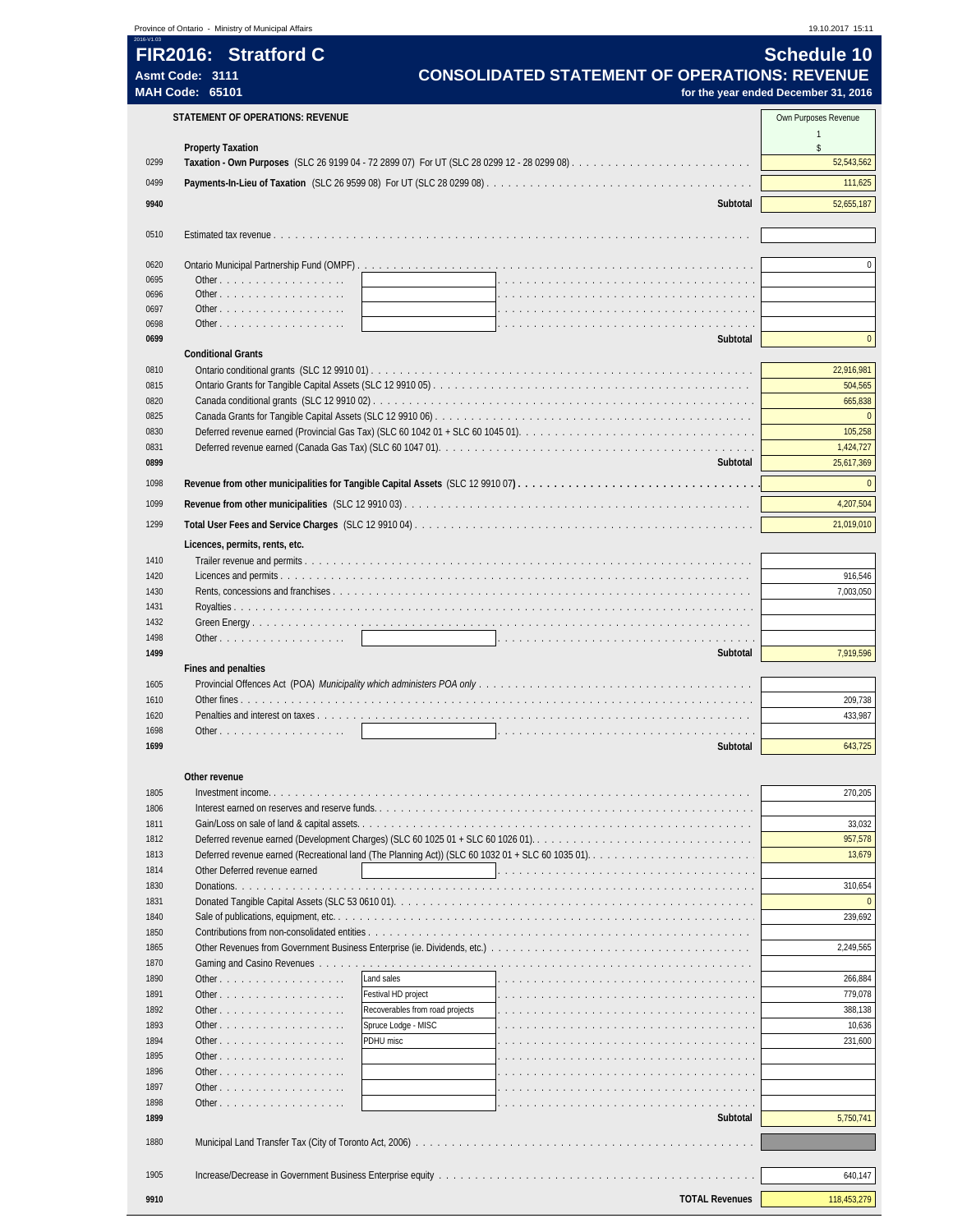# **FIR2016: Stratford C** Samuel C Schedule 10 Asmt Code: 3111<br>MAH Code: 65101<br>MAH Code: 65101<br>And Code: 65101

for the year ended December 31, 2016

**Continuity of Accumulated Surplus/(Deficit)** 1

| 2010 | 118,453.27  |
|------|-------------|
| 2020 |             |
| 2030 |             |
| 2040 |             |
| 2045 |             |
| 2099 |             |
|      |             |
| 2060 | 229,461.12  |
| 2061 |             |
| 2062 | 229,461,120 |
| 9950 |             |

|              | Continuity of Government Business Enterprise Equity |            |
|--------------|-----------------------------------------------------|------------|
| 6010         |                                                     | 39.784.578 |
| 6020<br>6060 |                                                     | 640.147    |
| 6090         |                                                     |            |

#### **Total of line 0899 includes:**

|      | Provincial Gas Tax Funding |  |
|------|----------------------------|--|
| 4018 |                            |  |
| 4019 |                            |  |
| 4020 |                            |  |

#### **Total of line 0899 includes:**

|      | Canada Gas Tax Funding          | $\hat{\mathbf{S}}$ |
|------|---------------------------------|--------------------|
| 4025 |                                 |                    |
|      | <b>Transportation Services:</b> |                    |
| 4030 |                                 | 946.590            |
| 4031 |                                 |                    |
| 4032 |                                 | 478.137            |
| 4033 |                                 |                    |
| 4040 |                                 |                    |
| 4041 |                                 |                    |
| 4045 |                                 |                    |
| 4046 |                                 |                    |
|      | <b>Fnvironmental Services:</b>  |                    |
| 4060 |                                 |                    |
| 4061 |                                 |                    |
| 4062 |                                 |                    |
| 4063 |                                 |                    |
| 4064 |                                 |                    |
| 4065 |                                 |                    |
| 4066 |                                 |                    |
| 4067 |                                 |                    |
| 4068 |                                 |                    |
| 4069 |                                 |                    |
|      |                                 |                    |
| 4075 |                                 |                    |
| 4076 |                                 |                    |
| 4080 |                                 |                    |
| 4099 | Canada Gas Tax                  | 1,424,727          |
|      |                                 |                    |

٦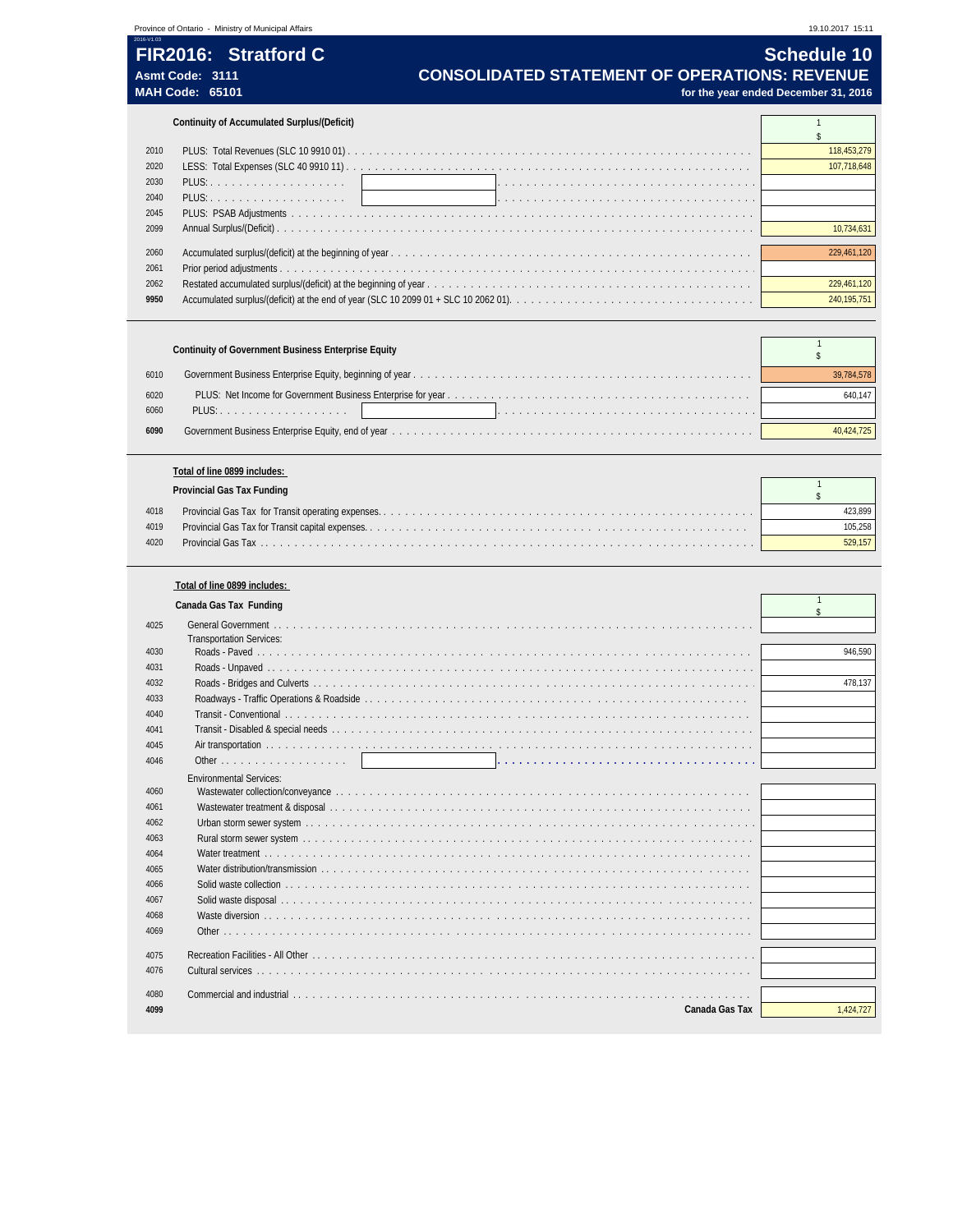# 2016-V1.03 **FIR2016: Stratford C Schedule 12**

#### **Asmt Code: 3111 GRANTS, USER FEES AND SERVICE CHARGES**

|              | <b>MAH Code: 65101</b>                                                       |                        |                    |                      |                       |                                                    | for the year ended December 31, 2016 |                         |
|--------------|------------------------------------------------------------------------------|------------------------|--------------------|----------------------|-----------------------|----------------------------------------------------|--------------------------------------|-------------------------|
|              |                                                                              | Ontario Conditional    | Canada Conditional |                      | User Fees and Service | Ontario Grants - Tangible Canada Grants - Tangible |                                      | Other Municipalities -  |
|              |                                                                              | Grants                 | Grants             | Other Municipalities | Charges               | Capital Assets                                     | Capital Assets                       | Tangible Capital Assets |
|              |                                                                              | $\overline{1}$         | $\mathfrak{p}$     | 3                    | $\overline{4}$        | 5                                                  | 6                                    | $\overline{7}$          |
|              |                                                                              | $\mathsf{\$}$          | \$                 | \$                   | $\hat{\mathbf{S}}$    | \$                                                 | \$                                   | \$                      |
| 0299         |                                                                              | 3,900                  |                    |                      | 352,235               |                                                    |                                      |                         |
|              | <b>Protection services</b>                                                   |                        |                    |                      |                       |                                                    |                                      |                         |
| 0410         |                                                                              | 354,738                |                    |                      | 128,329<br>79,238     |                                                    |                                      |                         |
| 0420<br>0421 |                                                                              |                        |                    |                      |                       |                                                    |                                      |                         |
| 0422         |                                                                              |                        |                    |                      |                       |                                                    |                                      |                         |
| 0430         |                                                                              |                        |                    |                      |                       |                                                    |                                      |                         |
| 0440<br>0445 |                                                                              |                        |                    |                      | 72,981                |                                                    |                                      |                         |
| 0450         |                                                                              |                        |                    |                      |                       |                                                    |                                      |                         |
| 0460         |                                                                              |                        |                    | 286,157              |                       |                                                    |                                      |                         |
| 0498         | Other<br>.                                                                   |                        |                    |                      |                       |                                                    |                                      |                         |
| 0499         | Subtotal<br><b>Transportation services</b>                                   | 354,738                | $\Omega$           | 286,157              | 280,548               | $\mathbf{0}$                                       | $\mathbf{0}$                         |                         |
| 0611         | Roads - Paved                                                                | 511,886                |                    |                      | 474,637               |                                                    |                                      |                         |
| 0612         | Roads - Unpaved                                                              |                        |                    |                      |                       |                                                    |                                      |                         |
| 0613         |                                                                              |                        |                    |                      |                       |                                                    |                                      |                         |
| 0614<br>0621 | Winter Control - Except sidewalks, Parking Lots                              |                        |                    |                      |                       |                                                    |                                      |                         |
| 0622         | Winter Control - Sidewalks, Parking Lots Only.                               |                        |                    |                      |                       |                                                    |                                      |                         |
| 0631         |                                                                              | 423,899                |                    |                      | 246,220               |                                                    |                                      |                         |
| 0632<br>0640 |                                                                              |                        |                    |                      | 46,140<br>856,900     |                                                    |                                      |                         |
| 0650         |                                                                              |                        |                    |                      |                       |                                                    |                                      |                         |
| 0660         |                                                                              |                        |                    |                      | 9,770                 |                                                    |                                      |                         |
| 0698         | Other<br>and a straightful and a straight                                    |                        |                    |                      |                       |                                                    |                                      |                         |
| 0699         | Subtotal<br><b>Environmental services</b>                                    | 935,785                | $\overline{0}$     | $\overline{0}$       | 1,633,667             | $\mathbf{0}$                                       | $\mathbf{0}$                         |                         |
| 0811         |                                                                              |                        |                    |                      | 6,212,313             |                                                    |                                      |                         |
| 0812         |                                                                              |                        |                    |                      |                       |                                                    |                                      |                         |
| 0821         |                                                                              |                        |                    |                      | 39,656                |                                                    |                                      |                         |
| 0822<br>0831 |                                                                              | 22,391                 |                    |                      | 4.228.195             |                                                    |                                      |                         |
| 0832         |                                                                              |                        |                    |                      |                       |                                                    |                                      |                         |
| 0840         |                                                                              |                        |                    |                      | 2,469,069             |                                                    |                                      |                         |
| 0850<br>0860 |                                                                              | 294,835                |                    |                      |                       |                                                    |                                      |                         |
| 0898         | Other<br>.                                                                   |                        |                    |                      |                       |                                                    |                                      |                         |
| 0899         | Subtotal                                                                     | 317,226                | $\Omega$           | $\overline{0}$       | 12,949,233            | $\mathbf{0}$                                       | $\mathbf{0}$                         |                         |
|              | <b>Health services</b>                                                       |                        |                    |                      |                       |                                                    |                                      |                         |
| 1010<br>1020 |                                                                              | 3,026,650              |                    |                      |                       |                                                    |                                      |                         |
| 1030         |                                                                              |                        |                    |                      |                       |                                                    |                                      |                         |
| 1035         |                                                                              |                        |                    |                      |                       |                                                    |                                      |                         |
| 1040         | Other                                                                        |                        |                    |                      | 68,348                |                                                    |                                      |                         |
| 1098<br>1099 | a dia ana amin'ny fivondronan-<br>Subtotal                                   | 3,026,650              | $\pmb{0}$          | $\mathbf{0}$         | 68,348                | $\mathbf{0}$                                       | $\mathbf{0}$                         | $\mathbf{0}$            |
|              | Social and family services                                                   |                        |                    |                      |                       |                                                    |                                      |                         |
| 1210         |                                                                              | 6,981,781              |                    | 859,348              |                       |                                                    |                                      |                         |
| 1220<br>1230 |                                                                              | 2,952,870<br>4,793,675 |                    | 478,110              | 1,692,377<br>852,274  | 504,565                                            |                                      |                         |
| 1298         | Other<br>.                                                                   |                        |                    |                      |                       |                                                    |                                      |                         |
| 1299         | Subtotal                                                                     | 14,728,326             | $\Omega$           | 1,337,458            | 2,544,651             | 504,565                                            | $\mathbf{0}$                         |                         |
|              | Social Housing                                                               |                        |                    |                      |                       |                                                    |                                      |                         |
| 1410         |                                                                              | 3,144,338              |                    | 2,547,789            | 2,467,813             |                                                    |                                      |                         |
| 1420         |                                                                              |                        |                    |                      |                       |                                                    |                                      |                         |
| 1430<br>1497 | Other<br>.                                                                   |                        |                    |                      |                       |                                                    |                                      |                         |
| 1498         | Other<br>.                                                                   |                        |                    |                      |                       |                                                    |                                      |                         |
| 1499         | Subtotal                                                                     | 3,144,338              | $\mathbf{0}$       | 2,547,789            | 2,467,813             | $\mathbf{0}$                                       | $\mathbf{0}$                         |                         |
|              | Recreation and cultural services                                             |                        |                    |                      |                       |                                                    |                                      |                         |
| 1610         |                                                                              |                        |                    |                      | 159,943               |                                                    |                                      |                         |
| 1620<br>1631 | Recreation programs<br>Recreation facilities - Golf Course, Marina, Ski Hill | 51,611                 |                    |                      | 131,499               |                                                    |                                      |                         |
| 1634         |                                                                              | 15,041                 |                    |                      | 168,936               |                                                    |                                      |                         |
| 1640         |                                                                              | 65,590                 |                    | 36,100               | 262,137               |                                                    |                                      |                         |
| 1645         |                                                                              |                        |                    |                      |                       |                                                    |                                      |                         |
| 1650<br>1698 | Other<br>.                                                                   |                        |                    |                      |                       |                                                    |                                      |                         |
| 1699         | Subtotal                                                                     | 132,242                | $\Omega$           | 36,100               | 722,515               | $\mathbf{0}$                                       | $\mathbf{0}$                         |                         |
|              | Planning and development                                                     |                        |                    |                      |                       |                                                    |                                      |                         |
| 1810<br>1820 |                                                                              | 273,776                | 665,838            |                      |                       |                                                    |                                      |                         |
| 1830         |                                                                              |                        |                    |                      |                       |                                                    |                                      |                         |
| 1840         |                                                                              |                        |                    |                      |                       |                                                    |                                      |                         |
| 1850         |                                                                              |                        |                    |                      |                       |                                                    |                                      |                         |
| 1898<br>1899 | Other<br>.<br>Subtotal                                                       | 273,776                | 665,838            | $\Omega$             | $\mathbf{0}$          | $\mathbf{0}$                                       | $\mathbf{0}$                         | $\mathbf{0}$            |
|              |                                                                              |                        |                    |                      |                       |                                                    |                                      |                         |
| 1910         | Other<br>the company of the company of the                                   |                        |                    |                      |                       |                                                    |                                      |                         |
| 9910         | <b>TOTAL</b>                                                                 | 22,916,981             | 665,838            | 4,207,504            | 21,019,010            | 504,565                                            | $\overline{0}$                       | $\mathbf{0}$            |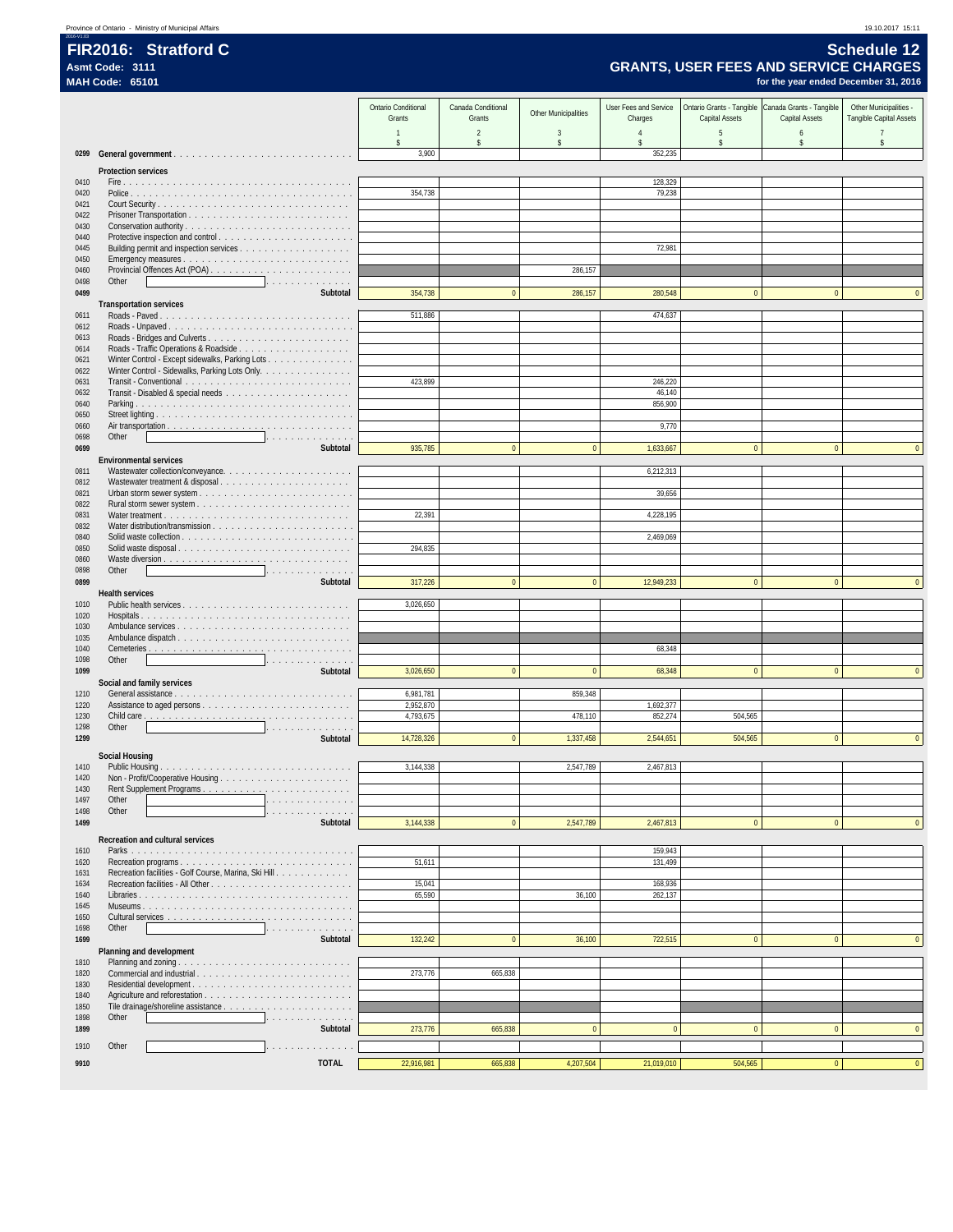#### **General Information**

|  | 1. Optional Property Classes in Effect |  |
|--|----------------------------------------|--|
|--|----------------------------------------|--|

|      |                                              | Y or N |
|------|----------------------------------------------|--------|
| 0202 |                                              |        |
| 0205 | G Parking Lot (Includes CJ, CR, CX, CY, CZ). |        |
| 0210 |                                              |        |
| 0215 |                                              |        |
| 0220 |                                              |        |
| 0225 | Other                                        | Ν      |

|                     | 2. Capping Parameters and Results | Decrease -<br>Percentage<br>Retained | Tax Adjustment -<br>Increasers | Net Class Impact | Annualized Tax Limit | CVA Tax Limit | <b>CVA Threshold</b><br>Value for Protected Value for Clawed<br>Properties | <b>CVA Threshold</b><br><b>Back Properties</b> | Exclude<br>Properties<br>Previously at<br>CVA Tax | Exclude<br>Properties that<br>go from Capped   go from Clawed<br>to Clawed Back   Back to Capped | Exclude<br>Properties that |
|---------------------|-----------------------------------|--------------------------------------|--------------------------------|------------------|----------------------|---------------|----------------------------------------------------------------------------|------------------------------------------------|---------------------------------------------------|--------------------------------------------------------------------------------------------------|----------------------------|
|                     |                                   |                                      |                                |                  |                      |               |                                                                            |                                                |                                                   | 10 <sup>10</sup>                                                                                 | 11                         |
|                     |                                   | %                                    |                                |                  | %                    | %             |                                                                            |                                                | Y or N                                            | Y or N                                                                                           | Y or N                     |
| 0320                | M Multi-Residential.              | 100.0%                               |                                |                  | 10.0%                | 5.0%          | 250                                                                        |                                                |                                                   |                                                                                                  |                            |
| 0330                | C Commercial.                     | 100.0%                               |                                |                  | 10.0%                | 5.0%          | 250                                                                        |                                                |                                                   |                                                                                                  |                            |
| Industrial.<br>0340 |                                   | 100.0%                               |                                |                  | 10.0%                | 5.0%          | 250                                                                        |                                                |                                                   |                                                                                                  |                            |
|                     |                                   |                                      |                                |                  | Low Band             |               | Middle Band                                                                |                                                |                                                   |                                                                                                  |                            |

┱

┰

|                                   | Grad, Tax Rates<br>in Effect? | Number of Tax<br>Bands | <b>CVA Boundary</b> | % of Highest Band<br>Rate | <b>CVA Boundary</b> | % of Highest Band<br>Rate |
|-----------------------------------|-------------------------------|------------------------|---------------------|---------------------------|---------------------|---------------------------|
| 3. Graduated Taxation (Tax Bands) |                               |                        |                     |                           |                     |                           |
|                                   | Y or N                        |                        |                     |                           |                     | %                         |
|                                   | N                             |                        |                     |                           |                     |                           |
|                                   | N                             |                        |                     |                           |                     |                           |
|                                   | N                             |                        |                     |                           |                     |                           |
|                                   | N                             |                        |                     |                           |                     |                           |
|                                   | N                             |                        |                     |                           |                     |                           |
|                                   |                               |                        |                     |                           |                     |                           |

| 0610 | N |
|------|---|
| 0611 | N |
| 0612 | N |
| 0613 | N |
| 0620 | N |
| 0621 | N |

0855 T Managed Forest . . . . . . . . . . . . . . . . . . . . . . . . . . N 0860 P Pipeline . . . . . . . . . . . . . . . . . . . . . . . . . . . . . . N

|      |                                                           | Phase-In<br>Program in<br>Fffect? | Year Current Phase-<br>In Initiated | Term of Current<br>Phase-In |
|------|-----------------------------------------------------------|-----------------------------------|-------------------------------------|-----------------------------|
|      | 4. Phase-In Program in Effect (Most recent Phase-In only) | Y or N                            | Year                                | 4<br>$#$ of Yrs             |
|      |                                                           |                                   |                                     |                             |
| 0805 |                                                           | N                                 |                                     |                             |
| 0810 | M Multi-Residential                                       | N                                 |                                     |                             |
| 0815 | N New Multi-Residential                                   | N                                 |                                     |                             |
| 0820 |                                                           | N                                 |                                     |                             |
| 0840 |                                                           | N                                 |                                     |                             |
| 0850 | F Farmland                                                | N                                 |                                     |                             |
| 0855 |                                                           | N                                 |                                     |                             |
| 0860 | P Pipeline                                                | N                                 |                                     |                             |
|      |                                                           |                                   |                                     |                             |

%

#### **5. Rebates for Eligible Charities** 2

1010 Rebate Percentage for Eligible Charities (SLC 72 2099 xx) . . . . . . . 40.0%

| 6. Property Tax Due Dates for Current Year<br>To be completed by Single/Lower-tier Municipalities Only |                  |                |  |  |  |  |  |  |  |  |  |  |  |
|--------------------------------------------------------------------------------------------------------|------------------|----------------|--|--|--|--|--|--|--|--|--|--|--|
| 1210                                                                                                   |                  | $\mathfrak z$  |  |  |  |  |  |  |  |  |  |  |  |
| 1220                                                                                                   |                  | $\mathfrak z$  |  |  |  |  |  |  |  |  |  |  |  |
| 1230                                                                                                   | F Farmland       | 2              |  |  |  |  |  |  |  |  |  |  |  |
| 1240                                                                                                   | T Managed Forest | 2              |  |  |  |  |  |  |  |  |  |  |  |
| 1250                                                                                                   |                  | $\mathfrak z$  |  |  |  |  |  |  |  |  |  |  |  |
| 1260                                                                                                   |                  | 2              |  |  |  |  |  |  |  |  |  |  |  |
| 1270                                                                                                   | P                | $\mathfrak{D}$ |  |  |  |  |  |  |  |  |  |  |  |
| 1298                                                                                                   | Other<br>.       |                |  |  |  |  |  |  |  |  |  |  |  |
|                                                                                                        |                  |                |  |  |  |  |  |  |  |  |  |  |  |

|      |                                                          |               | <b>INTERIM Billing Installments</b> |                 | <b>FINAL Billing Installments</b> |                 |               |  |  |
|------|----------------------------------------------------------|---------------|-------------------------------------|-----------------|-----------------------------------|-----------------|---------------|--|--|
|      | 6. Property Tax Due Dates for Current Year               | Installments  | First Due Date                      | Last Due Date   | <b>Installments</b>               | First Due Date  | Last Due Date |  |  |
|      | To be completed by Single/Lower-tier Municipalities Only |               |                                     |                 |                                   |                 |               |  |  |
|      |                                                          |               | YYYYMMDD                            | <b>YYYYMMDD</b> |                                   | <b>YYYYMMDD</b> | YYYYMMDD      |  |  |
| 1210 |                                                          |               | 20160219                            | 20160408        |                                   | 20160812        | 20161014      |  |  |
| 1220 |                                                          |               | 20160219                            | 20160408        |                                   | 20160812        | 20161014      |  |  |
| 1230 | F Farmland                                               |               | 20160219                            | 20160408        |                                   | 20160812        | 20161014      |  |  |
| 1240 |                                                          | $\mathcal{L}$ | 20160219                            | 20160408        |                                   | 20160812        | 20161014      |  |  |
| 1250 |                                                          |               | 20160219                            | 20160408        |                                   | 20160812        | 20161014      |  |  |
| 1260 |                                                          |               | 20160219                            | 20160408        |                                   | 20160812        | 20161014      |  |  |
| 1270 | P Pipeline                                               |               | 20160219                            | 20160408        |                                   | 20160812        | 20161014      |  |  |
| 1298 | Other<br>.                                               |               |                                     |                 |                                   |                 |               |  |  |

┯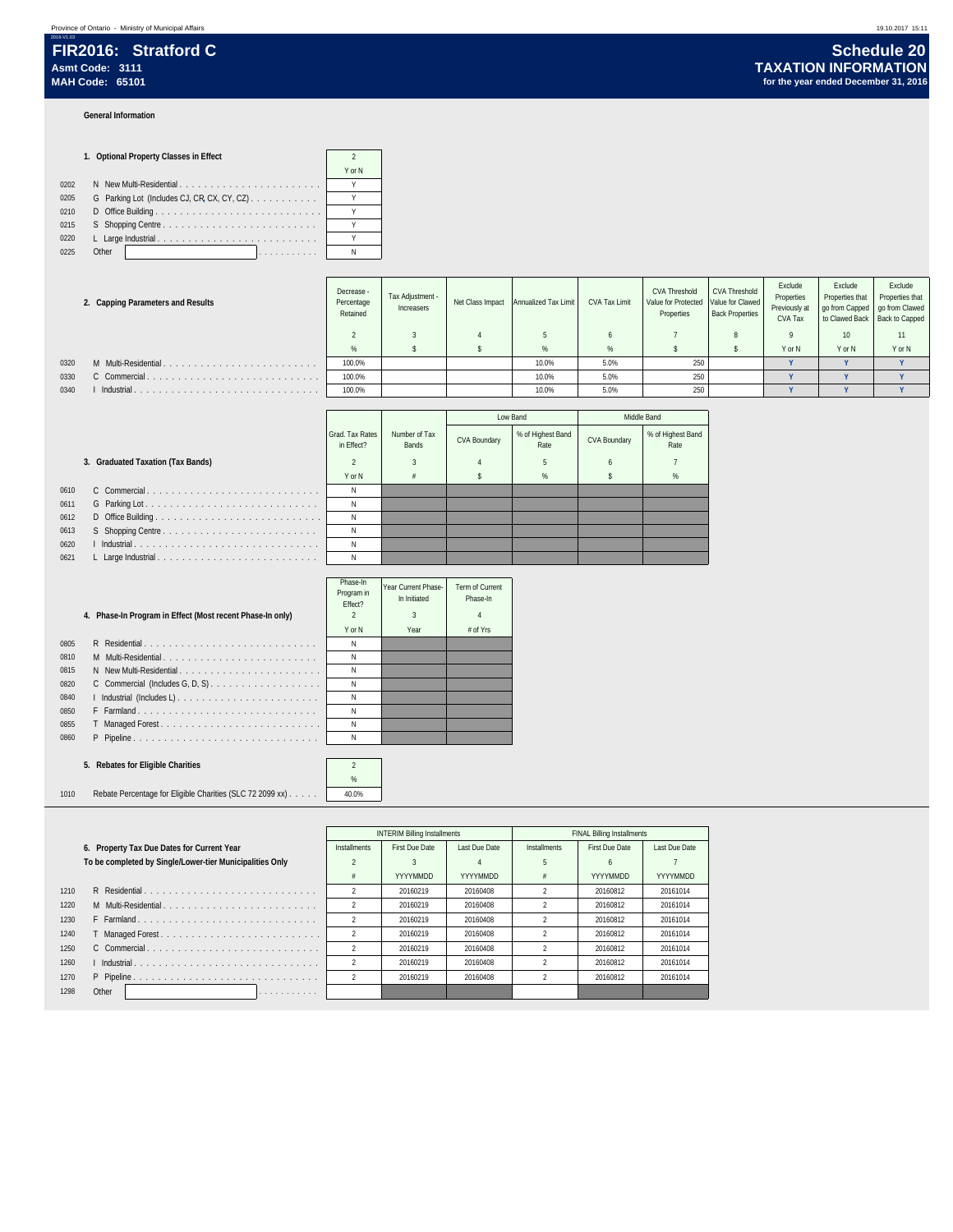**FIR2016: Stratford CAsmt Code: 3111MAH Code: 65101**

#### **Schedule 22 MUNICIPAL and SCHOOL BOARD TAXATION for the year ended December 31, 2016**

**1. GENERAL PURPOSE LEVY INFORMATION**

|      |                |                    |                              |                           |                  |               |                    | Phase-In Taxable<br>Assessment |               |              |                  |                        | <b>LT/ST Taxes</b>     | UT Taxes           | <b>Education Taxes</b> | <b>TOTAL</b>       |
|------|----------------|--------------------|------------------------------|---------------------------|------------------|---------------|--------------------|--------------------------------|---------------|--------------|------------------|------------------------|------------------------|--------------------|------------------------|--------------------|
|      |                |                    |                              |                           |                  |               |                    |                                |               |              |                  |                        |                        |                    |                        |                    |
| 9299 |                |                    |                              |                           |                  |               |                    | 3.570.622.959                  |               |              |                  |                        | 53.136.603             | $\Omega$           | 13.232.616             | 66.369.219         |
|      |                |                    |                              |                           |                  |               |                    |                                |               |              |                  |                        |                        |                    |                        |                    |
|      |                |                    | Property                     | Tax Rate                  |                  | Percent of    | CVA                | Phase-In                       |               |              | <b>Tax Rates</b> |                        | <b>Municipal Taxes</b> |                    | Education              |                    |
|      | <b>RTC</b>     | Tax                |                              |                           |                  |               |                    |                                |               |              |                  |                        |                        |                    |                        |                    |
|      | <b>RTQ</b>     | Band               | <b>Class</b>                 | Description               | <b>Tax Ratio</b> | Full Rate     | Assessment         | Taxable Assessment             | LT/ST         | UT           | <b>EDUC</b>      | <b>TOTAL</b>           | LT/ST                  | UT                 | Taxes                  | <b>TOTAL</b>       |
|      |                |                    |                              |                           |                  |               |                    |                                |               |              |                  |                        |                        |                    |                        |                    |
|      |                | $\overline{2}$     | -3                           |                           | 5                | 6             | $\overline{7}$     | 16                             | $\mathcal{R}$ | $\mathsf{Q}$ | 10               | 11                     | 12                     | 13                 | 14                     | 15                 |
|      | <b>LIST</b>    | LIST               |                              |                           |                  | $\frac{Q}{D}$ | $\hat{\mathbf{x}}$ | $\mathbf{\hat{S}}$             | 0.xxxxxx%     | 0.xxxxxx%    | $0.$ xxxxxx%     | 0. XXXXXX <sup>9</sup> | $\mathbf{\hat{S}}$     | $\hat{\mathbf{x}}$ | $\hat{\mathbf{x}}$     | $\hat{\mathbf{S}}$ |
| 2001 | $\overline{0}$ | <b>Stratford C</b> |                              |                           |                  |               |                    |                                |               |              |                  |                        |                        |                    |                        |                    |
| 0010 | RT             | $\mathbf{0}$       | Residential                  | <b>Full Occupied</b>      | 1.000000         | 100%          | 2,825,490,201      | 2,825,490,201                  | 1.214987%     |              | 0.188000%        | 1.402987%              | 34,329,339             |                    | 5,311,922              | 39,641,261         |
| 0012 | <b>RH</b>      | $\mathbf{0}$       | Residential                  | Full Occupied, Shared PIL | 1.000000         | 100%          | 296,100            | 296,100                        | 1.214987%     |              | 0.188000%        | 1.402987%              | 3.598                  |                    | 557                    | 4,155              |
| 0027 | <b>RD</b>      | $\mathbf{0}$       | Residential                  | <b>Education Only</b>     | 1.000000         | 100%          | 2.269.000          | 2,269,000                      | 0.000000%     |              | 0.188000%        | 0.188000%              |                        |                    | 4,266                  | 4,266              |
| 0050 | MT             | $\mathbf{0}$       | Multi-Residential            | <b>Full Occupied</b>      | 2.153900         | 100%          | 156.528.200        | 156,528,200                    | 2.616960%     |              | 0.188000%        | 2.804960%              | 4.096.280              |                    | 294.273                | 4,390,553          |
| 0080 | NT             | $\mathbf{0}$       | <b>New Multi-Residential</b> | <b>Full Occupied</b>      | 1.000000         | 100%          | 7,888,000          | 7,888,000                      | 1.214987%     |              | 0.188000%        | 1.402987%              | 95,838                 |                    | 14,829                 | 110,667            |
| 0110 | <b>FT</b>      | $\mathbf{0}$       | Farmland                     | <b>Full Occupied</b>      | 0.250000         | 100%          | 12,212,100         | 12,212,100                     | 0.303746%     |              | 0.047000%        | 0.350746%              | 37,094                 |                    | 5.740                  | 42,834             |
| 0210 | <b>CT</b>      | $\overline{0}$     | Commercial                   | <b>Full Occupied</b>      | 1.975937         | 100%          | 272.034.998        | 272.034.998                    | 2.400737%     |              | 1.400000%        | 3.800737%              | 6,530,845              |                    | 3,808,490              | 10,339,335         |
| 0215 | CH             | $\mathbf{0}$       | Commercial                   | Full Occupied, Shared PIL | 1.975937         | 100%          | 2,172,400          | 2,172,400                      | 2.400737%     |              | 1.400000%        | 3.800737%              | 52,154                 |                    | 30,414                 | 82,568             |
| 0240 | CU             | $\mathbf{0}$       | Commercial                   | <b>Excess Land</b>        | 1.975937         | 70%           | 1,564,700          | 1,564,700                      | 1.680517%     |              | 0.980000%        | 2.660517%              | 26,295                 |                    | 15,334                 | 41,629             |
| 0270 | CX             | $\mathbf{0}$       | Commercial                   | <b>Vacant Land</b>        | 1.975937         | 70%           | 3,334,200          | 3,334,200                      | 1.680517%     |              | 0.980000%        | 2.660517%              | 56,032                 |                    | 32,675                 | 88,707             |
| 0275 | CJ             | $\mathbf{0}$       | Commercial                   | Vacant Land, Shared PIL   | 1.975937         | 70%           | 84.300             | 84.300                         | 1.680517%     |              | 0.980000%        | 2.660517%              | 1.417                  |                    | 826                    | 2,243              |
| 0320 | DT             | $\mathbf 0$        | <b>Office Building</b>       | <b>Full Occupied</b>      | 1.975937         | 100%          | 2,003,930          | 2,003,930                      | 2.400737%     |              | 1.400000%        | 3.800737%              | 48,109                 |                    | 28,055                 | 76,164             |
| 0340 | <b>ST</b>      | $\mathbf{0}$       | <b>Shopping Centre</b>       | <b>Full Occupied</b>      | 1.975937         | 100%          | 37,126,300         | 37,126,300                     | 2.400737%     |              | 1.400000%        | 3.800737%              | 891,305                |                    | 519,768                | 1,411,073          |
| 0510 | $\mathsf{I}$   | $\mathbf{0}$       | Industrial                   | <b>Full Occupied</b>      | 2.838868         | 100%          | 52,637,730         | 52,637,730                     | 3.401894%     |              | 1.500000%        | 4.901894%              | 1,790,680              |                    | 789,566                | 2,580,246          |
| 0515 | <b>IH</b>      | $\mathbf{0}$       | Industrial                   | Full Occupied, Shared PIL | 2.838868         | 100%          | 323.100            | 323.100                        | 3.401894%     |              | 1.500000%        | 4.901894%              | 10.992                 |                    | 4.847                  | 15,839             |
| 0540 | IU             | $\overline{0}$     | Industrial                   | <b>Excess Land</b>        | 2.838868         | 65%           | 1,669,100          | 1,669,100                      | 2.211232%     |              | 0.975000%        | 3.186232%              | 36,908                 |                    | 16,274                 | 53,182             |
| 0570 | IX             | $\mathbf{0}$       | Industrial                   | Vacant Land               | 2.838868         | 65%           | 3.067.500          | 3,067,500                      | 2.211232%     |              | 0.975000%        | 3.186232%              | 67.830                 |                    | 29,908                 | 97,738             |
| 0575 | U              | $\mathbf{0}$       | Industrial                   | Vacant Land, Shared PIL   | 2.838868         | 65%           | 548.800            | 548.800                        | 2.211232%     |              | 0.975000%        | 3.186232%              | 12.135                 |                    | 5.351                  | 17,486             |
| 0610 | LT             | $\mathbf 0$        | Large Industrial             | <b>Full Occupied</b>      | 2.838868         | 100%          | 27,828,000         | 27,828,000                     | 3.401894%     |              | 1.500000%        | 4.901894%              | 946,679                |                    | 417,420                | 1,364,099          |
| 0620 | LU             | $\mathbf 0$        | Large Industrial             | <b>Excess Land</b>        | 2.838868         | 65%           | 384,000            | 384,000                        | 2.211232%     |              | 0.975000%        | 3.186232%              | 8.491                  |                    | 3.744                  | 12,235             |
| 0710 | PT             | $\mathbf 0$        | Pipeline                     | <b>Full Occupied</b>      | 1.509000         | 100%          | 8.158.000          | 8.158.000                      | 1.833415%     |              | 1.180000%        | 3.013415%              | 149,570                |                    | 96.264                 | 245,834            |
| 2140 | JT             | $\Omega$           | Industrial, NConstr.         | <b>Full Occupied</b>      | 2.838868         | 100%          | 5.239.000          | 5.239.000                      | 3.401894%     |              | 1.180000%        | 4.581894%              | 178,225                |                    | 61.820                 | 240,045            |
| 2145 | JU             | $\mathbf{0}$       | Industrial, NConstr.         | <b>Excess Land</b>        | 2.838868         | 65%           | 137,000            | 137,000                        | 2.211232%     |              | 0.767000%        | 2.978232%              | 3,029                  |                    | 1,051                  | 4,080              |
| 2235 | KT             | $\overline{0}$     | Large Ind., NConstr.         | <b>Full Occupied</b>      | 2.838868         | 100%          | 22,471,500         | 22,471,500                     | 3.401894%     |              | 1.180000%        | 4.581894%              | 764,457                |                    | 265,164                | 1,029,621          |
| 2240 | KU             | $\mathbf{0}$       | Large Ind., NConstr.         | <b>Excess Land</b>        | 2.838868         | 65%           | 45.500             | 45.500                         | 2.211232%     |              | 0.767000%        | 2.978232%              | 1.006                  |                    | 349                    | 1,355              |
| 2440 | XT             | $\mathbf{0}$       | <b>Commercial, NConstr</b>   | <b>Full Occupied</b>      | 1.975937         | 100%          | 120.075.700        | 120.075.700                    | 2.400737%     |              | 1.180000%        | 3.580737%              | 2.882.702              |                    | 1.416.893              | 4.299.595          |
| 2445 | XU             | $\mathbf{0}$       | Commercial, NConstr          | <b>Excess Land</b>        | 1.975937         | 70%           | 729,000            | 729,000                        | 1.680517%     |              | 0.826000%        | 2.506517%              | 12,25'                 |                    | 6,022                  | 18,273             |
| 2835 | ZT             | $\mathbf 0$        | Shopp. Centre, NConstr       | <b>Full Occupied</b>      | 1.975937         | 100%          | 4.304.600          | 4,304,600                      | 2.400737%     |              | 1.180000%        | 3.580737%              | 103,342                |                    | 50,794                 | 154,136            |
|      |                |                    |                              |                           |                  |               |                    |                                |               |              |                  |                        |                        |                    |                        |                    |
| 9201 |                |                    |                              | Subtotal                  |                  |               | 3,570,622,959      | 3,570,622,959                  |               |              |                  |                        | 53,136,603             |                    | 13,232,616             | 66,369,219         |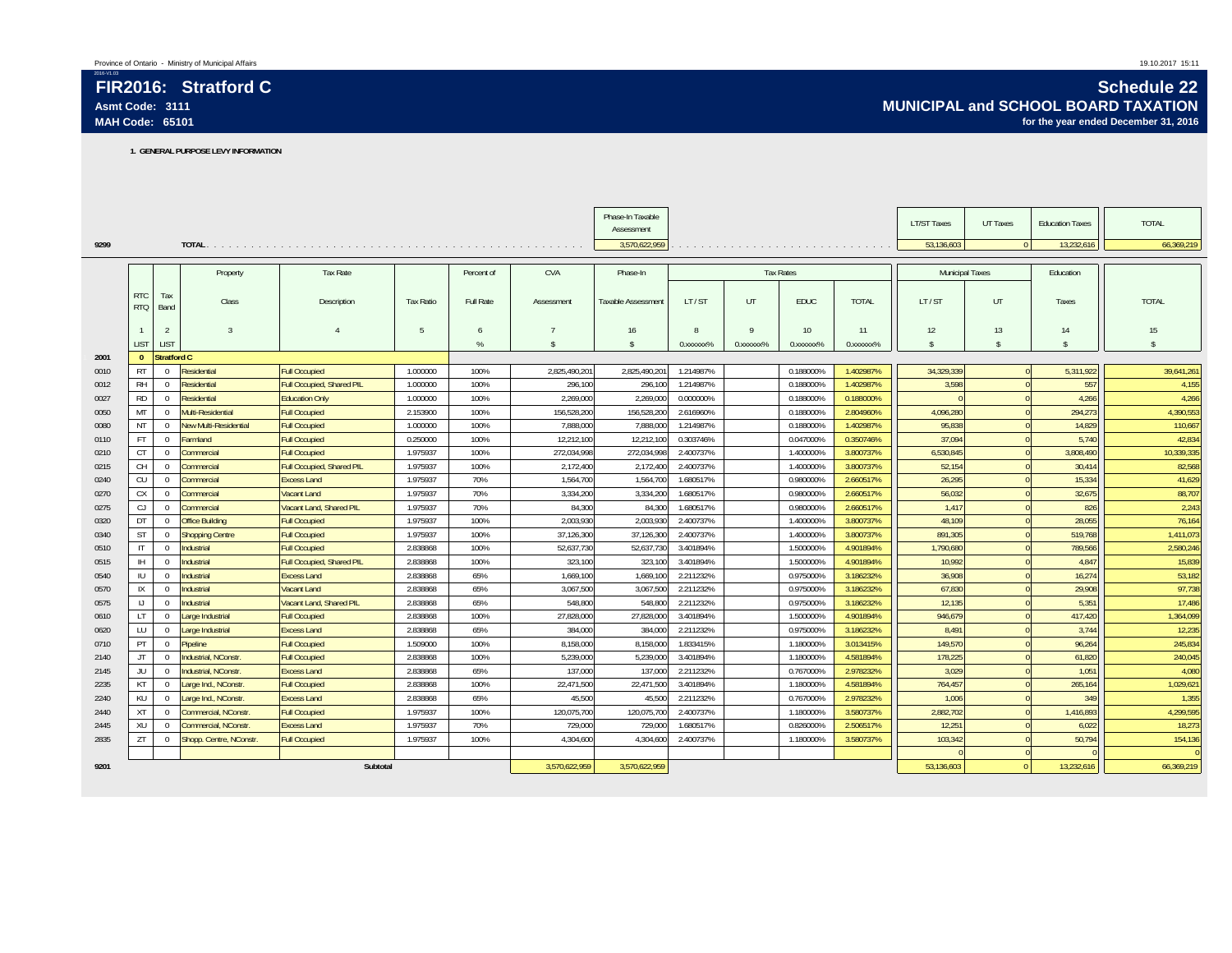## **Schedule 22 MUNICIPAL and SCHOOL BOARD TAXATION**

|                                 |                              |                    | Education              |               |
|---------------------------------|------------------------------|--------------------|------------------------|---------------|
|                                 | LT/ST                        | UT                 | Taxes                  | <b>TOTAL</b>  |
| 4. ADJUSTMENTS TO TAXATION      | 12                           | 13                 | 14                     | 15            |
|                                 | $\hat{\mathbf{S}}$           | $\mathbf{\hat{S}}$ | ¢                      | $\mathsf{\$}$ |
|                                 |                              |                    |                        |               |
| 5. SUPPLEMENTARY TAXES          |                              |                    |                        |               |
|                                 | 467,275                      |                    | 152,108                | 619,383       |
| 6. AMOUNT LEVIED BY TAX RATE    |                              |                    |                        |               |
| <b>TOTAL Levied by Tax Rate</b> | 53,645,315                   | $\overline{0}$     | 13,343,287             | 66,988,602    |
|                                 |                              |                    |                        |               |
|                                 |                              |                    |                        |               |
|                                 |                              |                    |                        | 18,954        |
|                                 |                              |                    |                        |               |
|                                 |                              |                    |                        |               |
|                                 |                              |                    |                        |               |
|                                 |                              |                    |                        |               |
|                                 |                              |                    |                        |               |
|                                 |                              |                    |                        |               |
|                                 | 198,634                      |                    |                        | 198,634       |
| Capping Adjustments<br>Other    | 579                          |                    | 261                    | 840           |
| Subtotal                        | 218,167                      | $\Omega$           | 261                    | 218,428       |
| 8. OTHER TAXATION AMOUNTS       |                              |                    |                        |               |
|                                 |                              |                    |                        |               |
|                                 |                              |                    |                        |               |
| Other                           |                              |                    |                        |               |
|                                 |                              |                    | $\Omega$               | $\Omega$      |
| Subtotal                        |                              | $\Omega$           |                        |               |
| 9. TOTAL AMOUNT LEVIED          |                              |                    |                        |               |
|                                 | 7. AMOUNTS ADDED TO TAX BILL | 41.437<br>18,954   | <b>Municipal Taxes</b> | $-41.437$     |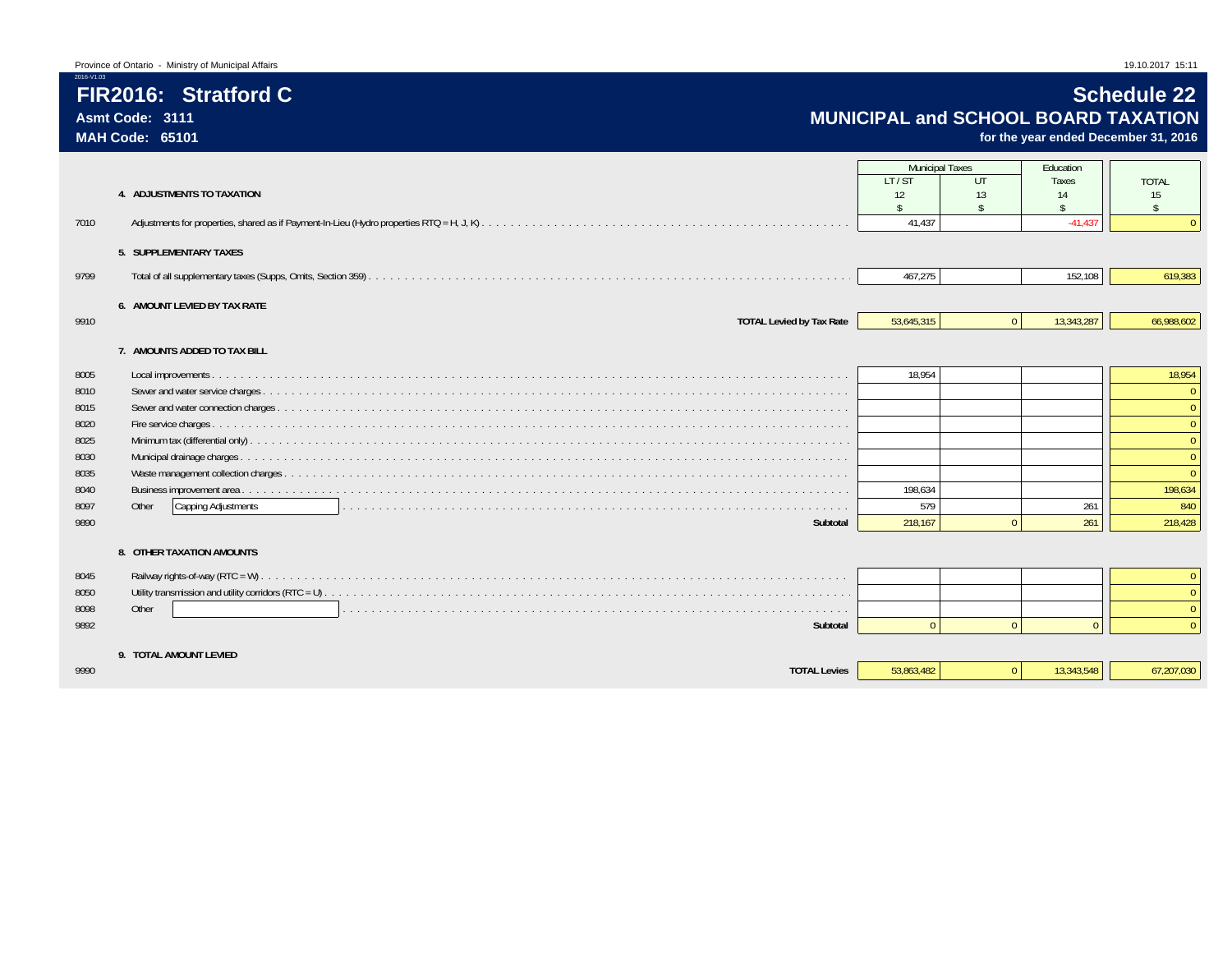#### **FIR2016: Stratford CAsmt Code: 3111MAH Code: 65101**

## **Schedule 24 PAYMENTS-IN-LIEU of TAXATION**

**for the year ended December 31, 2016**

**1. GENERAL PURPOSE PAYMENTS-IN-LIEU**

|      |                |                     |               |                                |                  |            |                    | PIL Phased-In<br>Assessment |           |              |                  |                                                                                                                                                                                                                                | LT/ST PILS         | UT PILS            | <b>Education PILS</b> | <b>TOTAL</b>   |
|------|----------------|---------------------|---------------|--------------------------------|------------------|------------|--------------------|-----------------------------|-----------|--------------|------------------|--------------------------------------------------------------------------------------------------------------------------------------------------------------------------------------------------------------------------------|--------------------|--------------------|-----------------------|----------------|
| 9299 |                |                     |               |                                |                  |            |                    | 10,419,400                  |           |              |                  | the contract of the contract of the contract of the contract of the contract of the contract of the contract of the contract of the contract of the contract of the contract of the contract of the contract of the contract o | 249,343            | $\Omega$           | 96.014                | 345,357        |
|      |                |                     |               |                                |                  |            |                    |                             |           |              |                  |                                                                                                                                                                                                                                |                    |                    |                       |                |
|      |                |                     | Property      | Tax Rate                       |                  | Percent of | PIL CVA            | PIL Phased-In               |           |              | <b>Tax Rates</b> |                                                                                                                                                                                                                                | Municipal PILS     |                    | Education             |                |
|      | KIU<br>DTO     | <b>I</b> dX<br>Rond | Class         | Description                    | <b>Tax Ratio</b> | Full Rate  | Assessment         | Assessment                  | LT/ST     | UT           | <b>EDUC</b>      | <b>TOTAL</b>                                                                                                                                                                                                                   | LT/ST              | UT                 | PILS                  | <b>TOTAL</b>   |
|      | $\overline{1}$ | $\overline{2}$      | $\mathcal{R}$ |                                | -5               | 6          |                    | 16                          | 8         | $\mathsf{q}$ | 10 <sup>10</sup> | 11                                                                                                                                                                                                                             | 12                 | 13                 | 14                    | 15             |
|      | <b>LIST</b>    | LIST                |               |                                |                  | $\%$       | $\mathbf{\hat{s}}$ | s.                          | 0.xxxxxx% | 0.xxxxxx%    | 0.xxxxxx%        | 0. XXXXXX <sup>%</sup>                                                                                                                                                                                                         | $\mathbf{\hat{s}}$ | $\hat{\mathbf{S}}$ | $\mathsf{s}$          | \$             |
| 2001 | $\mathbf{0}$   | Stratford C         |               |                                |                  |            |                    |                             |           |              |                  |                                                                                                                                                                                                                                |                    |                    |                       |                |
| 1210 | CF             | $\overline{0}$      | Commercial    | PIL: Full Occupied             | 1.975937         | 100%       | 6,780,400          | 6,780,400                   | 2.400738% |              | 1.400000%        | 3.800738%                                                                                                                                                                                                                      | 162,780            |                    | 94,926                | 257,706        |
| 1220 | CG             | $\overline{0}$      | Commercial    | PIL: 'General' Only (No Educ.) | 1.975937         | 100%       | 3,528,000          | 3,528,000                   | 2.400738% |              | 0.000000%        | 2.400738%                                                                                                                                                                                                                      | 84,698             |                    |                       | 84,698         |
| 1280 | CY             | $\overline{0}$      | Commercial    | <b>PIL:</b> Vacant Land        | 1.975937         | 70%        | 111,000            | 111,000                     | 1.680517% |              | 0.980000%        | 2.660517%                                                                                                                                                                                                                      | 1,865              |                    | 1,088                 | 2,953          |
|      |                |                     |               |                                |                  |            |                    |                             |           |              |                  |                                                                                                                                                                                                                                |                    |                    |                       | $\overline{0}$ |
|      |                |                     |               |                                |                  |            |                    |                             |           |              |                  |                                                                                                                                                                                                                                |                    |                    |                       | $\overline{0}$ |
|      |                |                     |               |                                |                  |            |                    |                             |           |              |                  |                                                                                                                                                                                                                                |                    |                    |                       | $\overline{0}$ |
|      |                |                     |               |                                |                  |            |                    |                             |           |              |                  |                                                                                                                                                                                                                                |                    |                    |                       | $\overline{0}$ |
|      |                |                     |               |                                |                  |            |                    |                             |           |              |                  |                                                                                                                                                                                                                                |                    |                    |                       |                |
|      |                |                     |               |                                |                  |            |                    |                             |           |              |                  |                                                                                                                                                                                                                                |                    |                    |                       |                |
|      |                |                     |               |                                |                  |            |                    |                             |           |              |                  |                                                                                                                                                                                                                                |                    |                    |                       | $\Omega$       |
|      |                |                     |               |                                |                  |            |                    |                             |           |              |                  |                                                                                                                                                                                                                                |                    |                    |                       | $\Omega$       |
|      |                |                     |               |                                |                  |            |                    |                             |           |              |                  |                                                                                                                                                                                                                                |                    |                    |                       | $\overline{0}$ |
|      |                |                     |               |                                |                  |            |                    |                             |           |              |                  |                                                                                                                                                                                                                                |                    |                    |                       | $\Omega$       |
|      |                |                     |               |                                |                  |            |                    |                             |           |              |                  |                                                                                                                                                                                                                                |                    |                    |                       | $\overline{0}$ |
|      |                |                     |               |                                |                  |            |                    |                             |           |              |                  |                                                                                                                                                                                                                                |                    |                    |                       | $\Omega$       |
|      |                |                     |               |                                |                  |            |                    |                             |           |              |                  |                                                                                                                                                                                                                                |                    |                    |                       | $\overline{0}$ |
|      |                |                     |               |                                |                  |            |                    |                             |           |              |                  |                                                                                                                                                                                                                                |                    |                    |                       | $\overline{0}$ |
|      |                |                     |               |                                |                  |            |                    |                             |           |              |                  |                                                                                                                                                                                                                                |                    |                    |                       | $\Omega$       |
|      |                |                     |               |                                |                  |            |                    |                             |           |              |                  |                                                                                                                                                                                                                                |                    |                    |                       | $\Omega$       |
|      |                |                     |               |                                |                  |            |                    |                             |           |              |                  |                                                                                                                                                                                                                                |                    |                    |                       | $\Omega$       |
| 9201 |                |                     |               | Subtotal                       |                  |            | 10,419,400         | 10,419,400                  |           |              |                  |                                                                                                                                                                                                                                | 249,343            |                    | 96,014                | 345,357        |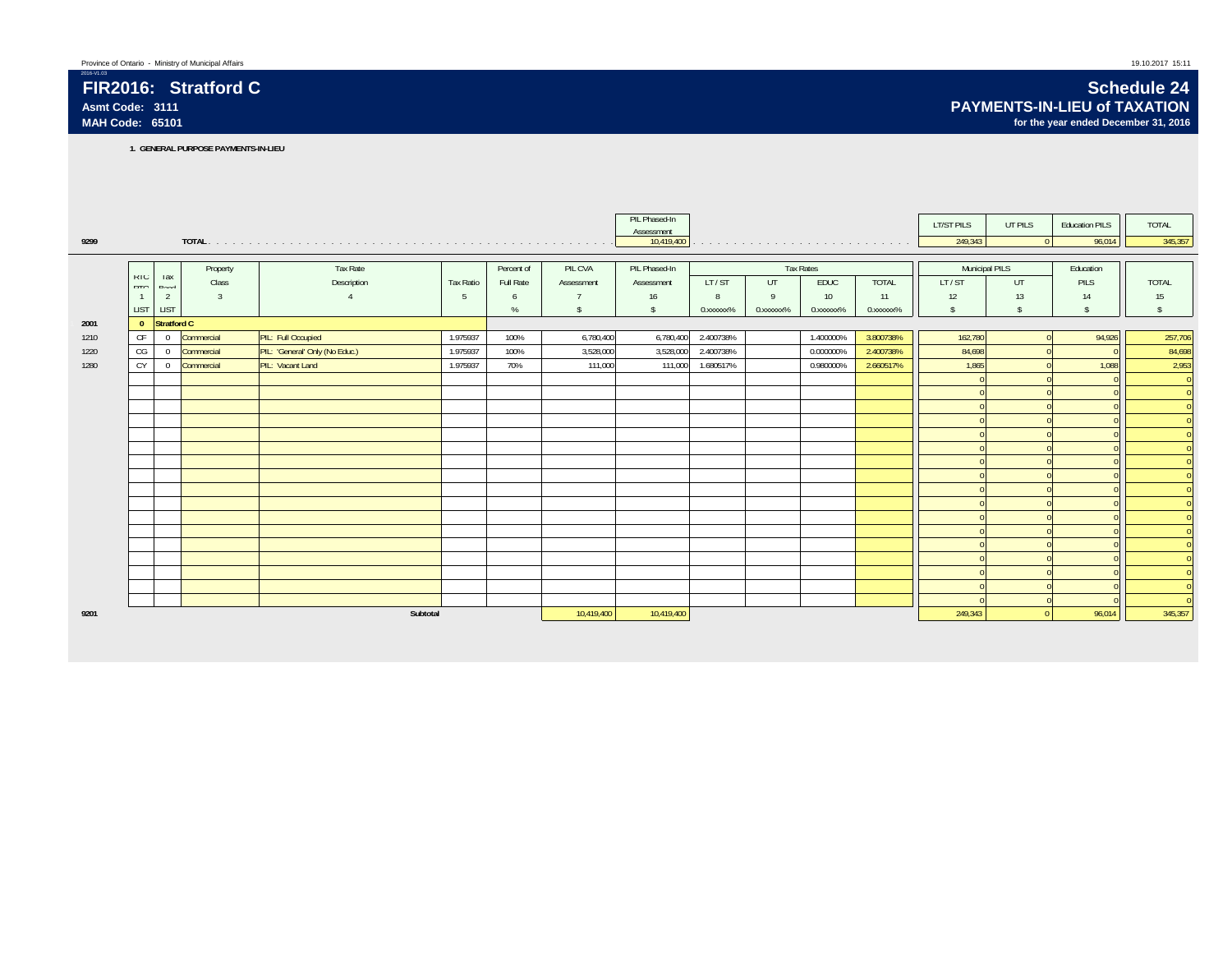**FIR2016: Stratford C**

**Asmt Code: 3111MAH Code: 65101**

2016-V1.03

## **Schedule 24 PAYMENTS-IN-LIEU of TAXATION**

|      |                                        | <b>Municipal PILS</b><br>LT/ST | UT                 | Education<br><b>PILS</b> | <b>TOTAL</b> |
|------|----------------------------------------|--------------------------------|--------------------|--------------------------|--------------|
|      | 4. SUPPLEMENTARY PAYMENTS-IN-LIEU      | 12                             | 13                 | 14                       | 15           |
|      |                                        | $\mathbf{\hat{S}}$             | $\mathbf{\hat{S}}$ | $\mathbf{\hat{S}}$       | $\mathbb{S}$ |
| 9799 |                                        |                                |                    |                          |              |
|      | 5. PAYMENTS-IN-LIEU LEVIED BY TAX RATE |                                |                    |                          |              |
| 9910 | <b>TOTAL PILS Levied by Tax Rate</b>   | 249,343                        | $\Omega$           | 96,014                   | 345,357      |
|      | 6. AMOUNTS ADDED TO PAYMENTS-IN-LIEU   |                                |                    |                          |              |
| 8005 |                                        |                                |                    |                          |              |
| 8010 |                                        |                                |                    |                          |              |
| 8015 |                                        |                                |                    |                          |              |
| 8020 |                                        |                                |                    |                          |              |
| 8030 |                                        |                                |                    |                          |              |
| 8035 |                                        |                                |                    |                          |              |
| 8040 |                                        |                                |                    |                          |              |
| 8097 | Other                                  |                                |                    |                          |              |
| 9890 | Subtotal                               | $\Omega$                       | $\Omega$           | $\Omega$                 |              |
|      | 7. OTHER PAYMENTS-IN-LIEU AMOUNTS      |                                |                    |                          |              |
| 8045 |                                        | 3.839                          |                    | 4.745                    | 8,584        |
| 8046 |                                        |                                |                    |                          |              |
| 8050 |                                        | 1.764                          |                    |                          | 1,764        |
| 8051 |                                        |                                |                    |                          |              |
| 8055 |                                        | 38.025                         |                    |                          | 38.025       |
| 8060 |                                        |                                |                    |                          |              |
| 8098 | Other                                  |                                |                    |                          |              |
| 9892 | Subtotal                               | 43.628                         | $\mathbf{0}$       | 4.745                    | 48,373       |
|      | 8. TOTAL PAYMENTS-IN-LIEU LEVIED       |                                |                    |                          |              |
| 9990 | <b>TOTAL PILS Levied</b>               | 292.971                        | $\Omega$           | 100.759                  | 393,730      |
|      |                                        |                                |                    |                          |              |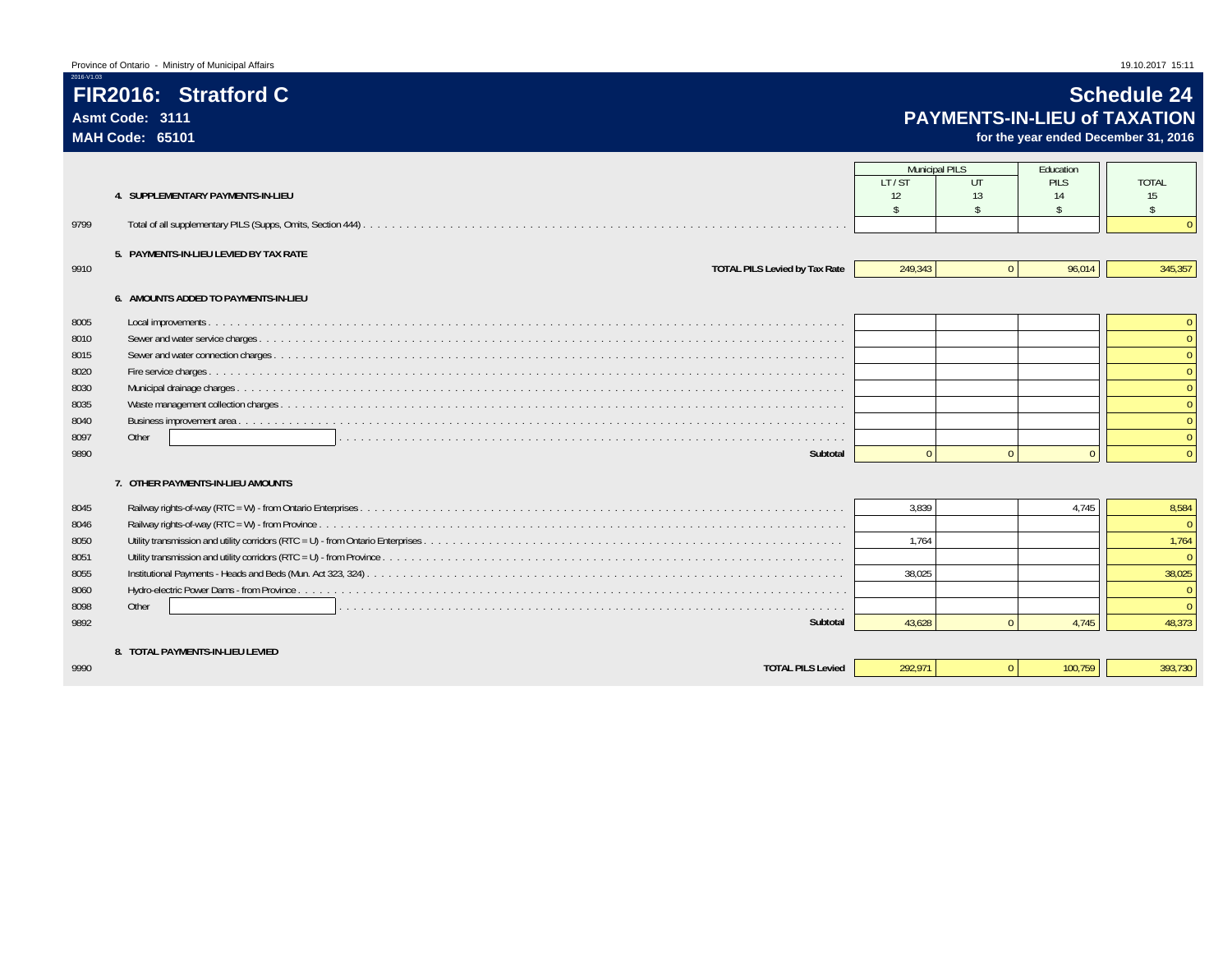#### **FIR2016: Stratford CAsmt Code: 3111**

#### **MAH Code: 65101**

2016-V1.03

#### **Schedule 26 TAXATION and PAYMENTS-IN-LIEU SUMMARYfor the year ended December 31, 2016**

|      | 1. Municipal and School Board Taxation |                                                                                         |               | <b>TOTAL</b>  | ENG - Public  | FRE - Public                                                                                                                                                                                                                                                                                                                                                                                                                                   | ENG - Separate | FRE - Separate | Other                  |                                                             |              |                |                |          |
|------|----------------------------------------|-----------------------------------------------------------------------------------------|---------------|---------------|---------------|------------------------------------------------------------------------------------------------------------------------------------------------------------------------------------------------------------------------------------------------------------------------------------------------------------------------------------------------------------------------------------------------------------------------------------------------|----------------|----------------|------------------------|-------------------------------------------------------------|--------------|----------------|----------------|----------|
|      |                                        |                                                                                         |               |               |               |                                                                                                                                                                                                                                                                                                                                                                                                                                                |                |                | 100.000%               | 77.973%                                                     | 0.151%       | 21.631%        | 0.245%         | 0.000%   |
|      |                                        | Taxable Asmt.                                                                           | Taxable Asmt. | Phase-In      | Phase-In      | <b>Municipal Taxes</b><br><b>TOTAL Taxes</b><br>LT/ST<br>UT<br>34.332.937<br>39.649.682<br>4.501.220<br>4,192,118<br>42.834<br>37.094<br>44,193,736<br>38.562.149<br>10.554.482<br>6.666.743<br>4,317,868<br>2,894,953<br>76,164<br>48.109<br>1,411,073<br>891,305<br>154,136<br>103,342<br>16,513,723<br>10,604,452<br>2,764,491<br>1,918,545<br>244,125<br>181.254<br>1,376,334<br>955,170<br>765.463<br>1,030,976<br>3.820.432<br>5,415,926 |                |                |                        | Distribution of Education Taxes in column 6 by School Board |              |                |                |          |
|      |                                        | Taxable Asmt.<br>Taxable Asmt<br>(CVA)<br>(Wtd & Disc CVA)<br>(CVA)<br>(Wtd & Disc CVA) |               |               |               |                                                                                                                                                                                                                                                                                                                                                                                                                                                |                |                | <b>Education Taxes</b> | ENG - Public                                                | FRE - Public | ENG - Separate | FRE - Separate | Other    |
|      | <b>Property Class Group</b>            | 16                                                                                      |               |               |               |                                                                                                                                                                                                                                                                                                                                                                                                                                                |                |                |                        |                                                             |              |                | 10             | 11       |
|      |                                        |                                                                                         |               |               |               |                                                                                                                                                                                                                                                                                                                                                                                                                                                |                |                |                        |                                                             |              |                |                |          |
|      | 0010 Residential<br>.                  | 2.828.055.301                                                                           | 2.828.055.301 | 2.828.055.301 | 2.828.055.301 |                                                                                                                                                                                                                                                                                                                                                                                                                                                |                | $\Omega$       | 5.316.745              | 4.527.016                                                   | 5.082        | 778.917        | 5.730          |          |
| 0050 | Multi-residential                      | 164.416.200                                                                             | 345.034.090   | 164.416.200   | 345.034.090   |                                                                                                                                                                                                                                                                                                                                                                                                                                                |                | $\Omega$       | 309,102                | 293,096                                                     | 369          | 15,422         | 215            |          |
|      | 0110 Farmland<br>.                     | 12,212,100                                                                              | 3.053.025     | 12,212,100    | 3,053,025     |                                                                                                                                                                                                                                                                                                                                                                                                                                                |                | $\Omega$       | 5.740                  | 4.883                                                       |              | 857            |                |          |
| 0140 | Managed Forests                        |                                                                                         |               |               |               |                                                                                                                                                                                                                                                                                                                                                                                                                                                |                | $\Omega$       |                        |                                                             |              |                |                | $\Omega$ |
| 9110 | Subtotal                               | 3.004.683.601                                                                           | 3,176,142,416 | 3,004,683,601 | 3,176,142,416 |                                                                                                                                                                                                                                                                                                                                                                                                                                                |                | $\Omega$       | 5,631,587              | 4.824.995                                                   | 5,451        | 795.196        | 5,945          |          |
|      | 0210 Commercial<br>.                   | 279.190.598                                                                             | 548.709.086   | 279.190.598   | 548.709.086   |                                                                                                                                                                                                                                                                                                                                                                                                                                                |                | $\Omega$       | 3.887.739              | 3.031.387                                                   | 5.870        | 840.957        | 9.525          |          |
| 0215 | Commercial New Construction.           | 120,804,700                                                                             | 238,270,339   | 120,804,700   | 238,270,339   |                                                                                                                                                                                                                                                                                                                                                                                                                                                |                | $\Omega$       | 1,422,915              | 1,109,490                                                   | 2,149        | 307.791        | 3,486          |          |
| 0310 | Parking Lot.                           |                                                                                         |               |               |               |                                                                                                                                                                                                                                                                                                                                                                                                                                                |                | $\Omega$       |                        |                                                             |              |                |                |          |
| 0320 | Office Building                        | 2.003.930                                                                               | 3,959,639     | 2,003,930     | 3,959,639     |                                                                                                                                                                                                                                                                                                                                                                                                                                                |                | $\Omega$       | 28.055                 | 21.875                                                      | 42           | 6.069          | 69             |          |
| 0325 | Office Building New Constructio        |                                                                                         |               |               |               |                                                                                                                                                                                                                                                                                                                                                                                                                                                |                | $\Omega$       |                        |                                                             |              |                |                |          |
| 0340 | Shopping Centre                        | 37,126,300                                                                              | 73,359,230    | 37,126,300    | 73,359,230    |                                                                                                                                                                                                                                                                                                                                                                                                                                                |                | $\Omega$       | 519,768                | 405,279                                                     | 785          | 112,431        | 1,273          |          |
| 0345 | Shopping Centre New Construc           | 4,304,600                                                                               | 8,505,618     | 4.304.600     | 8,505,618     |                                                                                                                                                                                                                                                                                                                                                                                                                                                |                | $\Omega$       | 50.794                 | 39.606                                                      | 77           | 10.987         | 124            |          |
| 9120 | Subtotal                               | 443,430,128                                                                             | 872,803,913   | 443,430,128   | 872,803,913   |                                                                                                                                                                                                                                                                                                                                                                                                                                                |                | $\Omega$       | 5,909,271              | 4,607,636                                                   | 8,923        | 1,278,234      | 14,478         |          |
| 0510 | Industrial                             | 58.246.230                                                                              | 160,101,765   | 58.246.230    | 160,101,765   |                                                                                                                                                                                                                                                                                                                                                                                                                                                |                | $\Omega$       | 845,946                | 659,609                                                     | 1,277        | 182.987        | 2,073          |          |
| 0515 | Industrial New Construction.           | 5.376.000                                                                               | 15,125,631    | 5.376.000     | 15,125,631    |                                                                                                                                                                                                                                                                                                                                                                                                                                                |                | $\Omega$       | 62.871                 | 49.022                                                      | 95           | 13.600         | 154            |          |
| 0610 | Large Industrial.                      | 28,212,000                                                                              | 79,708,600    | 28,212,000    | 79,708,600    |                                                                                                                                                                                                                                                                                                                                                                                                                                                |                | $\Omega$       | 421,164                | 328.394                                                     | 636          | 91,102         | 1,032          |          |
| 0615 | Large Industrial New Constructi        | 22.517.000                                                                              | 63.877.582    | 22.517.000    | 63,877,582    |                                                                                                                                                                                                                                                                                                                                                                                                                                                |                | $\Omega$       | 265.513                | 207.028                                                     | 401          | 57.433         | 651            |          |
| 9130 | Subtotal                               | 114.351.230                                                                             | 318.813.578   | 114.351.230   | 318,813,578   |                                                                                                                                                                                                                                                                                                                                                                                                                                                |                | $\Omega$       | 1.595.494              | 1.244.055                                                   | 2.409        | 345.121        | 3.909          |          |
|      | 0710 Pipelines                         | 8,158,000                                                                               | 12.310.422    | 8.158.000     | 12.310.422    | 245.834                                                                                                                                                                                                                                                                                                                                                                                                                                        | 149,570        | $\Omega$       | 96.264                 | 75.060                                                      | 145          | 20.823         | 236            |          |
|      | 0810 Other Property Classes            | $\mathbf{0}$                                                                            |               | $\Omega$      |               |                                                                                                                                                                                                                                                                                                                                                                                                                                                |                | $\Omega$       |                        |                                                             |              |                |                |          |
|      | 9160 Adj. for shared PIL properties    |                                                                                         |               |               |               |                                                                                                                                                                                                                                                                                                                                                                                                                                                | 41.437         | $\overline{0}$ | $-41.437$              | $-32.310$                                                   | $-63$        | $-8.963$       | $-101$         |          |
|      | 9170 Supplementary Taxes               |                                                                                         |               |               |               | 619.383                                                                                                                                                                                                                                                                                                                                                                                                                                        | 467.275        | $\Omega$       | 152,108                | 124,556                                                     | 162          | 27.275         | 115            |          |
| 9180 | <b>Total Levied by Rate</b>            |                                                                                         |               |               |               | 66,988,602                                                                                                                                                                                                                                                                                                                                                                                                                                     | 53.645.315     | $\Omega$       | 13,343,287             | 10.843.991                                                  | 17,028       | 2,457,687      | 24,582         |          |
|      | 9190 Amts Added to Tax Bill            |                                                                                         |               |               |               | 218,428                                                                                                                                                                                                                                                                                                                                                                                                                                        | 218,167        | $\Omega$       | 261                    | 205                                                         | 56           |                |                |          |
|      | 9192 Other Taxation Amounts.           |                                                                                         |               |               |               |                                                                                                                                                                                                                                                                                                                                                                                                                                                |                | $\Omega$       |                        |                                                             |              |                |                |          |
| 9199 | TOTAL before Adj.                      | 3,570,622,959                                                                           | 4.380.070.328 | 3.570.622.959 | 4,380,070,328 | 67,207,030                                                                                                                                                                                                                                                                                                                                                                                                                                     | 53.863.482     |                | 13.343.548             | 10.844.196                                                  | 17.084       | 2.457.687      | 24,582         |          |
|      |                                        |                                                                                         |               |               |               |                                                                                                                                                                                                                                                                                                                                                                                                                                                |                |                |                        |                                                             |              |                |                |          |

#### **2. Payments-In-Lieu of Taxation**

|      |                                    | PIL Asmt.            | PIL Asmt.            | Phase-In             | Phase-In                 |                          | <b>Municipal PILS</b>    |                      |                       |                                                       |
|------|------------------------------------|----------------------|----------------------|----------------------|--------------------------|--------------------------|--------------------------|----------------------|-----------------------|-------------------------------------------------------|
|      |                                    | (CVA)                | (Wtd & Disc CVA)     | PIL Asmt.            | PIL Asmt.                | <b>Total PILS Levied</b> | LT/ST                    | UT                   | <b>Education PILS</b> |                                                       |
|      |                                    |                      |                      | (CVA)                | (Wtd & Disc CVA)         |                          |                          |                      |                       |                                                       |
|      | Property Class Group               | 16                   |                      | 18                   |                          |                          |                          |                      |                       |                                                       |
|      |                                    |                      |                      |                      |                          |                          |                          |                      |                       |                                                       |
|      | 1010 Residential                   |                      |                      |                      | $\Omega$                 |                          | $\Omega$                 | $\Omega$             |                       |                                                       |
|      | 1050 Multi-residential             | $\sqrt{ }$           |                      |                      |                          |                          | $\Omega$                 | $\Omega$             |                       |                                                       |
|      | 1110 Farmland                      | $\Omega$             | $\Omega$             |                      | $\overline{0}$           |                          | $\Omega$                 | $\Omega$             |                       |                                                       |
|      | 1140 Managed Forests               | $\Omega$             | $\Omega$<br>$\Omega$ |                      | $\mathbf{0}$<br>$\Omega$ | $\Omega$                 | $\Omega$                 | $\Omega$             |                       |                                                       |
| 9210 | Subtotal                           | $\Omega$             |                      |                      |                          | $\Omega$                 | $\Omega$                 | $\Omega$             |                       |                                                       |
|      | 1210 Commercial.<br>.              | 10,419,400           | 20,522,279           | 10,419,400           | 20,522,279               | 345,357                  | 249,343                  | $\Omega$             | 96,014                |                                                       |
| 1215 | <b>Commercial New Construction</b> |                      |                      |                      | $\Omega$                 |                          |                          | $\Omega$             |                       |                                                       |
| 1310 | Parking Lot.                       | $\Omega$             |                      |                      |                          |                          | $\Omega$                 | $\Omega$             |                       |                                                       |
| 1320 | Office Building                    | $\Omega$             |                      |                      | $\Omega$                 |                          | $\Omega$                 | $\Omega$             |                       |                                                       |
| 1325 | Office Building New Constructio    | $\sqrt{ }$           |                      |                      | $\Omega$                 |                          | $\Omega$                 | $\Omega$             |                       |                                                       |
| 1340 | Shopping Centre<br>$\sim 100$      | $\Omega$             |                      |                      | $\Omega$                 |                          | $\Omega$                 | $\Omega$             |                       | Part 3 contains Distribution of PILS by School Boards |
| 1345 | Shopping Centre New Construc       |                      |                      |                      |                          |                          |                          | $\overline{0}$       |                       |                                                       |
| 9220 | Subtotal                           | 10,419,400           | 20,522,279           | 10,419,400           | 20,522,279               | 345,357                  | 249,343                  | $\Omega$             | 96,014                |                                                       |
|      | 1510 Industrial.                   | $\sqrt{ }$           |                      |                      | $\mathbf{0}$             |                          | $\Omega$                 | $\Omega$             |                       |                                                       |
| 1515 | Industrial New Construction        | $\Omega$             |                      |                      | $\Omega$                 |                          | $\Omega$                 | $\Omega$             |                       |                                                       |
| 1610 | Large Industrial.                  | $\Omega$             |                      |                      | $\Omega$                 |                          | $\Omega$                 | $\Omega$             |                       |                                                       |
| 1615 | Large Industrial New Constructi    |                      |                      |                      | $\Omega$                 |                          | $\Omega$                 | $\Omega$             |                       |                                                       |
| 9230 | Subtotal                           | $\Omega$             | $\Omega$             | $\Omega$             | $\Omega$                 | $\Omega$                 | $\Omega$                 | $\Omega$             |                       |                                                       |
|      |                                    |                      |                      |                      |                          |                          |                          |                      |                       |                                                       |
|      | 1718 Pipelines                     | $\Omega$<br>$\Omega$ | $\Omega$<br>$\Omega$ | $\Omega$<br>$\Omega$ | $\Omega$<br>$\Omega$     | $\Omega$                 | $\Omega$                 | $\Omega$             |                       |                                                       |
|      | 1810 Other Property Classes        |                      |                      |                      |                          | $\Omega$                 | $\mathbf{0}$<br>$\Omega$ | $\Omega$<br>$\Omega$ |                       |                                                       |
|      | 9270 Supplementary PILS            |                      |                      |                      |                          |                          |                          |                      |                       |                                                       |
| 9280 | <b>Total Levied by Rate</b>        |                      |                      |                      |                          | 345,357                  | 249,343                  | $\Omega$             | 96,014                |                                                       |
|      | 9290 Amts Added to PILs            |                      |                      |                      |                          |                          | $\Omega$                 | $\Omega$             |                       |                                                       |
|      | 9292 Other PIL Amounts             |                      |                      |                      |                          | 48,373                   | 43,628                   | $\Omega$             | 4,745                 |                                                       |
| 9299 | TOTAL before Adj.                  | 10.419.400           | 20,522,279           | 10,419,400           | 20,522,279               | 393,730                  | 292,971                  | $\Omega$             | 100,759               |                                                       |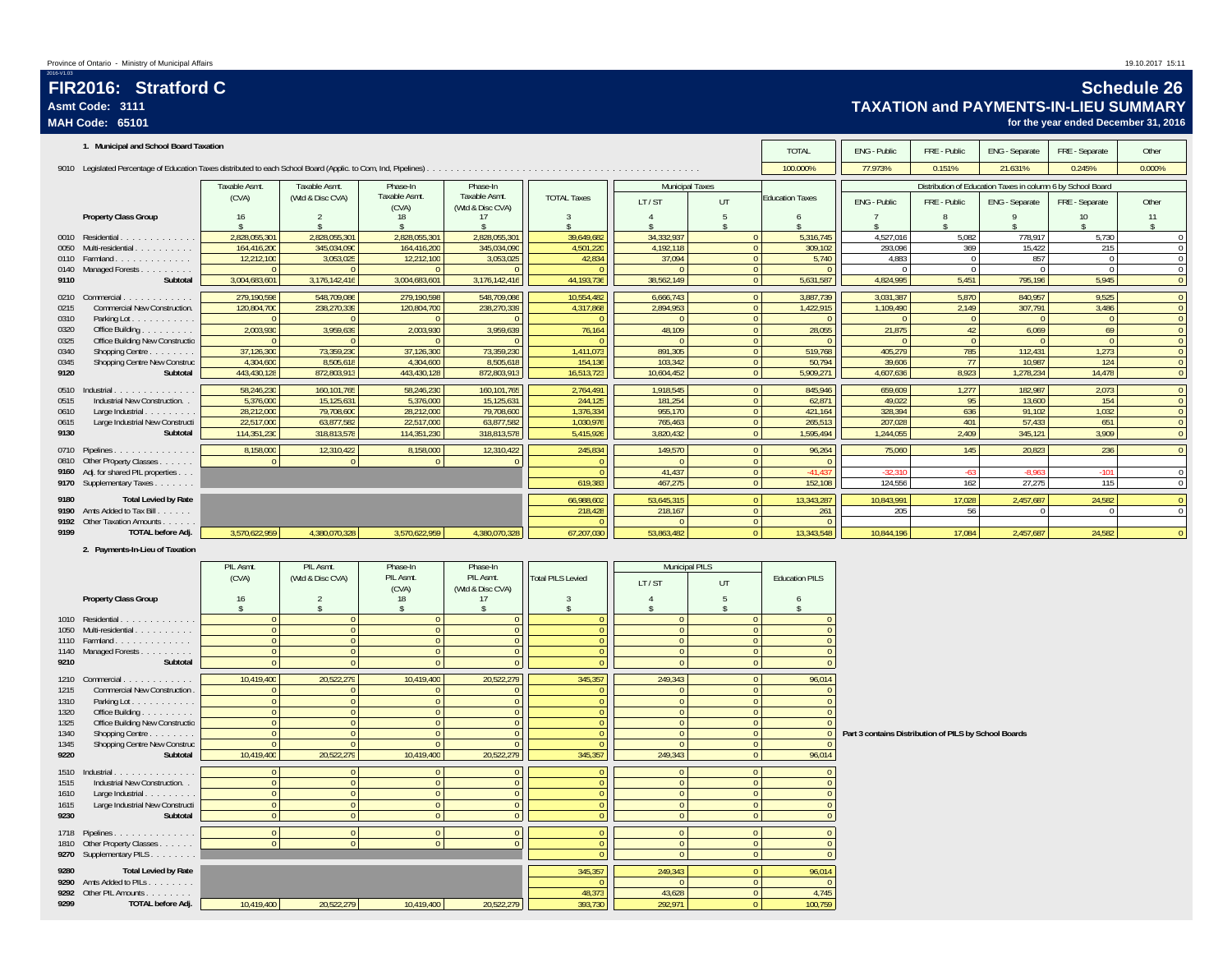|      |                                                              |         | <b>PILS Levied</b> |           | <b>TOTAL PILS</b>  | Adjustment     | <b>TOTAL PIL</b> |                    | Distrib. of PIL Entitlement in Col. 7 |                    |                     | Distribution of Education PILS in column 10 by School Board |                       |                      |               |
|------|--------------------------------------------------------------|---------|--------------------|-----------|--------------------|----------------|------------------|--------------------|---------------------------------------|--------------------|---------------------|-------------------------------------------------------------|-----------------------|----------------------|---------------|
|      | Source of PILS                                               | LT/ST   | UT                 | Education | Levied             | to PILS Levied | Entitlement      | LT/ST              | UT                                    | Education          | English -<br>Public | French - Public                                             | English -<br>Separate | French -<br>Separate | Other         |
|      |                                                              |         |                    |           | $\mathfrak{D}$     | $\sqrt{2}$     |                  | 8                  | $\mathsf{q}$                          | 10                 | 11                  | 12                                                          | 13                    | 14                   | 15            |
|      |                                                              |         |                    |           | $\mathbf{\hat{S}}$ | $\mathcal{L}$  | \$.              | $\mathbf{\hat{S}}$ | <sup>\$</sup>                         | $\mathbf{\hat{S}}$ |                     |                                                             |                       | \$.                  | $\mathcal{S}$ |
| 5010 | Canada.                                                      | 30,561  |                    | 17,822    | 48,383             |                | 48,383           | 48,383             |                                       |                    |                     |                                                             |                       |                      |               |
| 5020 | Canada Enterprises.<br>and a series of the contract of       |         |                    |           |                    |                |                  |                    |                                       |                    |                     |                                                             |                       |                      |               |
|      | Ontario                                                      |         |                    |           |                    |                |                  |                    |                                       |                    |                     |                                                             |                       |                      |               |
|      | Municipal Tax Assist. Act                                    |         |                    |           |                    |                |                  |                    |                                       |                    |                     |                                                             |                       |                      |               |
| 5210 | Prev. Exempt Properties.<br>المالم المالم المالي المالية الم |         |                    |           |                    |                |                  |                    |                                       |                    |                     |                                                             |                       |                      |               |
| 5220 | Other Mun. Tax Asst. Act.                                    | 21,991  |                    |           | 21,991             | $-21.991$      |                  |                    |                                       |                    |                     |                                                             |                       |                      |               |
| 5230 | Inst. Payments - Heads and Beds                              | 38,025  |                    |           | 38,025             |                | 38,025           | 38,025             |                                       | $\Omega$           |                     |                                                             |                       |                      |               |
| 5232 | Railway Rights-of-way.                                       |         |                    |           |                    |                |                  |                    |                                       |                    |                     |                                                             |                       |                      |               |
| 5234 | Utility Corridors/Transmission                               |         |                    |           |                    |                |                  |                    |                                       |                    |                     |                                                             |                       |                      |               |
| 5236 | Hydro-Electric Power Dams                                    |         |                    |           | $\Omega$           |                |                  |                    |                                       |                    |                     |                                                             |                       |                      |               |
| 5240 | Other<br>$\alpha$ , $\alpha$ , $\alpha$ , $\alpha$           |         |                    |           | $\Omega$           |                |                  |                    |                                       |                    |                     |                                                             |                       |                      |               |
|      | <b>Ontario Enterprises</b>                                   |         |                    |           |                    |                |                  |                    |                                       |                    |                     |                                                             |                       |                      |               |
| 5410 | Ontario Mortgage and Housing Corporation.                    |         |                    |           |                    |                |                  |                    |                                       |                    |                     |                                                             |                       |                      |               |
| 5430 | Liquor Control Board of Ont.                                 | 19,614  |                    |           | 19,614             |                | 19,614           | 19,614             |                                       | $\Omega$           |                     |                                                             |                       |                      |               |
| 5432 | Railway Rights-of-way                                        | 3,839   |                    | 4,745     | 8,584              |                | 8,584            | 3,839              |                                       | 4,745              | 3.700               |                                                             | 1.026                 | 12                   |               |
| 5434 | Utility Corridors/Transmission                               | 1,764   |                    |           | 1,764              |                | 1.764            | 1,764              |                                       |                    |                     |                                                             |                       |                      |               |
| 5437 | Ontario Lottery and Gaming Corp                              |         |                    |           |                    |                |                  |                    |                                       |                    |                     |                                                             |                       |                      |               |
| 5460 | Other<br>$\alpha$ , $\alpha$ , $\alpha$ , $\alpha$           |         |                    |           |                    |                |                  |                    |                                       |                    |                     |                                                             |                       |                      |               |
| 5610 | <b>Municipal Enterprises</b> .                               |         |                    |           | $\Omega$           |                |                  |                    |                                       |                    |                     |                                                             |                       |                      |               |
| 5910 | Other Muns and Enterprises.<br>a características             | 177,177 |                    | 78,192    | 255,369            | $-255,369$     |                  |                    |                                       |                    |                     |                                                             |                       |                      |               |
| 5950 | <b>Amounts Added to PIL</b><br>.                             |         |                    |           |                    |                |                  |                    |                                       |                    |                     |                                                             |                       |                      |               |
| 9599 | <b>TOTAL</b>                                                 | 292,971 |                    | 100,759   | 393,730            | $-277,360$     | 116,370          | 111,625            |                                       | 4,745              | 3,700               |                                                             | 1,026                 | 12                   |               |

## **Schedule 26 TAXATION and PAYMENTS-IN-LIEU SUMMARY**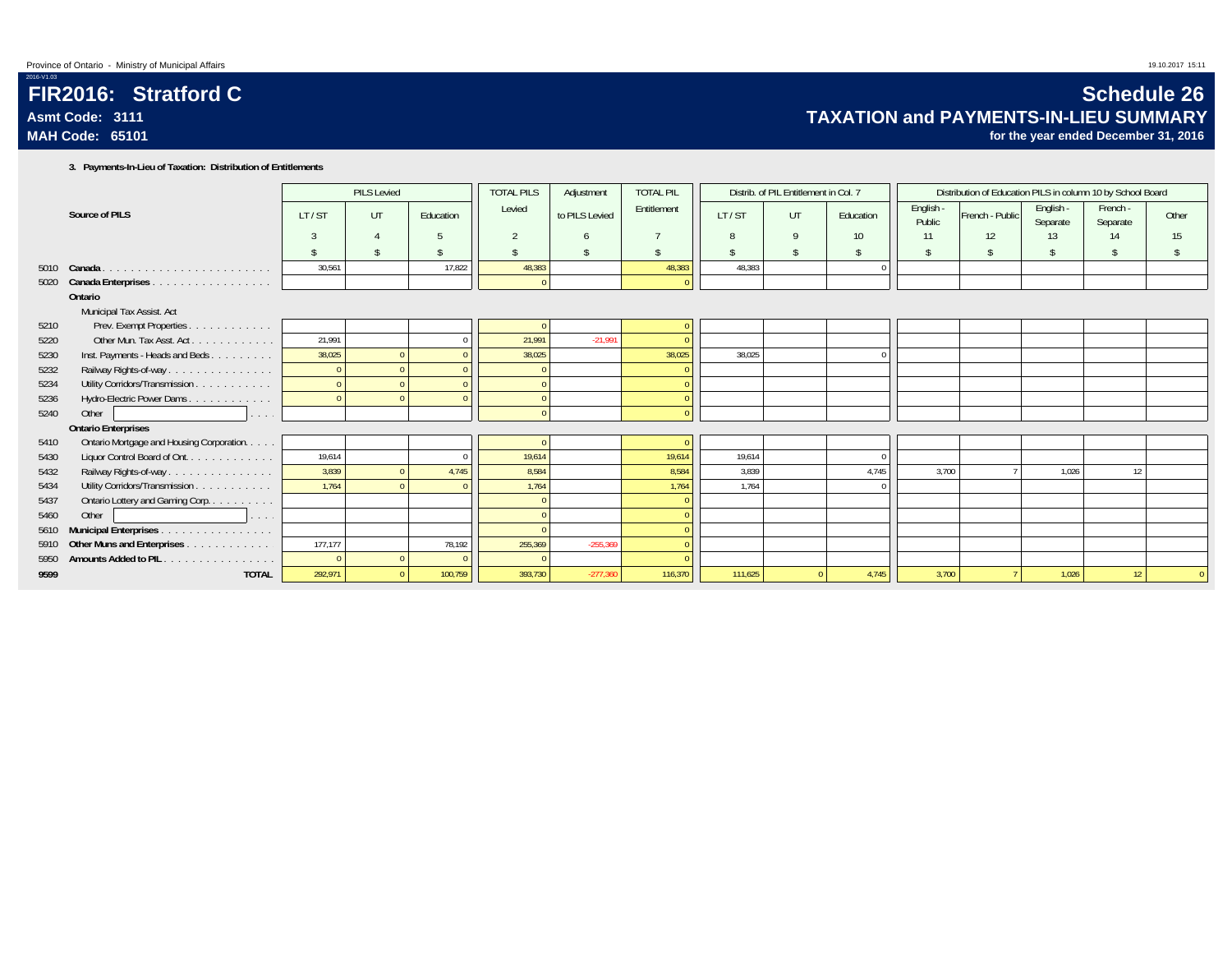**Asmt Code: 3111**

**MAH Code: 65101**

**FIR2016: Stratford C**

2016-V1.03

**1099**

**Subtotal**

# **Schedule 40 CONSOLIDATED STATEMENT OF OPERATIONS: EXPENSES**

**for the year ended December 31, 2016**

|      |                                                 | Salaries, Wages and<br><b>Employee Benefits</b> | Interest on<br>Long Term Debt | Materials                       | Contracted<br>Services | Rents and Financial<br>Expenses | External<br><b>Transfers</b> | Amortization       | <b>Total Expenses</b><br><b>Before Adjustments</b> | Inter-Functional<br>Adjustments | Allocation of<br>Program Support | <b>Total Expenses</b><br><b>After Adjustments</b> |
|------|-------------------------------------------------|-------------------------------------------------|-------------------------------|---------------------------------|------------------------|---------------------------------|------------------------------|--------------------|----------------------------------------------------|---------------------------------|----------------------------------|---------------------------------------------------|
|      |                                                 |                                                 |                               |                                 |                        |                                 |                              |                    |                                                    |                                 |                                  |                                                   |
|      |                                                 |                                                 | 2                             | $\overline{3}$<br>$\hat{\zeta}$ | $\overline{4}$         | -5<br>$\hat{\mathbf{S}}$        | 6<br>$\hat{\mathbf{S}}$      | 16                 | $\overline{7}$<br>$\hat{\mathbf{r}}$               | 12<br>$\hat{\mathbf{s}}$        | 13<br>$\hat{\mathbf{s}}$         | 11                                                |
|      |                                                 | $\mathbf{\hat{s}}$                              | $\mathbf{\hat{s}}$            |                                 | $\mathbf{\hat{S}}$     |                                 |                              | $\mathbf{\hat{S}}$ |                                                    |                                 |                                  | $\mathbb{S}$                                      |
|      | General government                              |                                                 |                               |                                 |                        |                                 |                              |                    |                                                    |                                 |                                  |                                                   |
| 0240 |                                                 | 658,297                                         |                               | 60,730                          | 235,934                |                                 |                              |                    | 954,961                                            |                                 | 22,707                           | 977,668                                           |
| 0250 |                                                 | 1,245,425                                       | 306,928                       | 23,912                          | 1,328,651              | 18.465                          | 394,314                      | 475,619            | 3,793,314                                          | $-257,609$                      | 68,292                           | 3,603,997                                         |
| 0260 |                                                 | 994,674                                         |                               | 175,225                         | 854,346                |                                 |                              |                    | 2,024,245                                          | $-331,89$                       | 1.692.34                         |                                                   |
| 0299 | Subtotal                                        | 2,898,396                                       | 306,928                       | 259,867                         | 2,418,931              | 18,465                          | 394,314                      | 475,619            | 6,772,520                                          | $-589,50$                       | 1,601,35                         | 4,581,665                                         |
|      |                                                 |                                                 |                               |                                 |                        |                                 |                              |                    |                                                    |                                 |                                  |                                                   |
|      | <b>Protection services</b>                      |                                                 |                               |                                 |                        |                                 |                              |                    |                                                    |                                 |                                  |                                                   |
| 0410 |                                                 | 3,991,182                                       |                               | 148.780                         | 165,544                | 1,723                           |                              | 225,597            | 4,532,826                                          | $-24,500$                       | 101,842                          | 4,610,168                                         |
| 0420 |                                                 | 9,311,842                                       | 13.626                        | 379,629                         | 602,812                | 109,167                         |                              | 237,690            | 10,654,766                                         | $-24,500$                       | 246,808                          | 10,877,074                                        |
| 0421 |                                                 |                                                 |                               |                                 |                        |                                 |                              |                    |                                                    |                                 |                                  |                                                   |
| 0422 |                                                 |                                                 |                               |                                 |                        |                                 |                              |                    | $\Omega$                                           |                                 |                                  |                                                   |
| 0430 |                                                 |                                                 |                               |                                 |                        |                                 |                              |                    |                                                    |                                 | 3.803                            | 3,803                                             |
| 0440 | Protective inspection and control               | 689.969                                         |                               | 15,992                          | 56,838                 | 2,245                           |                              |                    | 765.044                                            |                                 | 18,234                           | 783,278                                           |
| 0445 | Building permit and inspection services         | 455.581                                         |                               | 8,253                           | 49,210                 |                                 |                              |                    | 513.044                                            |                                 |                                  | 513,044                                           |
| 0450 |                                                 |                                                 |                               |                                 | 14,921                 |                                 |                              |                    | 14,921                                             |                                 | 355                              | 15,276                                            |
| 0460 |                                                 |                                                 |                               |                                 |                        |                                 |                              |                    | $\overline{0}$                                     |                                 |                                  |                                                   |
| 0498 | Other                                           |                                                 |                               |                                 |                        |                                 |                              |                    | $\sqrt{2}$                                         |                                 |                                  |                                                   |
| 0499 | Subtotal                                        | 14.448.574                                      | 13.626                        | 552.654                         | 889.325                | 113.135                         | $\Omega$                     | 463,287            | 16.480.601                                         | $-49.000$                       | 371,042                          | 16,802,643                                        |
|      |                                                 |                                                 |                               |                                 |                        |                                 |                              |                    |                                                    |                                 |                                  |                                                   |
|      | <b>Transportation services</b>                  |                                                 |                               |                                 |                        |                                 |                              |                    |                                                    |                                 |                                  |                                                   |
| 0611 |                                                 | 2.845.585                                       | 82.705                        | 636.390                         | 1.802.566              | 603                             |                              | 1.766.045          | 7.133.894                                          | $-495.150$                      | 113.904                          | 6,752,648                                         |
| 0612 | Roads - Unpaved                                 |                                                 |                               |                                 |                        |                                 |                              |                    |                                                    |                                 |                                  |                                                   |
| 0613 |                                                 | 325                                             |                               |                                 | 4,696                  |                                 |                              | 91,870             | 96,891                                             |                                 | 119                              | 97,010                                            |
| 0614 | Roads - Traffic Operations & Roadside           | 90,490                                          |                               | 27,659                          | 78,731                 |                                 |                              | 376,973            | 573,853                                            |                                 | 4,682                            | 578,535                                           |
| 0621 | Winter Control - Except sidewalks, Parking Lots | 263,199                                         |                               | 213,562                         | 130,933                |                                 |                              |                    | 607,694                                            | 191,437                         | 19,003                           | 818,134                                           |
| 0622 | Winter Control - Sidewalks, Parking Lots Only   | 146,735                                         |                               | 1,876                           | 165,183                |                                 |                              |                    | 313,794                                            |                                 | 7,462                            | 321,256                                           |
| 0631 | Transit - Conventional                          | 2,124,117                                       | 5,222                         | 522,791                         | 129,720                |                                 |                              | 464,481            | 3,246,331                                          |                                 | 66,027                           | 3,312,358                                         |
| 0632 | Transit - Disabled & special needs              | 404,035                                         |                               | 26,834                          | 15,470                 |                                 |                              |                    | 446,339                                            |                                 | 10,614                           | 456,953                                           |
| 0640 |                                                 | 122,210                                         |                               | 20,505                          | 163,123                | 30,000                          |                              | 44.913             | 380,751                                            | 78,912                          | 9,863                            | 469,526                                           |
| 0650 |                                                 | 586                                             |                               | 342.719                         | 300.898                |                                 |                              | 92,407             | 736,610                                            | 370                             | 15,328                           | 752,308                                           |
| 0660 |                                                 |                                                 |                               | 163,588                         | 128,623                |                                 |                              | 97,475             | 389,686                                            |                                 | 6,949                            | 396,635                                           |
| 0698 | Other                                           |                                                 |                               |                                 |                        |                                 |                              |                    |                                                    |                                 |                                  |                                                   |
| 0699 | Subtotal                                        | 5,997,282                                       | 87,927                        | 1,955,924                       | 2,919,943              | 30,603                          |                              | 2,934,164          | 13,925,843                                         | $-224,43$                       | 253,951                          | 13,955,363                                        |
|      |                                                 |                                                 |                               |                                 |                        |                                 |                              |                    |                                                    |                                 |                                  |                                                   |
|      | <b>Environmental services</b>                   |                                                 |                               |                                 |                        |                                 |                              |                    |                                                    |                                 |                                  |                                                   |
| 0811 | Wastewater collection/conveyance.               | 266,910                                         | 784,508                       | 104,083                         | 750,972                |                                 |                              | 457,759            | 2,364,232                                          | 30,459                          | 27,404                           | 2,422,095                                         |
| 0812 | Wastewater treatment & disposal                 |                                                 |                               | 422,006                         | 862,447                |                                 |                              | 209,727            | 1,494,180                                          |                                 | 30,544                           | 1,524,724                                         |
| 0821 |                                                 | 81,309                                          | 304,665                       | 16,995                          | 252,630                |                                 |                              | 874,578            | 1,530,177                                          | 19,943                          | 8,819                            | 1,558,939                                         |
| 0822 |                                                 |                                                 |                               |                                 |                        |                                 |                              |                    |                                                    |                                 |                                  |                                                   |
| 0831 |                                                 | 644,270                                         | 471                           | 423,517                         | 399,864                |                                 | 166,704                      |                    | 1,634,826                                          | 301,490                         | 42,070                           | 1,978,386                                         |
| 0832 |                                                 | 519,509                                         |                               | 175,836                         | 119,212                |                                 |                              | 510,366            | 1,324,923                                          | 301,490                         | 26,539                           | 1,652,952                                         |
| 0840 |                                                 | 387                                             |                               |                                 | 273,437                |                                 |                              |                    | 273,824                                            | 27                              | 6,512                            | 280,363                                           |
| 0850 |                                                 | 526,395                                         |                               | 138,411                         | 464,214                |                                 |                              | 159,181            | 1,288,201                                          | 29,921                          | 27,559                           | 1,345,681                                         |
| 0860 |                                                 | 25,479                                          |                               | 23,979                          | 720,085                |                                 |                              |                    | 769,543                                            | 10,182                          | 18,542                           | 798,267                                           |
| 0898 | Other                                           |                                                 |                               |                                 |                        |                                 |                              |                    |                                                    |                                 |                                  |                                                   |
|      |                                                 |                                                 |                               |                                 |                        |                                 |                              |                    |                                                    |                                 |                                  |                                                   |
| 0899 | Subtotal                                        | 2,064,259                                       | 1,089,644                     | 1,304,827                       | 3,842,861              |                                 | 166,704                      | 2,211,611          | 10,679,906                                         | 693,512                         | 187,989                          | 11,561,407                                        |
|      | <b>Health services</b>                          |                                                 |                               |                                 |                        |                                 |                              |                    |                                                    |                                 |                                  |                                                   |
| 1010 |                                                 | 3,476,090                                       |                               | 238,698                         | 119,044                | 97,406                          | $-13,965$                    | 61,853             | 3,979,126                                          |                                 | 93,483                           | 4,072,609                                         |
|      |                                                 |                                                 |                               |                                 |                        |                                 | 350,000                      |                    | 350,000                                            |                                 |                                  | 350,000                                           |
| 1020 |                                                 |                                                 |                               |                                 |                        |                                 | 2,667,033                    |                    |                                                    |                                 |                                  |                                                   |
| 1030 | Ambulance services                              |                                                 |                               |                                 |                        |                                 |                              |                    | 2,667,033                                          |                                 |                                  | 2,667,033                                         |
| 1035 |                                                 |                                                 |                               |                                 |                        |                                 |                              |                    |                                                    |                                 |                                  |                                                   |
| 1040 |                                                 | 418.849                                         | 6.204                         | 47.053                          | 94.344                 | 2.883                           |                              | 53.871             | 623,204                                            | 2.500                           | 13,391                           | 639,095                                           |
| 1098 | Other                                           |                                                 |                               |                                 |                        |                                 |                              |                    |                                                    |                                 |                                  |                                                   |

3,894,939 6,204 285,751 213,388 100,289 3,003,068 115,724 7,619,363 2,500 106,874 7,728,737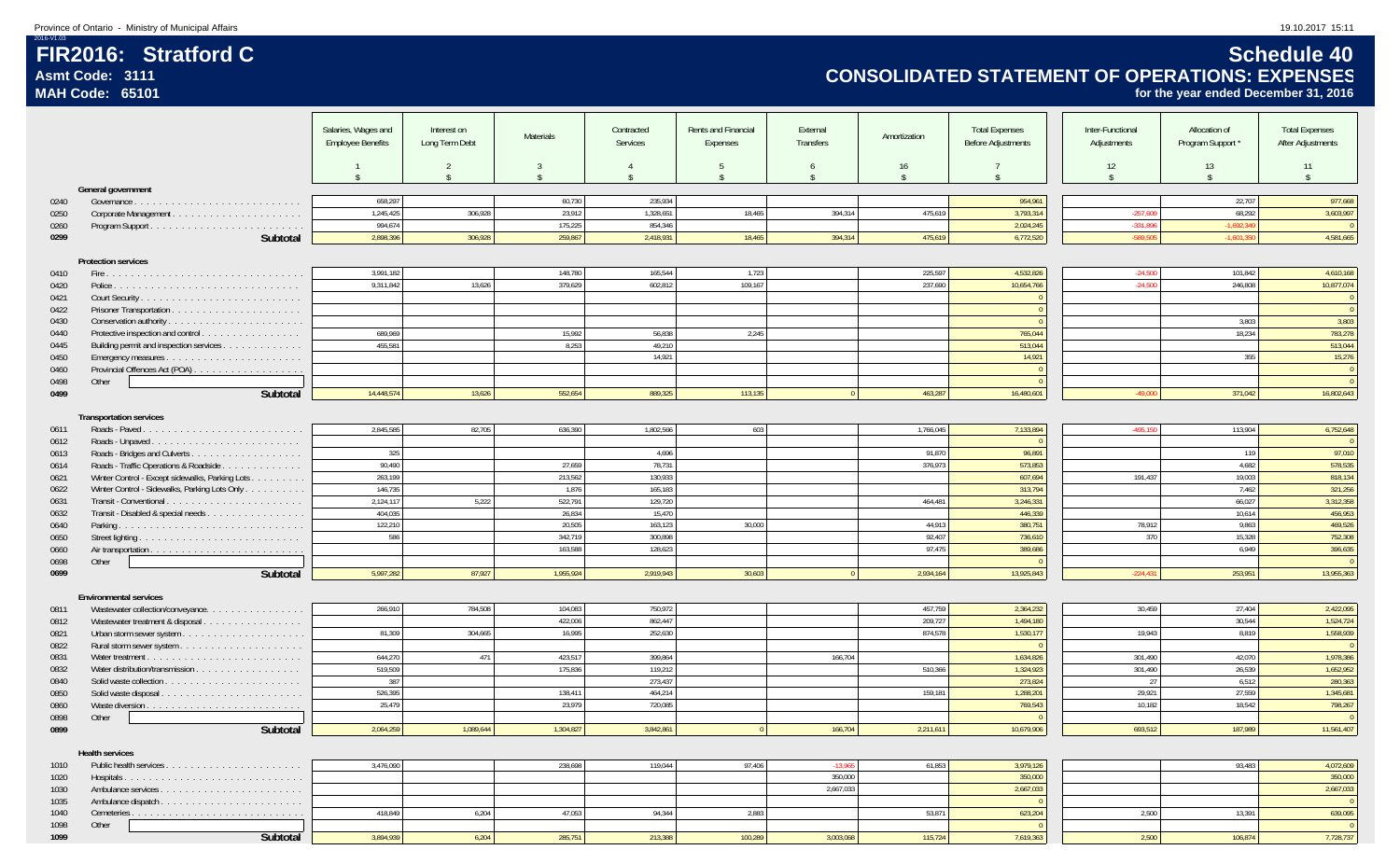**Asmt Code: 3111**

**MAH Code: 65101**

**FIR2016: Stratford C**

2016-V1.03

# **Schedule 40 CONSOLIDATED STATEMENT OF OPERATIONS: EXPENSES**

|      |                                  | Salaries, Wages and<br><b>Employee Benefits</b> | Interest on<br>Long Term Debt | <b>Materials</b> | Contracted<br>Services | Rents and Financial<br>Expenses | External<br>Transfers | Amortization<br>16 | <b>Total Expenses</b><br><b>Before Adjustments</b> | Inter-Functional<br>Adjustments<br>12 | Allocation of<br>Program Support *<br>13 | <b>Total Expenses</b><br>After Adjustments<br>11 |
|------|----------------------------------|-------------------------------------------------|-------------------------------|------------------|------------------------|---------------------------------|-----------------------|--------------------|----------------------------------------------------|---------------------------------------|------------------------------------------|--------------------------------------------------|
|      | Social and family services       |                                                 |                               |                  |                        |                                 |                       |                    |                                                    |                                       |                                          |                                                  |
| 1210 | General assistance.              | 2,031,309                                       | 824                           | 60,707           | 492,327                | 212,077                         | 5,787,904             |                    | 8,585,148                                          | 61,391                                | 67,958                                   | 8,714,497                                        |
| 1220 | Assistance to aged persons.<br>. | 4,211,118                                       |                               | 284,517          | 344,317                |                                 | 183,06                | 275,432            | 5,298,445                                          |                                       | 115,092                                  | 5,413,537                                        |
| 1230 | Child care.                      | 1,878,578                                       |                               | 97,526           | 705,932                | 6,617                           | 4,077,502             | 2,149              | 6,768,304                                          |                                       | 63,935                                   | 6,832,239                                        |
| 1298 | Other                            |                                                 |                               |                  |                        |                                 |                       |                    |                                                    |                                       |                                          |                                                  |
| 1299 | Subtotal                         | 8,121,005                                       | 824                           | 442,750          | 1,542,576              | 218,694                         | 10,048,467            | 277,581            | 20,651,897                                         | 61,391                                | 246,985                                  | 20,960,273                                       |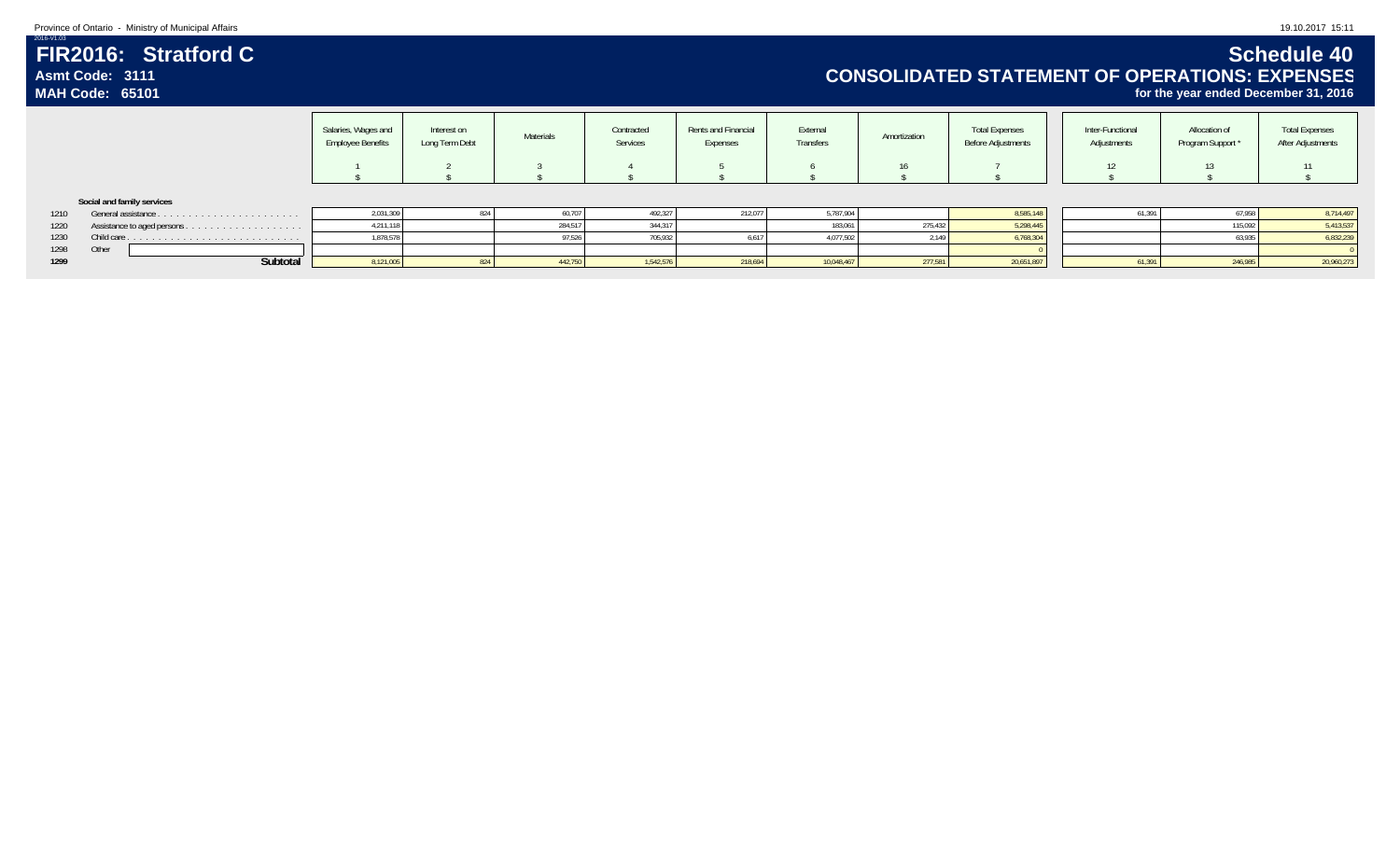#### Province of Ontario - Ministry of Municipal Affairs 19.10.2017 15:11

**Asmt Code: 3111**

**MAH Code: 65101**

**FIR2016: Stratford C**

2016-V1.03

# **Schedule 40 CONSOLIDATED STATEMENT OF OPERATIONS: EXPENSES**

|              |                                        | Salaries, Wages and<br><b>Employee Benefits</b> | Interest on<br>Long Term Debt | Materials     | Contracted<br>Services | Rents and Financial<br>Expenses | External<br>Transfers | Amortization | <b>Total Expenses</b><br><b>Before Adjustments</b> | Inter-Functional<br>Adjustments | Allocation of<br>Program Support | <b>Total Expenses</b><br>After Adjustments |
|--------------|----------------------------------------|-------------------------------------------------|-------------------------------|---------------|------------------------|---------------------------------|-----------------------|--------------|----------------------------------------------------|---------------------------------|----------------------------------|--------------------------------------------|
|              |                                        |                                                 | 2                             | 3             |                        | -5                              | 6                     | 16           |                                                    | 12                              | 13                               | 11                                         |
|              |                                        |                                                 | $\hat{\mathbf{r}}$            | $\hat{\zeta}$ |                        | $\hat{\mathbf{S}}$              |                       |              |                                                    | $\hat{\mathbf{S}}$              | $\hat{\mathbf{s}}$               |                                            |
|              | <b>Social Housing</b>                  |                                                 |                               |               |                        |                                 |                       |              |                                                    |                                 |                                  |                                            |
| 1410         |                                        | 759.103                                         | 471                           | 2.457.278     | 2,973,562              | 628.972                         | 6,112,187             | 283,646      | 13,215,219                                         | 93,668                          | 164,379                          | 13,473,266                                 |
| 1420         |                                        |                                                 |                               |               |                        |                                 |                       |              |                                                    |                                 |                                  |                                            |
| 1430         |                                        |                                                 |                               |               |                        |                                 |                       |              |                                                    |                                 |                                  |                                            |
| 1497<br>1498 | Other<br>Other                         |                                                 |                               |               |                        |                                 |                       |              |                                                    |                                 |                                  |                                            |
| 1499         | Subtotal                               | 759,103                                         | 471                           | 2,457,278     | 2,973,562              | 628,972                         | 6,112,187             | 283,646      | 13,215,219                                         | 93,668                          | 164,379                          | 13,473,266                                 |
|              |                                        |                                                 |                               |               |                        |                                 |                       |              |                                                    |                                 |                                  |                                            |
|              | Recreation and cultural services       |                                                 |                               |               |                        |                                 |                       |              |                                                    |                                 |                                  |                                            |
| 1610         |                                        | 774,373                                         |                               | 97,529        | 542,006                |                                 |                       | 164,409      | 1,578,317                                          |                                 | 33,622                           | 1,611,939                                  |
| 1620         |                                        | 383,207                                         |                               | 15.065        | 157,401                |                                 | 155.175               |              | 710,848                                            |                                 | 13,214                           | 724,062                                    |
| 1631<br>1634 | Rec. Fac. - Golf Crs, Marina, Ski Hill | 1,813,527                                       | 740,872                       | 985.167       | 941,238                | 4,522                           |                       | 1,027,913    | 5,513,239                                          | 11,865                          | 89,324                           | 5,614,428                                  |
| 1640         |                                        | 1,941,188                                       |                               | 284,782       | 306,679                | 817                             |                       | 261,225      | 2,794,691                                          |                                 | 60,245                           | 2,854,936                                  |
| 1645         |                                        |                                                 |                               |               |                        |                                 |                       |              |                                                    |                                 |                                  |                                            |
| 1650         |                                        | 27,062                                          |                               | 2,500         | 44,096                 |                                 | 774,811               |              | 848,469                                            |                                 | 1,752                            | 850,221                                    |
| 1698         | Other                                  |                                                 |                               |               |                        |                                 |                       |              |                                                    |                                 |                                  |                                            |
| 1699         | Subtotal                               | 4,939,357                                       | 740,872                       | 1,385,043     | 1,991,420              | 5,339                           | 929,986               | 1,453,547    | 11,445,564                                         | 11,865                          | 198,157                          | 11,655,586                                 |
|              |                                        |                                                 |                               |               |                        |                                 |                       |              |                                                    |                                 |                                  |                                            |
|              | Planning and development               |                                                 |                               |               |                        |                                 |                       |              |                                                    |                                 |                                  |                                            |
| 1810         |                                        | 290,253                                         | 232                           | 8,071         | 45,998                 | 576                             |                       |              | 345,130                                            |                                 | 8,202                            | 353,332                                    |
| 1820<br>1830 | Commercial and Industrial              | 37,262                                          | 251,089                       | 10,401        | 163,447                |                                 | 3,643,251             | 3,776        | 4,109,226                                          |                                 | 5,020                            | 4,114,246                                  |
| 1840         |                                        | 275,514                                         |                               | 69,900        | 249,189                |                                 |                       |              | 594,603                                            |                                 | 14.139                           | 608,742                                    |
| 1850         | Tile drainage/shoreline assistance     |                                                 |                               |               |                        |                                 |                       |              |                                                    |                                 |                                  |                                            |
| 1898         | SEED Co.<br>Other                      | 312,730                                         |                               | 101,875       | 1,216,321              |                                 |                       |              | 1,630,926                                          |                                 | 38,783                           | 1,669,709                                  |
| 1899         | Subtotal                               | 915,759                                         | 251,321                       | 190,247       | 1,674,955              | 576                             | 3,643,251             | 3,776        | 6,679,885                                          |                                 | 66,144                           | 6,746,029                                  |
|              |                                        |                                                 |                               |               |                        |                                 |                       |              |                                                    |                                 |                                  |                                            |
| 1910         | City Centre BIA<br>Other               |                                                 |                               | 72,710        | 172,412                | 2,728                           |                       |              | 247,850                                            |                                 | 5,829                            | 253,679                                    |
| 9910         | <b>TOTAL</b>                           | 44,038,674                                      | 2,497,817                     | 8,907,051     | 18,639,373             | 1,118,801                       | 24,297,977            | 8,218,955    | 107,718,648                                        |                                 |                                  | 107,718,648                                |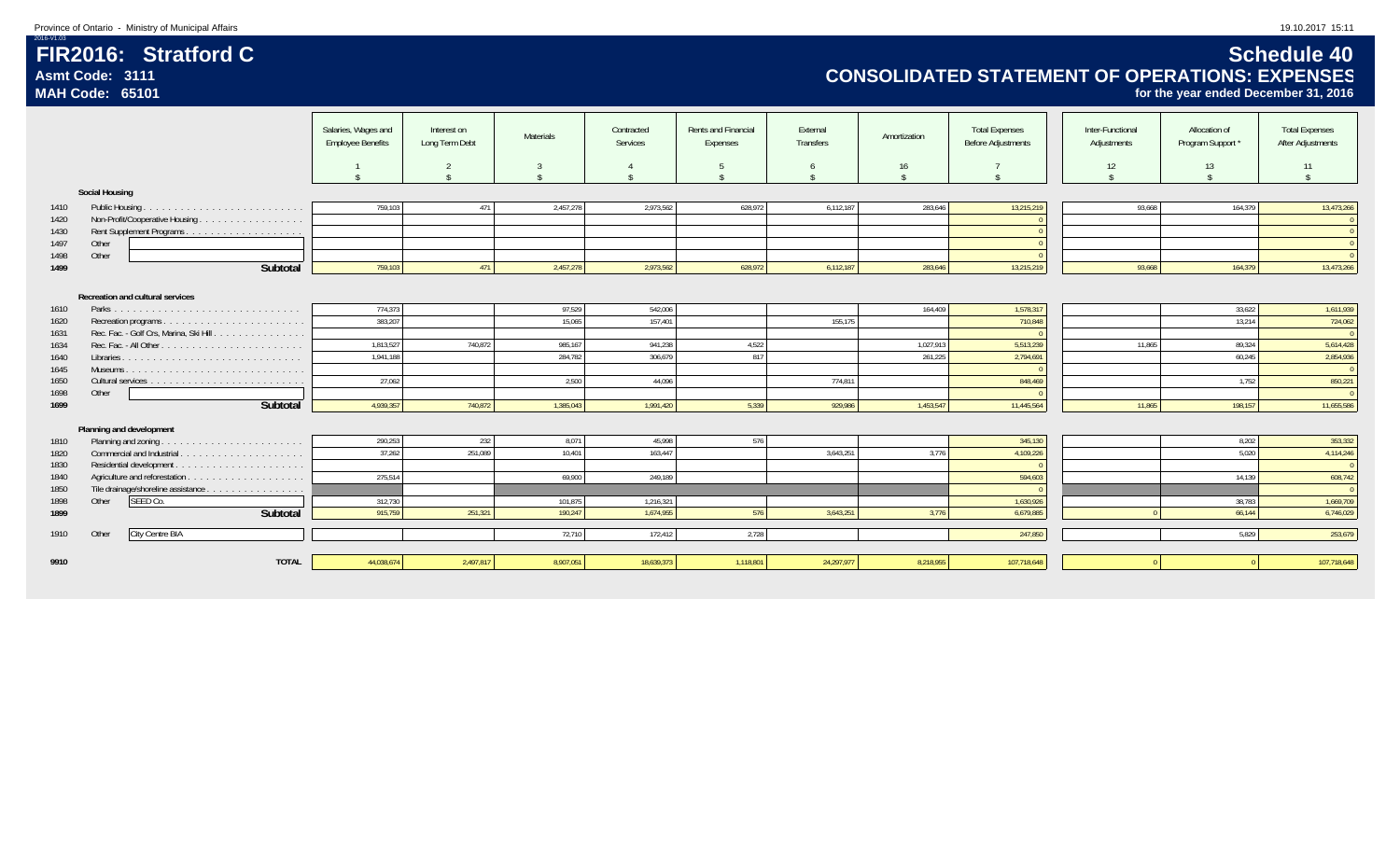# **FIR2016:** Stratford C Senedule 42<br>
Asmt Code: 3111 **Schedule 42**

# **Asmt Code: 3111 ADDITIONAL INFORMATION** for the year ended December 31, 2016

**Additional information contained in Schedule 40**

|      |                              | Additional implimation contained in Scriedule 40                                  |            |
|------|------------------------------|-----------------------------------------------------------------------------------|------------|
|      | Total of column 1 includes:  |                                                                                   | \$         |
| 5010 |                              |                                                                                   | 34,753,996 |
| 5020 |                              |                                                                                   | 9,284,678  |
| 5099 |                              |                                                                                   | 44,038,674 |
| 5050 |                              |                                                                                   | 476,943    |
| 5098 |                              |                                                                                   | 44,515,617 |
|      | Total of column 3 includes:  |                                                                                   |            |
| 5110 |                              |                                                                                   |            |
|      |                              |                                                                                   |            |
|      | Total of column 4 includes:  |                                                                                   |            |
| 5210 |                              |                                                                                   | 394,314    |
|      |                              |                                                                                   |            |
|      | Total of column 5 includes:  |                                                                                   |            |
| 5610 |                              |                                                                                   |            |
|      |                              |                                                                                   |            |
|      | Total of column 6 includes:  |                                                                                   |            |
| 5810 |                              |                                                                                   | 746.935    |
| 5820 |                              |                                                                                   |            |
|      |                              | Contributions to UNCONSOLIDATED joint local boards                                |            |
| 5840 |                              |                                                                                   |            |
| 5850 |                              |                                                                                   |            |
| 5860 |                              |                                                                                   |            |
| 5870 |                              |                                                                                   |            |
| 5880 |                              |                                                                                   |            |
| 5890 |                              |                                                                                   |            |
| 5895 | Other                        |                                                                                   |            |
| 5896 | Other                        |                                                                                   |            |
| 5897 | Other                        |                                                                                   |            |
| 5898 | Other                        |                                                                                   |            |
|      | Total of column 11 includes: |                                                                                   |            |
|      |                              | Payments for long term commitments and liabilities financed from the consolidated |            |
| 6010 |                              |                                                                                   |            |
|      |                              |                                                                                   |            |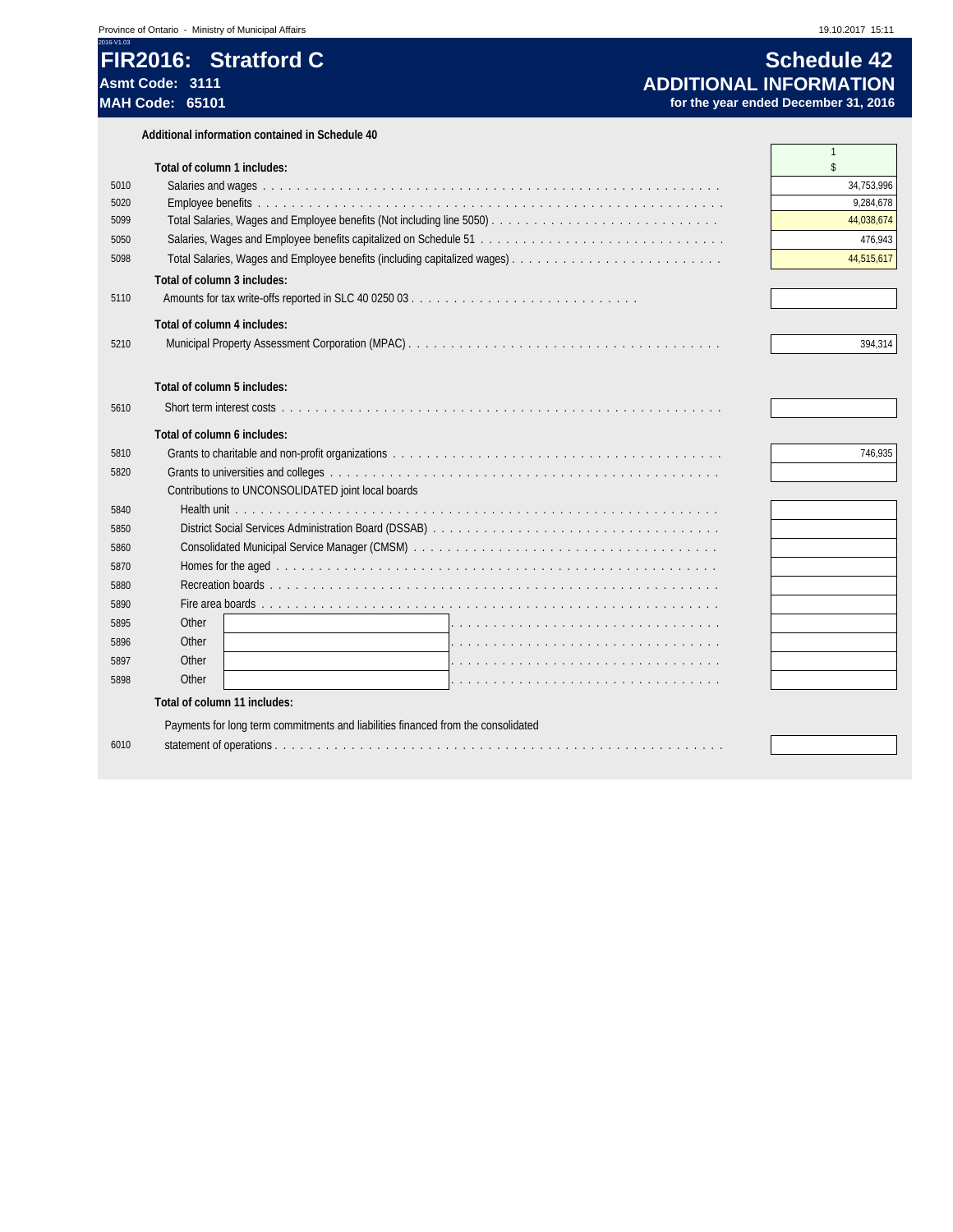## 2016-V1.03 **FIR2016: Stratford CAsmt Code: 3111**

#### **MAH Code: 65101**

#### **Schedule 51 SCHEDULE OF TANGIBLE CAPITAL ASSETSfor the year ended December 31, 2016**

| ANALYSIS BY FUNCTIONAL CLASSIFICATION |                                                                      |                                          |                                     | <b>COST</b>                         |                    |                    | <b>AMORTIZATION</b>          |                                         |                        |                                    |                                         |                                |
|---------------------------------------|----------------------------------------------------------------------|------------------------------------------|-------------------------------------|-------------------------------------|--------------------|--------------------|------------------------------|-----------------------------------------|------------------------|------------------------------------|-----------------------------------------|--------------------------------|
|                                       |                                                                      | 2016<br><b>Opening Net Book</b><br>Value | 2016 Opening<br><b>Cost Balance</b> | Additions and<br><b>Betterments</b> | Disposals          | <b>Write Downs</b> | 2016 Closing<br>Cost Balance | 2016 Opening<br>Amortization<br>Balance | Annual<br>Amortization | Amortization<br>Disposal           | 2016 Closing<br>Amortization<br>Balance | 2016 Closing<br>Net Book Value |
|                                       |                                                                      | -1<br>$\hat{\mathbf{S}}$                 | -2<br>$\hat{\mathbf{S}}$            | 3<br>$\mathbf{\hat{S}}$             | $\mathbf{\hat{s}}$ | -5<br>\$           | 6<br>$\mathbf{\hat{S}}$      | $\overline{7}$<br>$\hat{\mathbf{x}}$    | 8<br>\$                | $\mathsf{Q}$<br>$\mathbf{\hat{S}}$ | 10<br>$\hat{\mathbf{x}}$                | 11<br>$\hat{\mathbf{x}}$       |
| 0299                                  |                                                                      | 5,411,80                                 | 11,601,677                          | 147,176                             |                    |                    | 11,748,853                   | 6,189,872                               | 475,619                |                                    | 6,665,491                               | 5,083,362                      |
|                                       | Protection services                                                  |                                          |                                     |                                     |                    |                    |                              |                                         |                        |                                    |                                         |                                |
| 0410                                  |                                                                      | 1,730,612                                | 4,713,072                           | 438,860                             |                    |                    | 5,151,932                    | 2,982,460                               | 225,597                |                                    | 3,208,057                               | 1,943,875                      |
| 0420                                  |                                                                      | 843,437                                  | 4,301,231                           | 422,877                             | 58,470             |                    | 4,665,638                    | 3,457,794                               | 237,690                | 58,470                             | 3,637,014                               | 1,028,624                      |
| 0421                                  |                                                                      |                                          |                                     |                                     |                    |                    | $\Omega$                     |                                         |                        |                                    |                                         | $\pmb{0}$                      |
| 0422                                  |                                                                      |                                          | $\Omega$                            |                                     |                    |                    | $\overline{0}$               | $\Omega$                                |                        |                                    |                                         | $\overline{0}$                 |
| 0430                                  |                                                                      | $\Omega$                                 | $\Omega$                            |                                     |                    |                    | $\mathbf{0}$                 |                                         |                        |                                    |                                         | $\overline{0}$                 |
| 0440                                  | Protective inspection and control                                    | $\Omega$                                 | $\Omega$                            |                                     |                    |                    | $\mathbf{0}$                 |                                         |                        |                                    |                                         | $\overline{0}$                 |
| 0445                                  | Building permit and inspection services                              | $\sqrt{2}$                               | $\Omega$                            |                                     |                    |                    | $\overline{0}$               |                                         |                        |                                    |                                         | $\overline{0}$                 |
| 0450                                  |                                                                      |                                          | $\overline{0}$                      |                                     |                    |                    | $\overline{0}$               | $\Omega$                                |                        |                                    |                                         | $\overline{0}$                 |
| 0460                                  |                                                                      |                                          | $\Omega$                            |                                     |                    |                    | $\overline{0}$               |                                         |                        |                                    |                                         | $\overline{0}$                 |
| 0498                                  | Other                                                                |                                          | $\sqrt{ }$                          |                                     |                    |                    | $\overline{0}$               |                                         |                        |                                    |                                         | $\overline{0}$                 |
| 0499                                  | Subtotal                                                             | 2,574,049                                | 9,014,303                           | 861,737                             | 58,470             | $\Omega$           | 9,817,570                    | 6,440,254                               | 463,287                | 58,470                             | 6,845,071                               | 2,972,499                      |
|                                       | <b>Transportation services</b>                                       |                                          |                                     |                                     |                    |                    |                              |                                         |                        |                                    |                                         |                                |
| 0611                                  | Roads - Paved                                                        | 57,484,262                               | 93,136,920                          | 1,575,133                           | 130,290            |                    | 94,581,763                   | 35,652,658                              | 1,766,045              | 130,290                            | 37,288,413                              | 57,293,350                     |
| 0612                                  |                                                                      |                                          |                                     |                                     |                    |                    | $\Omega$                     |                                         |                        |                                    |                                         | $\overline{0}$                 |
| 0613                                  |                                                                      | 4,471,583                                | 7,454,334                           |                                     |                    |                    | 7,454,334                    | 2,982,751                               | 91,870                 |                                    | 3,074,621                               | 4,379,713                      |
| 0614                                  | Roads - Traffic Operations & Roadside                                | 7,526,270                                | 18,905,674                          |                                     |                    |                    | 18,905,674                   | 11,379,404                              | 376,973                |                                    | 11,756,377                              | 7,149,297                      |
| 0621                                  | Winter Control - Except sidewalks, Parking Lots                      |                                          |                                     |                                     |                    |                    | $\Omega$                     |                                         |                        |                                    |                                         | $\mathbf{0}$                   |
| 0622                                  | Winter Control - Sidewalks, Parking Lots Only                        |                                          |                                     |                                     |                    |                    | $\Omega$                     |                                         |                        |                                    |                                         | $\overline{0}$                 |
| 0631                                  |                                                                      | 2,699,309                                | 6,839,515                           | 144.247                             | 437.065            |                    | 6,546,697                    | 4,140,206                               | 464,481                | 437.065                            | 4,167,622                               | 2,379,075                      |
| 0632                                  | Transit - Disabled & special needs                                   |                                          |                                     |                                     |                    |                    |                              |                                         |                        |                                    |                                         | $\Omega$                       |
| 0640                                  |                                                                      | 400.348                                  | 812,297                             | $\overline{0}$                      |                    |                    | 812,297                      | 411,949<br>2.017.174                    | 44,913                 |                                    | 456,862                                 | 355,435                        |
| 0650                                  |                                                                      | 1.770.855                                | 3.788.029                           | 783.393                             |                    |                    | 4.571.422                    | 5.506.476                               | 92,407                 |                                    | 2,109,581                               | 2,461,841                      |
| 0660<br>0698                          |                                                                      | 2,773,860                                | 8,280,336                           | 18,720                              |                    |                    | 8,299,056<br>$\Omega$        |                                         | 97,475                 |                                    | 5,603,951                               | 2,695,105                      |
| 0699                                  | Other<br>Subtotal                                                    |                                          |                                     |                                     | 567.355            |                    |                              |                                         |                        | 567.355                            |                                         | $\overline{0}$                 |
|                                       | <b>Environmental services</b>                                        | 77,126,487                               | 139,217,105                         | 2,521,493                           |                    | $\overline{0}$     | 141, 171, 243                | 62,090,618                              | 2,934,164              |                                    | 64,457,427                              | 76,713,816                     |
| 0811                                  |                                                                      | 28,163,950                               | 37,609,311                          | 1,277,283                           |                    |                    | 38,886,594                   | 9,445,361                               | 457,759                |                                    | 9,903,120                               | 28,983,474                     |
| 0812                                  | Wastewater collection/conveyance.<br>Wastewater treatment & disposal | 2,825,310                                | 12,792,455                          |                                     |                    |                    | 12,792,455                   | 9,967,145                               | 209,727                |                                    | 10,176,872                              | 2,615,583                      |
| 0821                                  |                                                                      | 73,094,232                               | 94.868.354                          | 610,770                             |                    |                    | 95,479,124                   | 21,774,122                              | 874,578                |                                    | 22,648,700                              | 72,830,424                     |
| 0822                                  |                                                                      |                                          |                                     |                                     |                    |                    | $\Omega$                     |                                         |                        |                                    |                                         | $\mathbf{0}$                   |
| 0831                                  |                                                                      |                                          |                                     |                                     |                    |                    | $\Omega$                     |                                         |                        |                                    |                                         | $\overline{0}$                 |
| 0832                                  |                                                                      | 14,861,058                               | 27,379,697                          | 945.710                             | 63.007             |                    | 28,262,400                   | 12,518,639                              | 510,366                | 63.007                             | 12,965,998                              | 15,296,402                     |
| 0840                                  |                                                                      |                                          |                                     |                                     |                    |                    | $\sqrt{ }$                   |                                         |                        |                                    |                                         | $\overline{0}$                 |
| 0850                                  | Solid waste disposal                                                 | 2,790,796                                | 3,791,502                           | 8,429                               |                    |                    | 3,799,931                    | 1,000,706                               | 159,181                |                                    | 1,159,887                               | 2,640,044                      |
| 0860                                  |                                                                      |                                          |                                     |                                     |                    |                    | $\Omega$                     |                                         |                        |                                    |                                         | $\,$ 0                         |
| 0898                                  | Other                                                                |                                          |                                     |                                     |                    |                    | $\sqrt{ }$                   |                                         |                        |                                    |                                         | $\overline{0}$                 |
| 0899                                  | Subtotal                                                             | 121,735,346                              | 176,441,319                         | 2,842,192                           | 63,007             |                    | 179,220,504                  | 54,705,973                              | 2,211,611              | 63,007                             | 56,854,577                              | 122,365,927                    |
|                                       | <b>Health services</b>                                               |                                          |                                     |                                     |                    |                    |                              |                                         |                        |                                    |                                         |                                |
| 1010                                  |                                                                      | 610,147                                  | 996,596                             | 22,430                              | 55,323             |                    | 963,703                      | 386,449                                 | 61,853                 | 55.323                             | 392,979                                 | 570,724                        |
| 1020                                  |                                                                      |                                          |                                     |                                     |                    |                    | $\Omega$                     |                                         |                        |                                    |                                         | $\overline{0}$                 |
| 1030                                  |                                                                      |                                          | $\sqrt{2}$                          |                                     |                    |                    | $\Omega$                     |                                         |                        |                                    |                                         | $\overline{0}$                 |
| 1035                                  |                                                                      |                                          |                                     |                                     |                    |                    | $\Omega$                     |                                         |                        |                                    |                                         | $\Omega$                       |
| 1040                                  |                                                                      | 1,672,394                                | 2,890,245                           | 90.732                              |                    |                    | 2,980,977                    | 1,217,851                               | 53.871                 |                                    | 1,271,722                               | 1,709,255                      |
| 1098                                  | Other                                                                |                                          |                                     |                                     |                    |                    | $\Omega$                     |                                         |                        |                                    |                                         | $\Omega$                       |
| 1099                                  | Subtotal                                                             | 2,282,541                                | 3,886,841                           | 113.162                             | 55.323             | $\Omega$           | 3,944,680                    | 1.604.300                               | 115.724                | 55.323                             | 1.664.701                               | 2,279,979                      |
|                                       | Social and family services                                           |                                          |                                     |                                     |                    |                    |                              |                                         |                        |                                    |                                         |                                |
| 1210                                  |                                                                      |                                          |                                     |                                     |                    |                    | $\Omega$                     |                                         |                        |                                    |                                         | $\overline{0}$                 |
| 1220                                  |                                                                      | 3.429.265                                | 7.001.753                           | 169.739                             | 1.205              |                    | 7,170,287                    | 3.572.488                               | 275,432                |                                    | 3.847.920                               | 3,322,367                      |
| 1230                                  |                                                                      |                                          |                                     | 32.239                              |                    |                    | 32,239                       |                                         | 2.149                  |                                    | 2.149                                   | 30,090                         |
| 1298                                  | Other                                                                |                                          |                                     |                                     |                    |                    | $\sqrt{2}$                   |                                         |                        |                                    |                                         | $\overline{0}$                 |
| 1299                                  | Subtotal                                                             | 3.429.265                                | 7.001.753                           | 201.978                             | 1.205              |                    | 7,202,526                    | 3.572.488                               | 277,581                |                                    | 3.850.069                               | 3,352,457                      |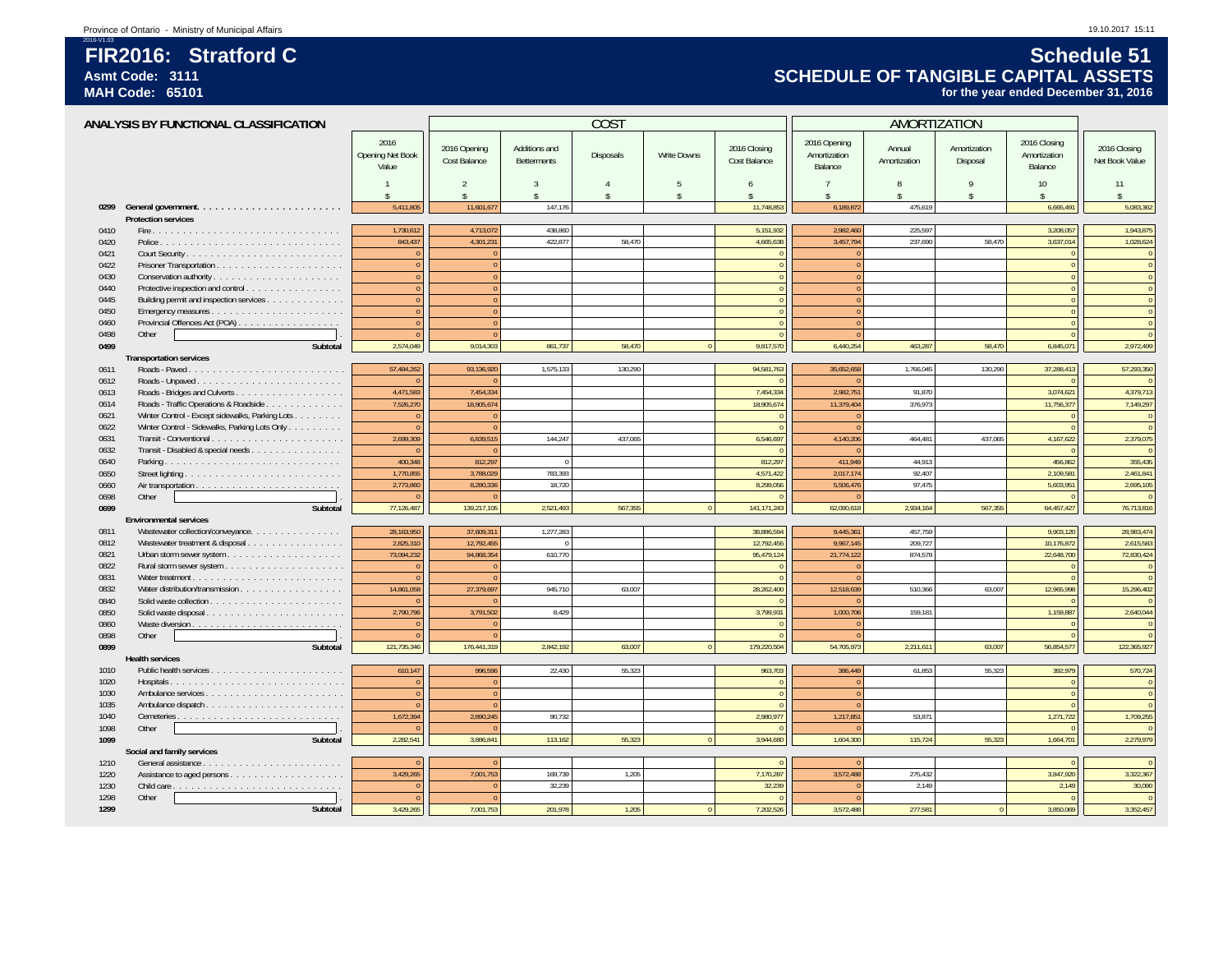**Schedule 51 SCHEDULE OF TANGIBLE CAPITAL ASSETS for the year ended December 31, 2016**

#### **MAH Code: 65101**

|      | ANALYSIS BY FUNCTIONAL CLASSIFICATION   |                                   |                                     |                                     | COS <sub>1</sub> |                    |                              |                                         |                        | AMORTIZATION             |                                         |                                |
|------|-----------------------------------------|-----------------------------------|-------------------------------------|-------------------------------------|------------------|--------------------|------------------------------|-----------------------------------------|------------------------|--------------------------|-----------------------------------------|--------------------------------|
|      |                                         | 2016<br>Opening Net Book<br>Value | 2016 Opening<br><b>Cost Balance</b> | Additions and<br><b>Betterments</b> | Disposals        | <b>Write Downs</b> | 2016 Closing<br>Cost Balance | 2016 Opening<br>Amortization<br>Balance | Annual<br>Amortization | Amortization<br>Disposal | 2016 Closing<br>Amortization<br>Balance | 2016 Closing<br>Net Book Value |
|      |                                         | $\hat{\zeta}$                     |                                     |                                     |                  | -5                 | 6                            |                                         |                        |                          | 10<br>$\hat{\mathbf{r}}$                | 11                             |
|      | <b>Social Housing</b>                   |                                   |                                     |                                     |                  |                    |                              |                                         |                        |                          |                                         |                                |
| 1410 |                                         | 5,115,861                         | 11,382,667                          | 611,036                             |                  |                    | 11,993,703                   | 6,266,806                               | 283,646                |                          | 6,550,452                               | 5,443,251                      |
| 1420 | Non-Profit/Cooperative Housing          |                                   |                                     |                                     |                  |                    | $\sqrt{ }$                   |                                         |                        |                          |                                         | $\Omega$                       |
| 1430 |                                         |                                   | $\Omega$                            |                                     |                  |                    | $\Omega$                     |                                         |                        |                          |                                         | $\overline{0}$                 |
| 1497 | Other                                   |                                   | $\sqrt{ }$                          |                                     |                  |                    | $\Omega$                     |                                         |                        |                          |                                         | $\overline{0}$                 |
| 1498 | Other                                   |                                   | $\sqrt{ }$                          |                                     |                  |                    | $\Omega$                     |                                         |                        |                          |                                         | $\overline{0}$                 |
| 1499 | Subtotal                                | 5,115,861                         | 11,382,667                          | 611,036                             | $\Omega$         | $\Omega$           | 11,993,703                   | 6,266,806                               | 283,646                | $\Omega$                 | 6,550,452                               | 5,443,251                      |
|      | Recreation and cultural services        |                                   |                                     |                                     |                  |                    |                              |                                         |                        |                          |                                         |                                |
| 1610 |                                         | 6,260,904                         | 9,218,881                           | 177,271                             |                  |                    | 9,396,152                    | 2,957,977                               | 164,409                |                          | 3,122,386                               | 6,273,766                      |
| 1620 |                                         |                                   |                                     |                                     |                  |                    |                              |                                         |                        |                          |                                         |                                |
| 1631 | Rec. Fac. - Golf Crs, Marina, Ski Hill. |                                   | $\sqrt{ }$                          |                                     |                  |                    | $\Omega$                     |                                         |                        |                          |                                         | $\overline{0}$                 |
| 1634 |                                         | 30,897,237                        | 40,754,970                          | 237,665                             |                  |                    | 40,992,635                   | 9,857,733                               | 1,027,913              |                          | 10,885,646                              | 30,106,989                     |
| 1640 |                                         | 1,590,136                         | 4.965.809                           | 43.527                              |                  |                    | 5.009.336                    | 3,375,673                               | 261.225                |                          | 3.636.898                               | 1,372,438                      |
| 1645 |                                         |                                   |                                     |                                     |                  |                    | $\sqrt{ }$                   |                                         |                        |                          |                                         | $\overline{0}$                 |
| 1650 |                                         |                                   | $\Omega$                            |                                     |                  |                    | $\sqrt{ }$                   |                                         |                        |                          |                                         | $\overline{0}$                 |
| 1698 | Other                                   |                                   |                                     |                                     |                  |                    | $\sqrt{ }$                   |                                         |                        |                          |                                         | $\overline{0}$                 |
| 1699 | Subtotal                                | 38,748,277                        | 54,939,660                          | 458,463                             | $\sqrt{2}$       | $\Omega$           | 55,398,123                   | 16,191,383                              | 1,453,547              | $\Omega$                 | 17,644,930                              | 37,753,193                     |
|      |                                         |                                   |                                     |                                     |                  |                    |                              |                                         |                        |                          |                                         |                                |
|      | Planning and development                |                                   |                                     |                                     |                  |                    |                              |                                         |                        |                          |                                         |                                |
| 1810 |                                         |                                   |                                     |                                     |                  |                    |                              |                                         |                        |                          |                                         | $\Omega$                       |
| 1820 | Commercial and Industrial               | 1,977,563                         | 2.042.502                           | $\Omega$                            |                  |                    | 2.042.502                    | 64.939                                  | 3.776                  |                          | 68,715                                  | 1,973,787                      |
| 1830 |                                         |                                   |                                     |                                     |                  |                    |                              |                                         |                        |                          |                                         | $\overline{0}$                 |
| 1840 |                                         |                                   | $\sqrt{ }$                          |                                     |                  |                    | $\sqrt{2}$                   | $\Omega$                                |                        |                          |                                         | $\overline{0}$                 |
| 1850 | Tile drainage/shoreline assistance      |                                   | $\sqrt{ }$                          |                                     |                  |                    | $\Omega$                     | $\Omega$                                |                        |                          |                                         | $\overline{0}$                 |
| 1898 | Other                                   |                                   | $\sqrt{ }$                          |                                     |                  |                    |                              |                                         |                        |                          |                                         | $\Omega$                       |
| 1899 | Subtotal                                | 1.977.563                         | 2.042.502                           | $\sqrt{2}$                          | $\sqrt{ }$       | $\Omega$           | 2.042.502                    | 64.939                                  | 3.776                  | $\Omega$                 | 68.715                                  | 1,973,787                      |
| 1910 | Other                                   |                                   |                                     |                                     |                  |                    |                              | $\Omega$                                |                        |                          |                                         |                                |
|      |                                         |                                   |                                     |                                     |                  |                    |                              |                                         |                        |                          |                                         |                                |
| 9910 | <b>Total Tangible Capital Assets</b>    | 258,401,194                       | 415,527,827                         | 7,757,237                           | 745,360          | $\Omega$           | 422,539,704                  | 157,126,633                             | 8,218,955              | 744,155                  | 164,601,433                             | 257,938,271                    |
|      |                                         |                                   |                                     |                                     |                  |                    |                              |                                         |                        |                          |                                         |                                |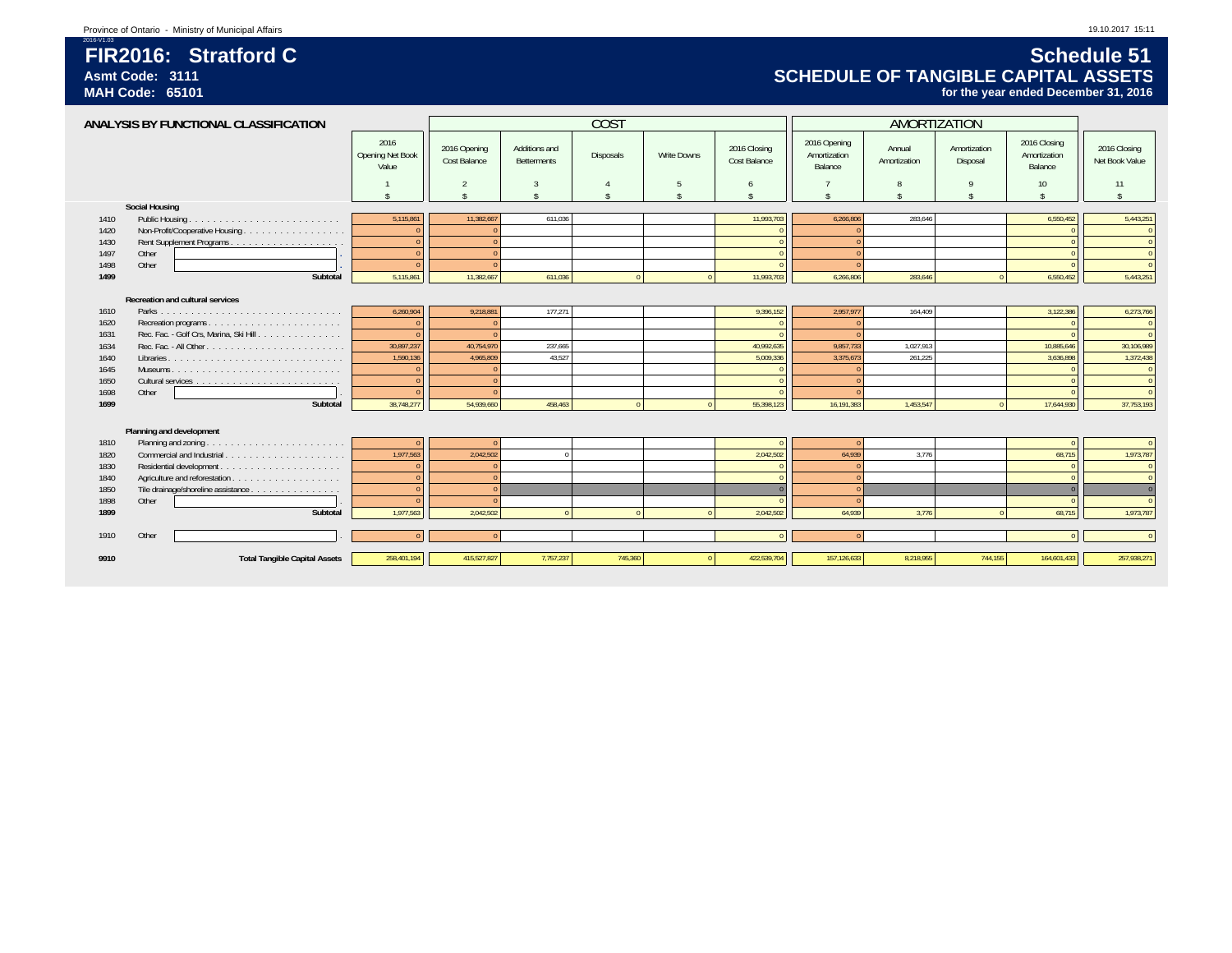### **FIR2016: Stratford C**<br>Asmt Code: 3111 **SCHEDULE OF TANGIBLE CAPITAL ASSETS**<br>MAH Code: 65101 **SCHEDULE OF TANGIBLE CAPITAL ASSETS**<br>for the year ended December 31, 2016 **Asmt Code: 3111 SCHEDULE OF TANGIBLE CAPITAL ASSETS MAH Code: 65101 for the year ended December 31, 2016**

**SEGMENTED BY ASSET CLASS**

|      |                               |                                                               | 2016 Opening   | 2016 Closing   |
|------|-------------------------------|---------------------------------------------------------------|----------------|----------------|
|      |                               |                                                               | Net Book Value | Net Book Value |
|      |                               |                                                               | (NBV)          | (NBV)          |
|      |                               |                                                               |                |                |
|      | <b>General Capital Assets</b> |                                                               |                |                |
| 2005 |                               |                                                               | 17.074.870     | 17,074,867     |
| 2010 |                               |                                                               | 1.080.077      | 1,004,484      |
| 2020 |                               |                                                               | 42,018,928     | 40,993,625     |
| 2030 |                               |                                                               | 2.236.493      | 2.819.772      |
| 2040 | Vehicles.                     |                                                               | 3.060.194      | 2.919.136      |
| 2097 | Other                         | Lineal Assets & Walking Bridge<br>and a series and a          | 1.379.601      | 1.287.439      |
| 2098 | Other                         | Furniture & Fix & Computer Equip<br>and a series and a series | 3.302.044      | 2.924.214      |
| 2099 |                               | <b>Total General Capital Assets</b>                           | 70.152.207     | 69,023,537     |

|      |                              |                                                            | 2016 Opening<br>Net Book Value | 2016 Closing<br>Net Book Value |
|------|------------------------------|------------------------------------------------------------|--------------------------------|--------------------------------|
|      |                              |                                                            | (NBV)                          | (NBV)                          |
|      |                              |                                                            |                                | 11                             |
|      | <b>Infrastructure Assets</b> |                                                            | \$                             | \$                             |
| 2205 |                              |                                                            | $\Omega$                       | 0                              |
| 2210 |                              |                                                            | 2,508,508                      | 2,462,533                      |
| 2220 |                              |                                                            | 474,534                        | 461,031                        |
| 2230 |                              |                                                            | 2,170,545                      | 1,895,826                      |
| 2240 |                              |                                                            | 397,771                        | 380,982                        |
| 2250 |                              |                                                            | 182,683,952                    | 183,701,567                    |
| 2297 | Other                        | Furniture \$ Fixtures                                      | 13,677                         | 12,795                         |
| 2298 | Other                        |                                                            | 0                              |                                |
| 2299 |                              | <b>Total Infrastructure Assets</b>                         | 188.248.987                    | 188,914,734                    |
|      |                              |                                                            |                                |                                |
| 9920 |                              | <b>Total Tangible Capital Assets</b>                       | 258,401,194                    | 257,938,271                    |
|      |                              |                                                            |                                |                                |
| 2405 |                              | Construction-in-progress                                   | 10,584,044                     | 12,019,285                     |
|      |                              |                                                            |                                |                                |
| 9921 |                              | Total Tangible Capital Assets and Construction-in-progress | 268,985,238                    | 269,957,556                    |
|      |                              |                                                            |                                |                                |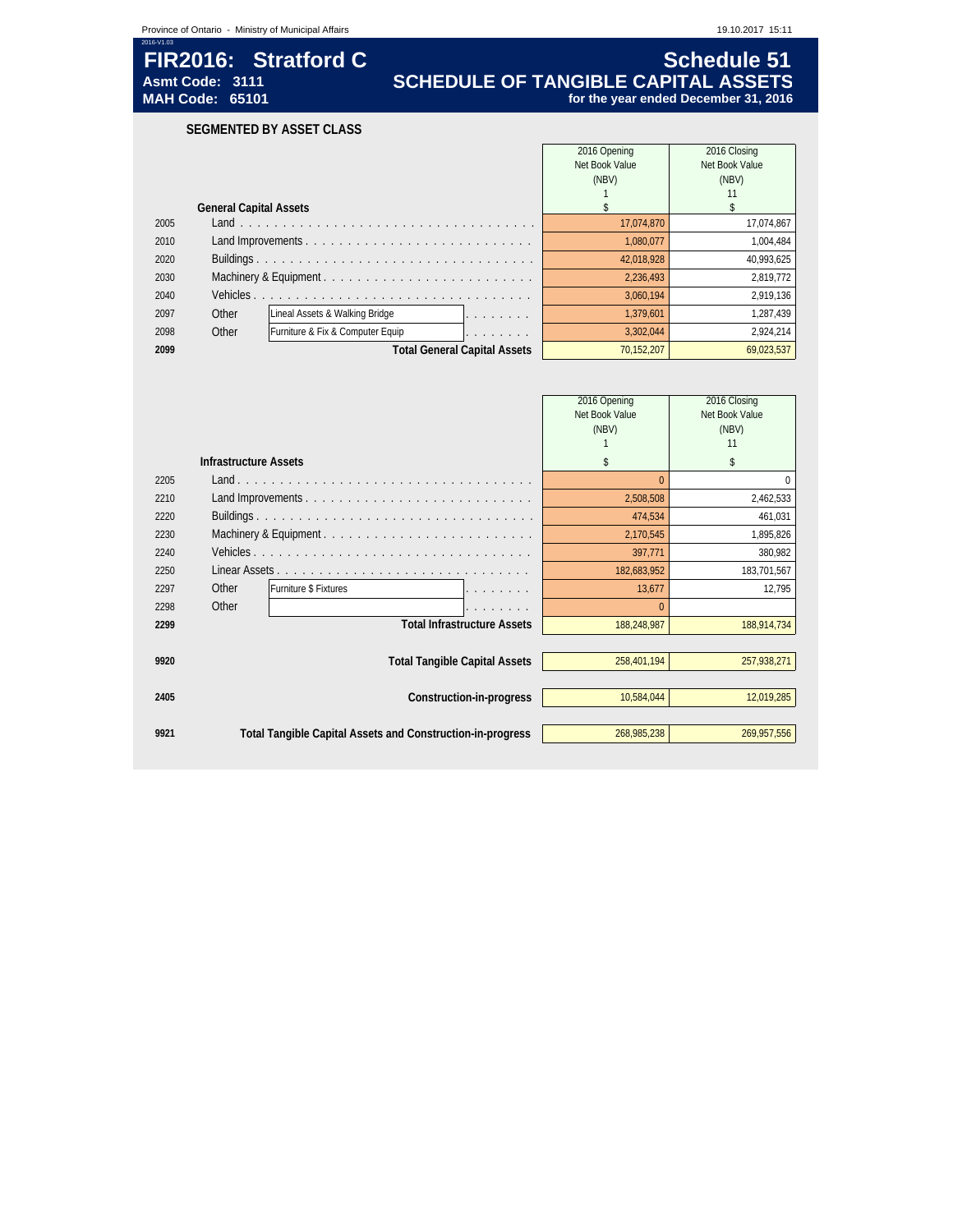#### **Province of Ontario - Ministry of Municipal Affairs** 19.10.2017 15:11

# **FIR2016: Stratford C** Sample of the Schedule 51 Schedule 51

**Asmt Code: 3111 SCHEDULE OF TANGIBLE CAPITAL ASSET: CONSTRUCTION-IN-PROGRESS**

**MAH Code: 65101 for the year ended December 31, 2016**

|              | ANALYSIS BY FUNCTIONAL CLASSIFICATION                                                            |          | COST                         |                      |                         |                                  |  |  |  |  |  |
|--------------|--------------------------------------------------------------------------------------------------|----------|------------------------------|----------------------|-------------------------|----------------------------------|--|--|--|--|--|
|              |                                                                                                  |          | 2016 Opening<br>Balance      | Expenditures in 2016 | Less Assets Capitalized | 2016 Closing Balance             |  |  |  |  |  |
|              |                                                                                                  |          | $\mathbf{1}$                 | $\sqrt{2}$           | $\mathbf{3}$            | $\overline{4}$                   |  |  |  |  |  |
|              |                                                                                                  |          | $\hat{\mathbf{x}}$           | \$                   | \$                      | $\hat{\mathbf{x}}$               |  |  |  |  |  |
| 0299         | <b>Protection services</b>                                                                       |          | 630.998                      | 234,798              |                         | 865.796                          |  |  |  |  |  |
| 0410         |                                                                                                  |          | $\mathbf{0}$                 |                      |                         | $\overline{0}$                   |  |  |  |  |  |
| 0420         |                                                                                                  |          | $\pmb{0}$                    |                      |                         | $\overline{0}$                   |  |  |  |  |  |
| 0421<br>0422 |                                                                                                  |          | $\mathbf{0}$<br>$\mathbf{0}$ |                      |                         | $\overline{0}$<br>$\mathbf{0}$   |  |  |  |  |  |
| 0430         |                                                                                                  |          | $\mathbf{0}$                 |                      |                         | $\overline{0}$                   |  |  |  |  |  |
| 0440         | Protective inspection and control                                                                |          | $\pmb{0}$                    |                      |                         | $\pmb{0}$                        |  |  |  |  |  |
| 0445         | Building permit and inspection services                                                          |          | $\overline{0}$               |                      |                         | $\overline{0}$                   |  |  |  |  |  |
| 0450         |                                                                                                  |          | $\mathbf{0}$                 |                      |                         | $\pmb{0}$                        |  |  |  |  |  |
| 0460<br>0498 | Other                                                                                            |          | $\pmb{0}$<br>$\mathbf{0}$    |                      |                         | $\mathbf 0$<br>$\mathbf{0}$      |  |  |  |  |  |
| 0499         |                                                                                                  | Subtotal | $\pmb{0}$                    | $\overline{0}$       | $\overline{0}$          | $\mathbf 0$                      |  |  |  |  |  |
|              | <b>Transportation services</b>                                                                   |          |                              |                      |                         |                                  |  |  |  |  |  |
| 0611<br>0612 | Roads - Paved                                                                                    |          | 24,125<br>$\mathbf{0}$       |                      |                         | 24,125<br>$\mathbf{0}$           |  |  |  |  |  |
| 0613         |                                                                                                  |          | $\mathbf{0}$                 |                      |                         | $\mathbf 0$                      |  |  |  |  |  |
| 0614         | Roadways - Traffic Operations & Roadside                                                         |          | $\mathbf{0}$                 |                      |                         | $\overline{0}$                   |  |  |  |  |  |
| 0621<br>0622 | Winter Control - Except sidewalks, Parking Lots<br>Winter Control - Sidewalks, Parking Lots Only |          | $\mathbf{0}$<br>$\mathbf{0}$ |                      |                         | $\overline{0}$<br>$\overline{0}$ |  |  |  |  |  |
| 0631         | Transit - Conventional                                                                           |          | $\mathbf{0}$                 |                      |                         | $\pmb{0}$                        |  |  |  |  |  |
| 0632         |                                                                                                  |          | $\overline{0}$               |                      |                         | $\pmb{0}$                        |  |  |  |  |  |
| 0640<br>0650 |                                                                                                  |          | 4,261<br>$\mathbf{0}$        |                      |                         | 4,261<br>$\mathbf{0}$            |  |  |  |  |  |
| 0660         |                                                                                                  |          | $\pmb{0}$                    |                      |                         | $\mathbf 0$                      |  |  |  |  |  |
| 0698         | Other                                                                                            |          | $\pmb{0}$                    |                      |                         | $\pmb{0}$                        |  |  |  |  |  |
| 0699         | <b>Environmental services</b>                                                                    | Subtotal | 28,386                       | $\bf{0}$             | 0                       | 28,386                           |  |  |  |  |  |
| 0811         | Wastewater collection/conveyance.                                                                |          | 38,437                       | 2,708                | 34,577                  | 6,568                            |  |  |  |  |  |
| 0812         | Wastewater treatment & disposal                                                                  |          | $\pmb{0}$                    |                      |                         | $\pmb{0}$                        |  |  |  |  |  |
| 0821         |                                                                                                  |          | $\mathbf{0}$                 |                      |                         | $\overline{0}$<br>$\overline{0}$ |  |  |  |  |  |
| 0822<br>0831 |                                                                                                  |          | $\mathbf{0}$<br>$\mathbf{0}$ |                      |                         | $\overline{0}$                   |  |  |  |  |  |
| 0832         |                                                                                                  |          | 654,173                      |                      |                         | 654,173                          |  |  |  |  |  |
| 0840         |                                                                                                  |          | $\mathbf{0}$                 |                      |                         | $\bf{0}$                         |  |  |  |  |  |
| 0850<br>0860 | Solid waste disposal                                                                             |          | $\pmb{0}$<br>1,526           |                      |                         | $\mathbf{0}$<br>1,526            |  |  |  |  |  |
| 0898         | Other                                                                                            |          | $\pmb{0}$                    |                      |                         | $\mathbf{0}$                     |  |  |  |  |  |
| 0899         |                                                                                                  | Subtotal | 694,136                      | 2,708                | 34,577                  | 662,267                          |  |  |  |  |  |
| 1010         | <b>Health services</b>                                                                           |          | $\mathbf{0}$                 |                      |                         | $\mathbf{0}$                     |  |  |  |  |  |
| 1020         |                                                                                                  |          | $\mathbf{0}$                 |                      |                         | $\mathbf{0}$                     |  |  |  |  |  |
| 1030         |                                                                                                  |          | $\overline{0}$               |                      |                         | $\overline{0}$                   |  |  |  |  |  |
| 1035<br>1040 | Ambulance dispatch                                                                               |          | $\mathbf 0$<br>$\mathbf{0}$  |                      |                         | $\overline{0}$<br>$\overline{0}$ |  |  |  |  |  |
| 1098         | Other                                                                                            |          | $\pmb{0}$                    |                      |                         | $\pmb{0}$                        |  |  |  |  |  |
| 1099         |                                                                                                  | Subtotal | $\pmb{0}$                    | $\overline{0}$       | $\overline{0}$          | $\overline{0}$                   |  |  |  |  |  |
| 1210         | Social and family services                                                                       |          | $\mathbf{0}$                 |                      |                         | $\overline{0}$                   |  |  |  |  |  |
| 1220         |                                                                                                  |          | $\mathbf{0}$                 |                      |                         | $\mathbf{0}$                     |  |  |  |  |  |
| 1230         |                                                                                                  |          | $\mathbf{0}$                 | 12,765               |                         | 12,765                           |  |  |  |  |  |
| 1298<br>1299 | Other                                                                                            | Subtotal | $\mathbf{0}$<br>$\pmb{0}$    | 12,765               | $\pmb{0}$               | $\mathbf{0}$<br>12,765           |  |  |  |  |  |
|              |                                                                                                  |          |                              |                      |                         |                                  |  |  |  |  |  |
|              | <b>Social Housing</b>                                                                            |          |                              |                      |                         |                                  |  |  |  |  |  |
| 1410<br>1420 |                                                                                                  |          | 6,890<br>$\mathbf{0}$        | 233,725              | 980                     | 239,635<br>$\overline{0}$        |  |  |  |  |  |
| 1430         | Rent Supplement Programs.<br>.                                                                   |          | $\mathbf{0}$                 |                      |                         | $\overline{0}$                   |  |  |  |  |  |
| 1497         | Other                                                                                            |          | $\pmb{0}$                    |                      |                         | $\mathbf 0$                      |  |  |  |  |  |
| 1498<br>1499 | Other                                                                                            | Subtotal | $\overline{0}$<br>6,890      | 233.725              | 980                     | $\overline{0}$<br>239,635        |  |  |  |  |  |
|              |                                                                                                  |          |                              |                      |                         |                                  |  |  |  |  |  |
|              | Recreation and cultural services                                                                 |          |                              |                      |                         |                                  |  |  |  |  |  |
| 1610<br>1620 | Recreation programs                                                                              |          | $\mathbf{0}$<br>$\pmb{0}$    |                      |                         | $\mathbf{0}$<br>$\overline{0}$   |  |  |  |  |  |
| 1631         | Rec. Fac. - Golf Crs. Marina. Ski Hill.                                                          |          | $\mathbf{0}$                 |                      |                         | $\overline{0}$                   |  |  |  |  |  |
| 1634         |                                                                                                  |          | 169,602                      | 405.109              |                         | 574,711                          |  |  |  |  |  |
| 1640<br>1645 |                                                                                                  |          | $\mathbf{0}$<br>$\mathbf{0}$ | 15,807               |                         | 15,807<br>$\mathbf{0}$           |  |  |  |  |  |
| 1650         |                                                                                                  |          | $\mathbf{0}$                 |                      |                         | $\overline{0}$                   |  |  |  |  |  |
| 1698         | Other                                                                                            |          | $\pmb{0}$                    |                      |                         | $\mathbf{0}$                     |  |  |  |  |  |
| 1699         |                                                                                                  | Subtotal | 169,602                      | 420,916              | $\overline{0}$          | 590.518                          |  |  |  |  |  |
|              | Planning and development                                                                         |          |                              |                      |                         |                                  |  |  |  |  |  |
| 1810         | Planning and zoning $\ldots \ldots \ldots \ldots \ldots \ldots \ldots \ldots$                    |          | $\mathbf{0}$                 |                      |                         | $\mathbf{0}$                     |  |  |  |  |  |
| 1820         | Commercial and Industrial                                                                        |          | 9,054,032                    | 565,886              |                         | 9,619,918                        |  |  |  |  |  |
| 1830<br>1840 |                                                                                                  |          | $\pmb{0}$<br>$\pmb{0}$       |                      |                         | $\mathbf{0}$<br>$\overline{0}$   |  |  |  |  |  |
| 1850         | Tile drainage/shoreline assistance                                                               |          | $\mathbf{0}$                 |                      |                         | $\overline{0}$                   |  |  |  |  |  |
| 1898         | Other                                                                                            |          | $\mathbf{0}$                 |                      |                         | $\mathbf{0}$                     |  |  |  |  |  |
| 1899         |                                                                                                  | Subtotal | 9,054,032                    | 565,886              | $\overline{0}$          | 9,619,918                        |  |  |  |  |  |
| 1910         | Other                                                                                            |          | $\mathbf{0}$                 |                      |                         | $\overline{0}$                   |  |  |  |  |  |
|              |                                                                                                  |          |                              |                      |                         |                                  |  |  |  |  |  |
| 9910         | <b>Total Construction-In-Progress</b>                                                            |          | 10,584,044                   | 1,470,798            | 35,557                  | 12,019,285                       |  |  |  |  |  |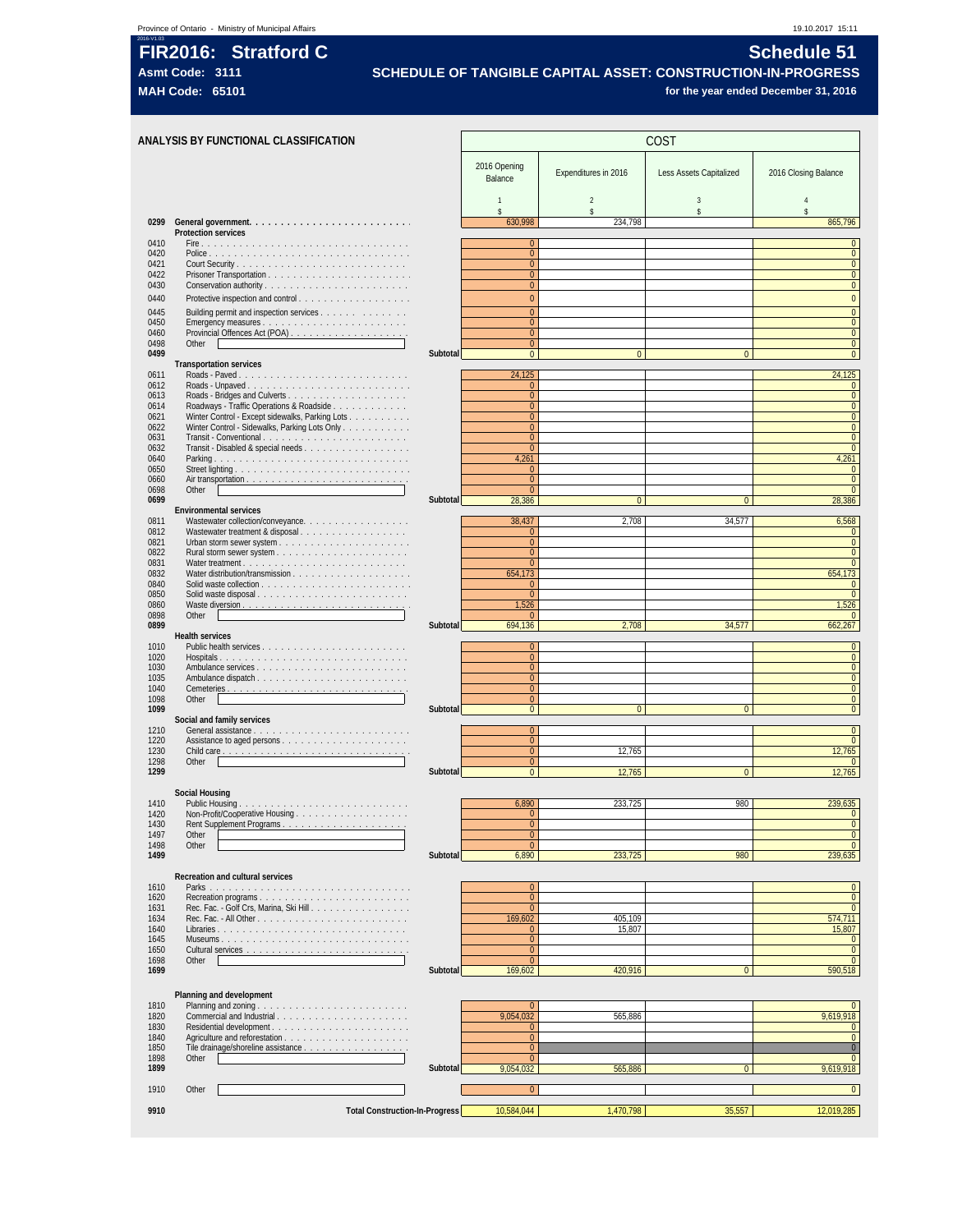|            | Province of Ontario - Ministry of Municipal Affairs                                                                                                                                                           | 19.10.2017 15:11                                           |
|------------|---------------------------------------------------------------------------------------------------------------------------------------------------------------------------------------------------------------|------------------------------------------------------------|
| 2016-V1.03 | FIR2016: Stratford C<br><b>CONSOLIDATED STATEMENT OF CHANGE IN NET FINANCIAL ASSETS</b><br>Asmt Code: 3111<br>(NET DEBT) AND TANGIBLE CAPITAL ASSET ACQUISITION FINANCING/DONATION:<br><b>MAH Code: 65101</b> | <b>Schedule 53</b><br>for the year ended December 31, 2016 |
|            | CONSOLIDATED STATEMENT OF CHANGE IN NET FINANCIAL ASSETS (NET DEBT)                                                                                                                                           |                                                            |
|            |                                                                                                                                                                                                               |                                                            |
|            |                                                                                                                                                                                                               |                                                            |
| 1010       |                                                                                                                                                                                                               | 10,734,631                                                 |
| 1020       |                                                                                                                                                                                                               | $-7,757,237$                                               |
| 1030       |                                                                                                                                                                                                               | 8.218.955                                                  |
| 1031       |                                                                                                                                                                                                               |                                                            |
| 1032       |                                                                                                                                                                                                               | $-1,435,241$                                               |
| 1040       |                                                                                                                                                                                                               | $-31,827$                                                  |
| 1050       |                                                                                                                                                                                                               | 33,032                                                     |
| 1060       |                                                                                                                                                                                                               |                                                            |
| 1070       | Other                                                                                                                                                                                                         |                                                            |
| 1071       | Other                                                                                                                                                                                                         |                                                            |
| 1099       | Subtotal                                                                                                                                                                                                      | $-972.318$                                                 |

| 1210<br>1220<br>1230 | Other<br>lother non financial assets<br>a construction of the construction of the construction of the construction of the construction of the construction of the construction of the construction of the construction of the construction of the construction of the | $-10.593$  |
|----------------------|-----------------------------------------------------------------------------------------------------------------------------------------------------------------------------------------------------------------------------------------------------------------------|------------|
| 1299                 | Subtotal                                                                                                                                                                                                                                                              | $-771.048$ |
|                      |                                                                                                                                                                                                                                                                       |            |
| 1410                 |                                                                                                                                                                                                                                                                       |            |
| 1420                 |                                                                                                                                                                                                                                                                       |            |
|                      |                                                                                                                                                                                                                                                                       |            |

#### **SOURCES OF FINANCING FOR TCA ACQUISITIONS / DONATIONS**

|      | Long Term Liabilities Incurred          | \$             |
|------|-----------------------------------------|----------------|
| 0205 |                                         |                |
| 0210 |                                         |                |
| 0215 |                                         |                |
| 0220 |                                         |                |
| 0235 |                                         |                |
| 0240 |                                         |                |
| 0245 |                                         |                |
| 0250 |                                         |                |
| 0255 |                                         |                |
| 0260 |                                         |                |
| 0265 |                                         |                |
| 0297 | Other                                   |                |
| 0298 | Other                                   |                |
| 0299 | Subtotal                                | $\Omega$       |
|      | <b>Financing from Dedicated Revenue</b> |                |
| 0405 |                                         |                |
| 0406 |                                         | 4,607,598      |
| 0410 |                                         |                |
| 0415 |                                         | 714,456        |
| 0416 |                                         | 13,679         |
| 0419 |                                         |                |
| 0420 | Other                                   |                |
| 0446 |                                         |                |
| 0447 |                                         |                |
| 0448 |                                         |                |
| 0495 | Other<br>.                              |                |
| 0496 | Other                                   |                |
| 0497 | Other                                   |                |
| 0498 | Other                                   |                |
| 0501 | Subtotal                                | 5,335,733      |
|      | <b>Government Transfers</b>             |                |
| 0425 |                                         | $\overline{0}$ |
|      |                                         |                |
| 0430 |                                         | 504,565        |
| 0435 |                                         | $\Omega$       |
| 0440 |                                         | 1,424,727      |
| 0445 |                                         | 105,258        |
| 0502 | Subtotal                                | 2,034,550      |
| 0499 | Subtotal                                | 7,370,283      |
| 0610 |                                         | $\Omega$       |
| 9920 | <b>Total Capital Financing</b>          | 7,370,283      |
| 0810 |                                         | $-1,822,195$   |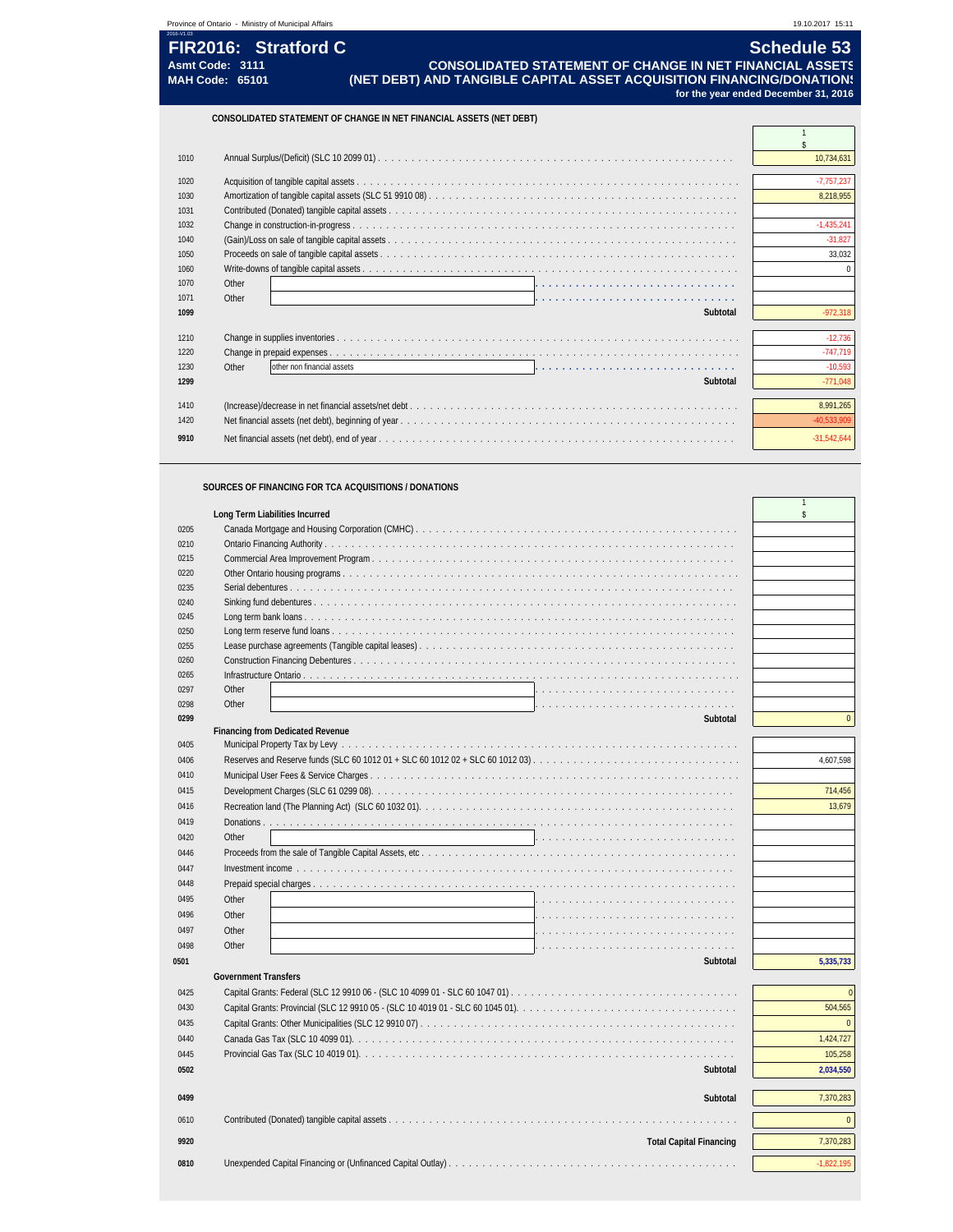# **FIR2016: Stratford C** Sample 19 and 200 and 200 and 200 and 200 and 200 and 200 and 200 and 200 and 200 and 200 and 200 and 200 and 200 and 200 and 200 and 200 and 200 and 200 and 200 and 200 and 200 and 200 and 200 and 2

Asmt Code: 3111 **CONSOLIDATED STATEMENT OF CASH FLOW - INDIRECT METHOD**<br>MAH Code: 65101 **MAH Code: 65101** for the year ended December 31, 2016

### **\* Municipalities must choose either the direct or indirect method. If direct method is chosen, please use Schedule 54A. CONSOLIDATED STATEMENT OF CASH FLOW - INDIRECT METHOD**

|      |                                                                                                                                 | Actual        |
|------|---------------------------------------------------------------------------------------------------------------------------------|---------------|
|      | <b>Operating Transactions</b>                                                                                                   | $\mathsf{\$}$ |
| 2010 |                                                                                                                                 | 10,734,631    |
| 2020 |                                                                                                                                 | 8.218.955     |
| 2021 |                                                                                                                                 |               |
| 2022 |                                                                                                                                 | $-3,011,057$  |
| 2030 |                                                                                                                                 | $-747,719$    |
| 2040 |                                                                                                                                 | 2,598,543     |
| 2096 | Government Business Enterprise<br>Other<br>.                                                                                    | $-640,147$    |
| 2097 | Other                                                                                                                           |               |
| 2098 | Other<br>المتعالم والمتحالة والمتحالة والمتحالة والمتحالة والمتحالة والمتحالة والمتحالة والمتحالة والمتحالة والمتحالة والمتحالة |               |
| 2099 | Cash provided by operating transactions                                                                                         | 17,153,206    |
|      | <b>Capital Transactions</b>                                                                                                     |               |
| 0610 |                                                                                                                                 | 33,032        |
| 0620 |                                                                                                                                 | $-9,192,480$  |
| 0630 |                                                                                                                                 |               |
| 0698 | TCA value adjustment<br>Other                                                                                                   | $-31,827$     |
| 0699 | Cash applied to capital transactions                                                                                            | $-9,191,275$  |
|      | <b>Investing Transactions</b>                                                                                                   |               |
| 0810 |                                                                                                                                 |               |
| 0820 |                                                                                                                                 | $-439,330$    |
| 0898 | Other<br>loans receivable                                                                                                       | $-425,501$    |
| 0899 | Cash provided by / (applied to) investing transactions                                                                          | $-864,831$    |
|      | <b>Financing Transactions</b>                                                                                                   |               |
| 1010 |                                                                                                                                 |               |
| 1020 |                                                                                                                                 | $-6,056,119$  |
| 1030 |                                                                                                                                 |               |
| 1031 |                                                                                                                                 |               |
| 1096 | Other                                                                                                                           |               |
| 1097 | Other                                                                                                                           |               |
| 1098 | Other<br>the contract of the contract of the contract of the contract of the contract of the contract of the contract of        |               |
| 1099 | Cash applied to financing transactions                                                                                          | $-6,056,119$  |
|      |                                                                                                                                 |               |
| 1210 |                                                                                                                                 | 1,040,981     |
| 1220 |                                                                                                                                 | 11,346,614    |
| 9920 |                                                                                                                                 | 12,387,595    |

|      |                                           | 2016   |
|------|-------------------------------------------|--------|
|      |                                           | Actual |
|      |                                           |        |
|      | Cash and cash equivalents represented by: |        |
| 1401 |                                           |        |
| 1402 |                                           |        |
| 1403 |                                           |        |
| 1404 | Other                                     |        |
| 9940 |                                           |        |
|      |                                           |        |

| 1501 |  |
|------|--|
| 1502 |  |
| 1503 |  |
| 9950 |  |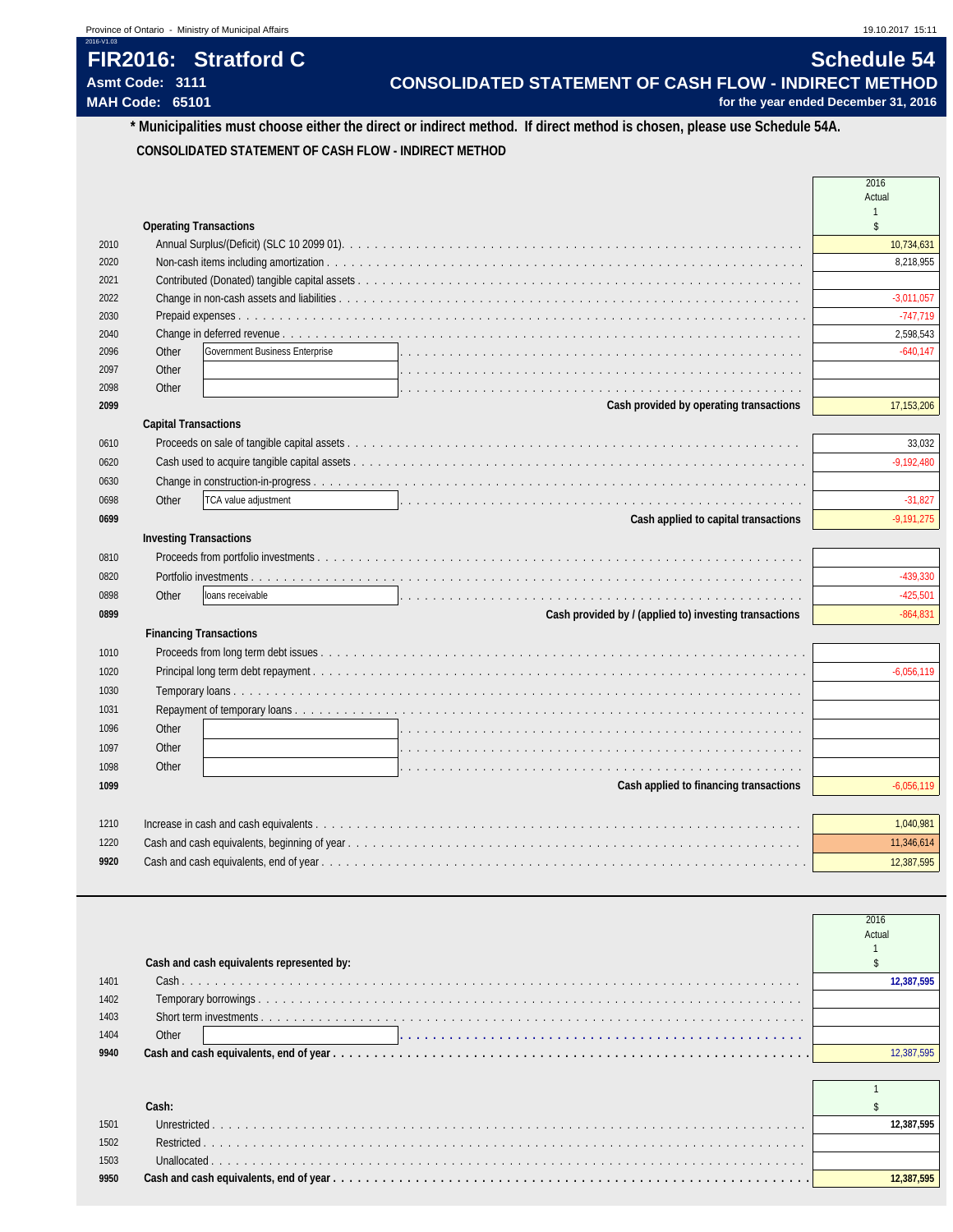**FIR2016: Stratford C** Stratford C Schedule 60

| <b>Asmt Code: 3111</b> |  |
|------------------------|--|

2016-V1.03

### Asmt Code: 3111 **Asmt Code: 3111 CONTINUITY OF RESERVES AND RESERVE FUNDS**<br>MAH Code: 65101 *CONTINUITY OF RESERVES AND RESERVE FUNDS* for the year ended December 31, 2016

|              |                                                                                    | Obligatory Res. Funds, Deferred | Discretionary Res. Funds        | <b>Reserves</b>                    |
|--------------|------------------------------------------------------------------------------------|---------------------------------|---------------------------------|------------------------------------|
|              |                                                                                    | Rev.                            |                                 |                                    |
|              |                                                                                    | $\mathbf{1}$<br>\$              | $\overline{2}$<br>$\mathsf{\$}$ | $\mathbf{3}$<br>$\mathbf{\hat{S}}$ |
| 0299         |                                                                                    | 11,334,309                      | 904,212                         | 25,050,521                         |
|              |                                                                                    |                                 | 1,021,972                       |                                    |
| 0310<br>0315 |                                                                                    |                                 | 1,021,972                       | 11,267,795<br>9,466,721            |
| 0320         |                                                                                    |                                 |                                 | 1,801,074                          |
|              |                                                                                    |                                 |                                 |                                    |
| 0610         | Development Charges Act                                                            | 2,880,505                       |                                 |                                    |
| 0620         |                                                                                    |                                 |                                 |                                    |
| 0630         |                                                                                    | $\Omega$                        |                                 |                                    |
| 0699         | Subtotal Development Charges Act                                                   | 2,880,505                       |                                 |                                    |
| 0810         |                                                                                    |                                 |                                 |                                    |
| 0820         |                                                                                    | 12,953                          |                                 |                                    |
| 0830         |                                                                                    |                                 |                                 |                                    |
| 0841         |                                                                                    | 362,059                         | 37,039                          |                                    |
| 0860         |                                                                                    | 433,768                         |                                 |                                    |
| 0861         |                                                                                    |                                 |                                 |                                    |
| 0862         |                                                                                    | 1,878,066                       |                                 |                                    |
| 0864         |                                                                                    |                                 |                                 |                                    |
| 0870         |                                                                                    |                                 |                                 |                                    |
| 0895         | Other                                                                              |                                 |                                 |                                    |
| 0896         | Other                                                                              |                                 |                                 |                                    |
| 0897         | Other<br>a dia analahana analahan analahan analah                                  |                                 |                                 |                                    |
| 0898         | Other<br>de la caractería de la caractería de la caractería                        |                                 |                                 |                                    |
| 9940         | <b>TOTAL Revenues &amp; Surplus</b>                                                | 5,567,351                       | 1,059,011                       | 11,267,795                         |
|              |                                                                                    |                                 |                                 |                                    |
|              | Less: Utilization of reserve funds and reserves (transfers)                        |                                 |                                 |                                    |
| 1012         |                                                                                    |                                 | 115,416                         | 4,492,182                          |
| 1015         |                                                                                    | 423,897                         | 875,076                         | 4,912,410                          |
| 1025         | Development Charges earned to tangible capital asset acquisition (SLC 61 0299 08). | 714,456                         |                                 |                                    |
| 1026         |                                                                                    | 243,122                         |                                 |                                    |
| 1032         | Recreational land (the Planning Act) earned to tangible capital asset acquisition  | 13.679                          |                                 |                                    |
| 1035         |                                                                                    |                                 |                                 |                                    |
| 1042         | Deferred revenue earned (Provincial Gas Tax) for Transit (Operations)              |                                 |                                 |                                    |
| 1045         |                                                                                    | 105,258                         |                                 |                                    |
| 1047         |                                                                                    | 1,424,727                       |                                 |                                    |
| 1055         |                                                                                    | $\Omega$                        |                                 |                                    |
| 1070         |                                                                                    |                                 |                                 |                                    |
| 0010         | coo. Hilliantion (deferred revenue recognized)                                     | 2025320                         | 000.402                         | 0.404 E02                          |

0910 Less: Utilization (deferred revenue recognized). . . . . . . . . . . . . . . . . . . . . . . . . . 2,925,139 990,492 9,404,592 **Balance, end of year** . . . . . . . . . . . . . . . . . . . . . . . . . . . . . . . . . . . . . . . . . . . . . 13,976,521 972,731 26,913,724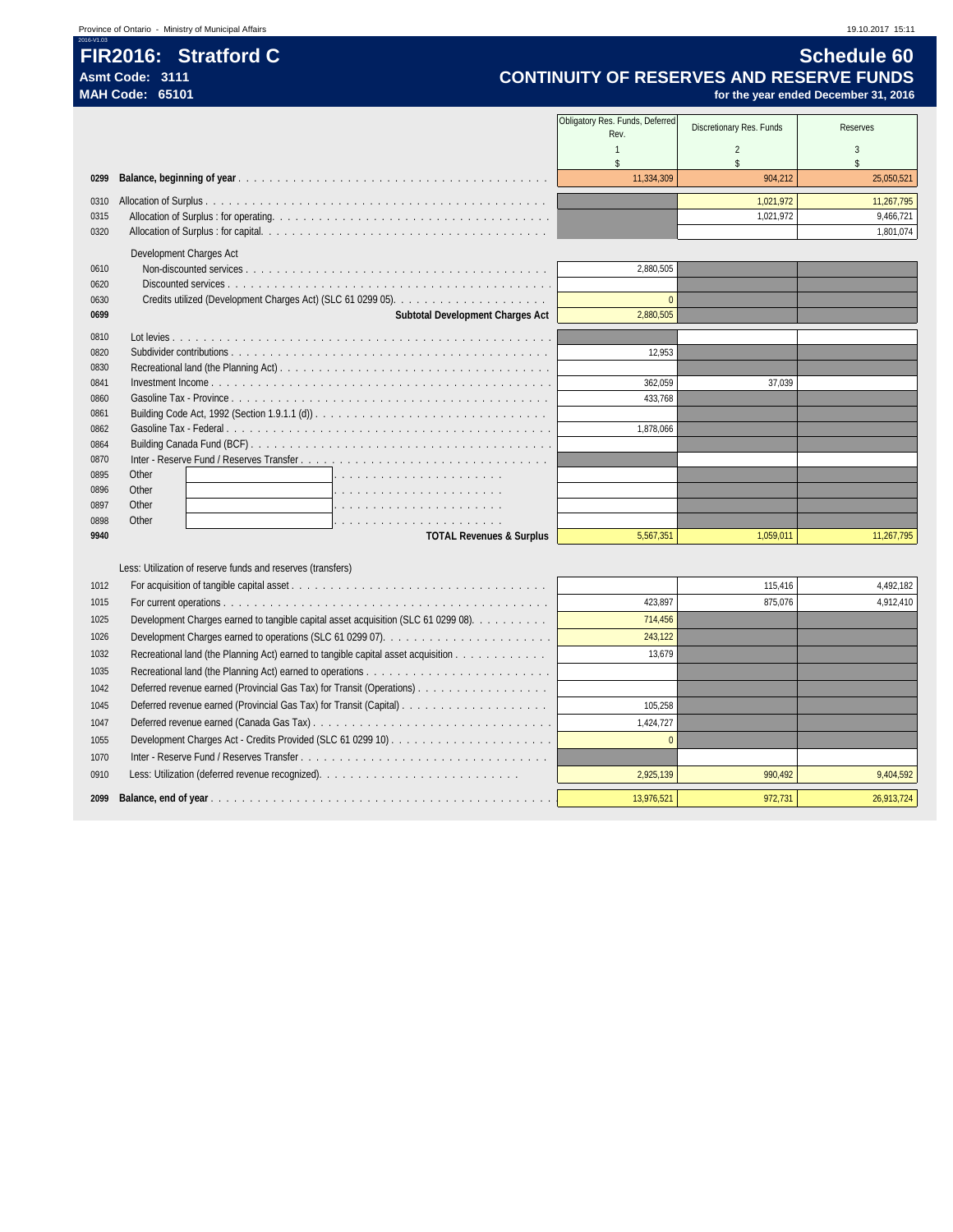# **FIR2016: Stratford C** Sample 19 and 200 and 200 and 200 and 200 and 200 and 200 and 200 and 200 and 200 and 200 and 200 and 200 and 200 and 200 and 200 and 200 and 200 and 200 and 200 and 200 and 200 and 200 and 200 and 2 Asmt Code: 3111<br>
MAH Code: 65101<br>
MAH Code: 65101<br>
MAH Code: 65101

|              |                                                       | Obligatory Res. Funds, Deferred | Discretionary Res. Funds | <b>Reserves</b> |
|--------------|-------------------------------------------------------|---------------------------------|--------------------------|-----------------|
|              | Totals in line 2099 are analysed as follows:          | Rev.<br>-1                      | $\overline{2}$           | 3               |
|              |                                                       | \$                              | \$                       | $\hat{S}$       |
| 5010         |                                                       |                                 | 106,018                  | 6,065,973       |
| 5020         |                                                       |                                 |                          |                 |
|              | Asset Replacement funds for: Sewer & Water            |                                 |                          |                 |
| 5030         |                                                       |                                 |                          |                 |
| 5040         |                                                       |                                 |                          |                 |
| 5050         |                                                       |                                 |                          | 3,679,682       |
| 5060         |                                                       |                                 |                          | 5,717,708       |
| 5070         |                                                       |                                 |                          | 241,154         |
| 5080         |                                                       |                                 |                          |                 |
| 5090         |                                                       |                                 |                          |                 |
| 5091         |                                                       |                                 |                          |                 |
| 5630         |                                                       |                                 |                          |                 |
| 5660         |                                                       |                                 |                          |                 |
| 5670         |                                                       |                                 |                          |                 |
| 5680         |                                                       |                                 |                          |                 |
|              | Per Service Purpose:                                  |                                 |                          |                 |
| 5205         |                                                       |                                 |                          | 2,431,723       |
| 5210         |                                                       |                                 | 95,240                   | 2,219,148       |
|              | Transportation services:                              |                                 |                          |                 |
| 5215         |                                                       |                                 | 33,250                   | 1,501,247       |
| 5216         |                                                       |                                 |                          |                 |
| 5220         |                                                       |                                 |                          |                 |
| 5221         |                                                       |                                 | 1,481,005                |                 |
| 5222         |                                                       |                                 |                          |                 |
| 5223         |                                                       |                                 |                          | 220,000         |
|              | Environmental services:                               |                                 |                          |                 |
| 5225         |                                                       |                                 |                          | $-3,798,814$    |
| 5230         |                                                       |                                 |                          | 1,099,211       |
| 5235         |                                                       |                                 |                          | 3,636,864       |
| 5240         |                                                       |                                 |                          |                 |
| 5245         |                                                       |                                 |                          | 1,758,335       |
| 5246         | Waste diversion                                       |                                 |                          |                 |
| 5250         |                                                       |                                 | 47,901                   | 19,352          |
| 5255         |                                                       |                                 |                          | 1,314,878       |
| 5260         |                                                       |                                 |                          |                 |
|              | Recreation and cultural services:                     |                                 |                          |                 |
| 5265         |                                                       |                                 | 78,394                   | 575,453         |
| 5266         |                                                       |                                 | 241                      | 2,000           |
| 5271         | Recreation facilities - Golf Course, Marina, Ski Hill |                                 |                          |                 |
| 5274         |                                                       |                                 |                          | 71,047          |
| 5275         |                                                       |                                 | 2,851<br>55,582          | 158,763         |
| 5276         |                                                       |                                 |                          |                 |
| 5277         |                                                       |                                 |                          |                 |
| 5280<br>5290 |                                                       |                                 | $-927,751$               |                 |
|              | Other                                                 |                                 |                          |                 |
|              | <b>Obligatory Deferred Revenue:</b>                   |                                 |                          |                 |
| 5610         | Development Charges Act - Non-discounted services     | 8 745 598                       |                          |                 |

| 5610 |              | 8,745,598  |         |  |
|------|--------------|------------|---------|--|
| 5620 |              |            |         |  |
| 5640 |              | 106.608    |         |  |
| 5650 |              | 535.060    |         |  |
| 5661 |              |            |         |  |
| 5690 |              | 534.462    |         |  |
| 5691 |              | 4.054.793  |         |  |
| 5692 |              |            |         |  |
| 5693 |              |            |         |  |
| 5695 | Other        |            |         |  |
| 5696 | Other        |            |         |  |
| 5697 | Other        |            |         |  |
| 5698 | Other        |            |         |  |
| 5699 | Other        |            |         |  |
| 9930 | <b>TOTAL</b> | 13.976.521 | 972.731 |  |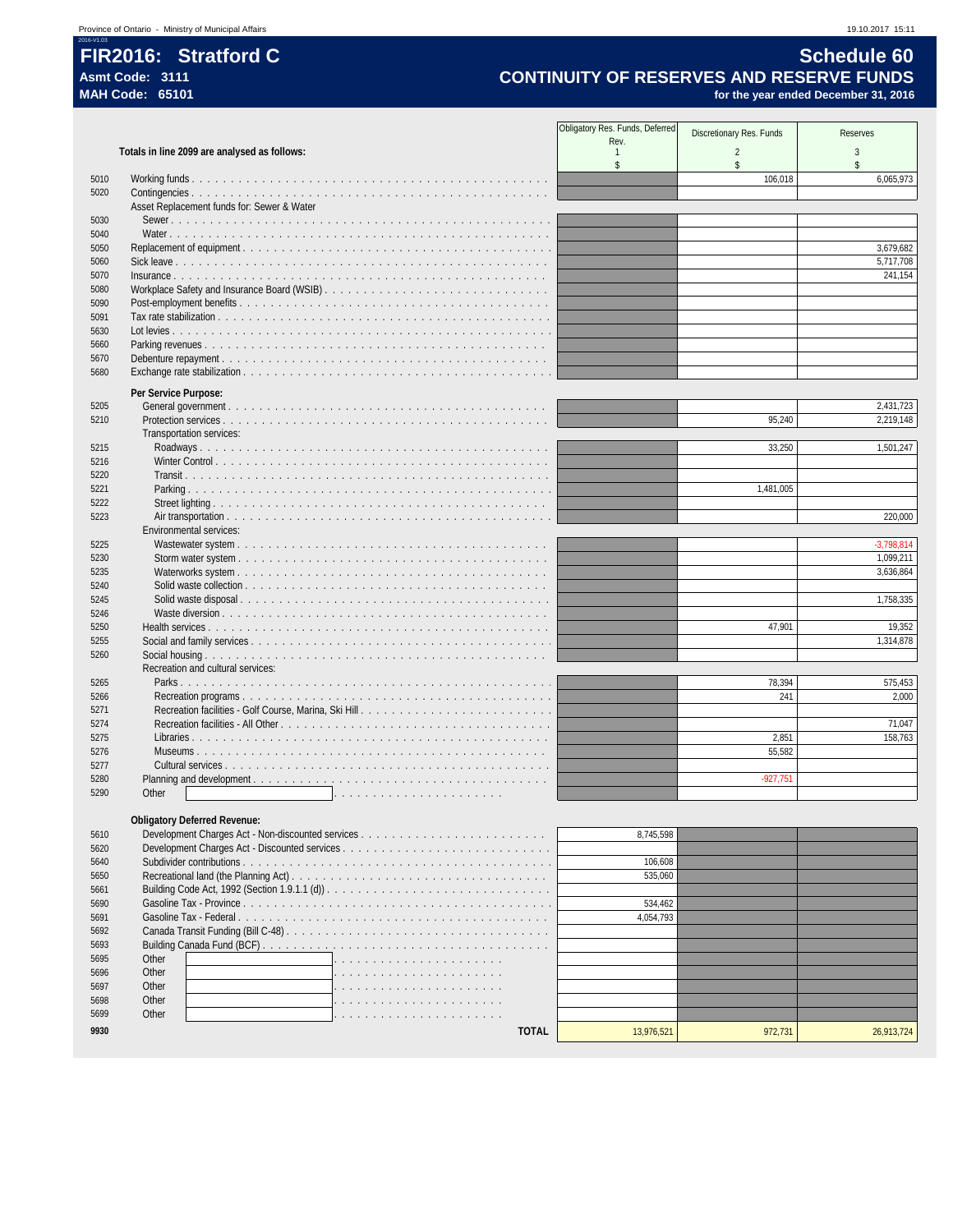**Asmt Code: 3111**

**MAH Code: 65101**

## **Schedule 61 DEVELOPMENT CHARGES RESERVE FUNDS**

|      |                            |                      |                                         |                                   | Development Charges Proceeds |                | Development Charges Disbursements           |                                                  |                     |                     |                    |                            |
|------|----------------------------|----------------------|-----------------------------------------|-----------------------------------|------------------------------|----------------|---------------------------------------------|--------------------------------------------------|---------------------|---------------------|--------------------|----------------------------|
|      |                            | Balance<br>January 1 | Development<br><b>Charges Collected</b> | Interest and<br>Investment Income | <b>Credits Utilized</b>      | Total          | To: Consolidated<br>Statement of Operations | To: Tangible Capital<br><b>Asset Acquisition</b> | Other Disbursements | Credits<br>Provided | Total              | <b>Balance December 31</b> |
|      |                            |                      |                                         | 3                                 |                              |                |                                             |                                                  |                     | 10 <sup>°</sup>     | 11                 | 12                         |
|      | <b>Development Charges</b> |                      |                                         | $\hat{\mathbf{r}}$                |                              |                |                                             |                                                  |                     |                     | $\mathbf{\hat{S}}$ |                            |
| 0205 |                            | 463.928              | 15,722                                  | 12.701                            |                              | 28,423         | 58.330                                      |                                                  |                     |                     | 58.330             | 434,021                    |
| 0210 |                            | 944.728              | 52,771                                  | 26,096                            |                              | 78.867         |                                             |                                                  |                     |                     | $\Omega$           | 1,023,595                  |
| 0215 |                            | 565,294              | 46,077                                  | 15,776                            |                              | 61,853         |                                             |                                                  |                     |                     |                    | 627,147                    |
| 0220 |                            | 870,296              | 833,238                                 | 32,714                            |                              | 865,952        |                                             | 485,720                                          |                     |                     | 485,720            | 1,250,528                  |
| 0225 |                            | 322,891              | 49,410                                  | 9,265                             |                              | 58,675         |                                             |                                                  |                     |                     | $\Omega$           | 381,566                    |
| 0230 |                            | 682,085              | 803,624                                 | 27,312                            |                              | 830,936        | 10,952                                      | 6,993                                            |                     |                     | 17,945             | 1,495,076                  |
| 0235 |                            | $-405,548$           | 11,166                                  | $-10,651$                         |                              | 515            |                                             |                                                  |                     |                     | $\Omega$           | $-405,033$                 |
| 0240 |                            | 149,498              | 94.927                                  | 5.089                             |                              | 100,016        |                                             |                                                  |                     |                     |                    | 249,514                    |
| 0245 | Emergency Medical Services | $\Omega$             |                                         |                                   |                              | $\Omega$       |                                             |                                                  |                     |                     |                    | $\overline{0}$             |
| 0250 | Homes for the Aged         | $\Omega$             |                                         |                                   |                              | $\overline{0}$ |                                             |                                                  |                     |                     | $\Omega$           | $\overline{0}$             |
| 0255 |                            |                      |                                         |                                   |                              | $\overline{0}$ |                                             |                                                  |                     |                     |                    | $\overline{0}$             |
| 0260 |                            | $\epsilon$           |                                         |                                   |                              | $\Omega$       |                                             |                                                  |                     |                     |                    | $\Omega$                   |
| 0265 | Parkland Development.      | 427.244              | 877.086                                 | 62.052                            |                              | 939,138        | 52.494                                      | 221.743                                          |                     |                     | 274,237            | 1,092,145                  |
| 0270 |                            | $\sqrt{ }$           |                                         |                                   |                              | $\Omega$       |                                             |                                                  |                     |                     | $\Omega$           | $\Omega$                   |
| 0275 |                            | 756,220              | 86,193                                  | 21.378                            |                              | 107,571        |                                             |                                                  |                     |                     |                    | 863,791                    |
| 0280 | Recreation                 | 1,810,131            | $-7,211$                                | 8,829                             |                              | 1,618          | 121,346                                     |                                                  |                     |                     | 121,346            | 1,690,403                  |
| 0285 |                            | $\Omega$             |                                         |                                   |                              | $\Omega$       |                                             |                                                  |                     |                     | $\Omega$           | $\overline{0}$             |
| 0286 |                            | 24,491               | 17,502                                  | 852                               |                              | 18,354         |                                             |                                                  |                     |                     |                    | 42,845                     |
| 0287 |                            | $\Omega$             |                                         |                                   |                              | $\overline{0}$ |                                             |                                                  |                     |                     | $\Omega$           | $\overline{0}$             |
| 0288 |                            | $\epsilon$           |                                         |                                   |                              | $\overline{0}$ |                                             |                                                  |                     |                     | $\Omega$           | $\overline{0}$             |
| 0290 | Other                      |                      |                                         |                                   |                              | $\overline{0}$ |                                             |                                                  |                     |                     | $\Omega$           | $\mathbf{0}$               |
| 0295 | Other                      | C                    |                                         |                                   |                              | $\overline{0}$ |                                             |                                                  |                     |                     | $\Omega$           | $\overline{0}$             |
| 0296 | Other $\ldots$             |                      |                                         |                                   |                              | $\mathbf{0}$   |                                             |                                                  |                     |                     | $\Omega$           | $\overline{0}$             |
| 0297 | Other                      |                      |                                         |                                   |                              | $\Omega$       |                                             |                                                  |                     |                     |                    | $\overline{0}$             |
| 0299 | <b>TOTAL</b>               | 6,611,258            | 2,880,505                               | 211,413                           | $\Omega$                     | 3,091,918      | 243,122                                     | 714,456                                          |                     | $\Omega$            | 957,578            | 8,745,598                  |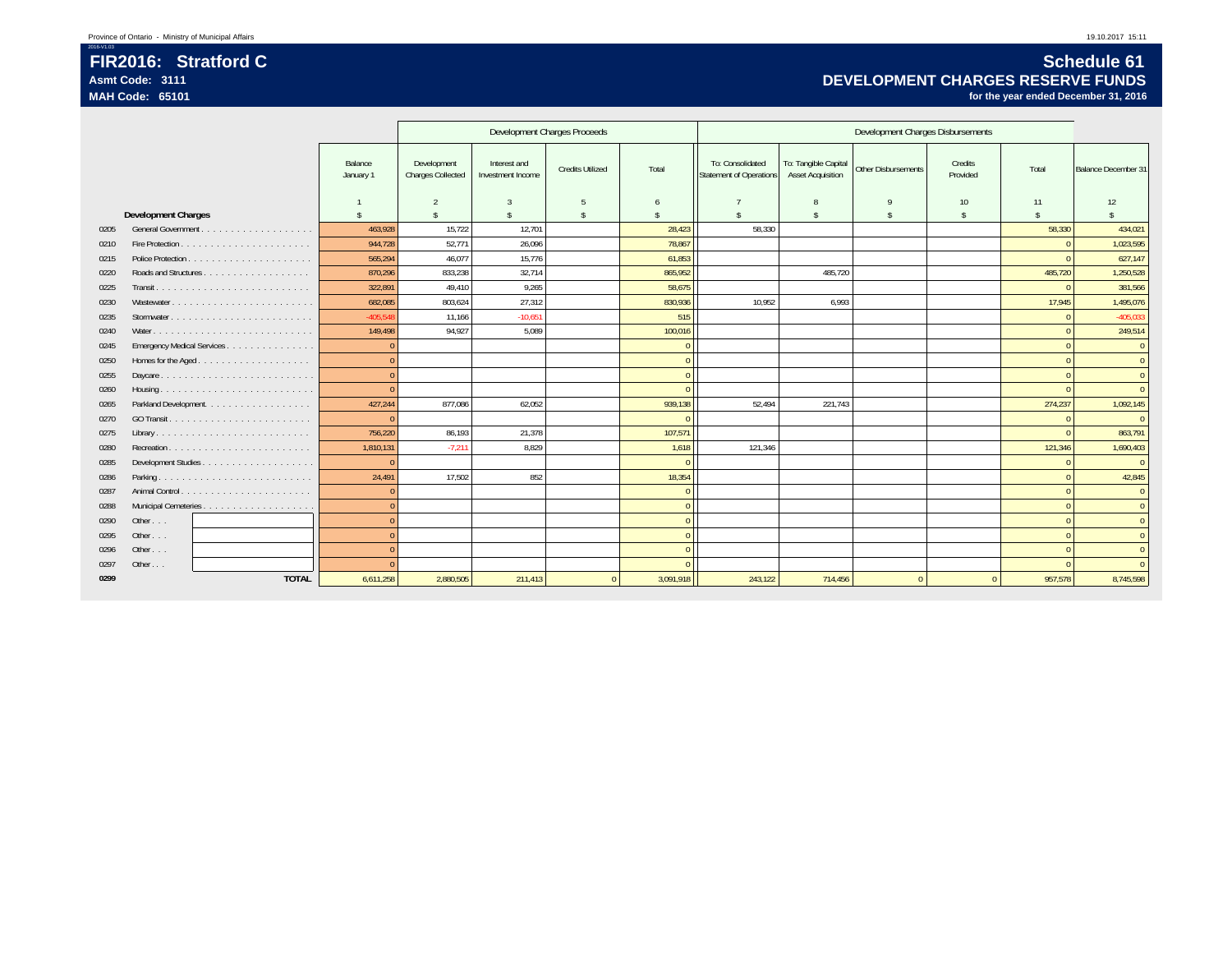2012-V01

 $\blacksquare$ 

٦

### **Schedule 62 DEVELOPMENT CHARGES RATES**

**for the year ended December 31, 2016**

|              |                                                                                                                                    |                                                                          |                                     |                                      |                                            |                                       |                          |                          |                           |            |                                    |                                                                                                                   |                                  | Sq. Foot / Sq. Metre / Per Hectare / Per Other (Please specify)                                                     |             |             |             |
|--------------|------------------------------------------------------------------------------------------------------------------------------------|--------------------------------------------------------------------------|-------------------------------------|--------------------------------------|--------------------------------------------|---------------------------------------|--------------------------|--------------------------|---------------------------|------------|------------------------------------|-------------------------------------------------------------------------------------------------------------------|----------------------------------|---------------------------------------------------------------------------------------------------------------------|-------------|-------------|-------------|
|              |                                                                                                                                    | <b>NON - RESIDENTIAL CHARGES (\$)</b><br><b>RESIDENTIAL CHARGES (\$)</b> |                                     |                                      |                                            |                                       |                          |                          |                           |            |                                    |                                                                                                                   |                                  |                                                                                                                     |             |             |             |
|              |                                                                                                                                    |                                                                          |                                     |                                      | <b>Apartments</b>                          |                                       |                          |                          |                           |            | <b>NON Res.</b>                    | <b>Industrial</b>                                                                                                 | Commercial                       | Institutional                                                                                                       |             |             |             |
|              | <b>Service</b>                                                                                                                     | Single<br>Detached<br>$\mathbf{1}$                                       | Semi-<br>Detached<br>$\overline{2}$ | Other<br>Multiples<br>$\overline{3}$ | $\epsilon=$<br>1 Bedroom<br>$\overline{4}$ | $>$ =<br>2 Bedroom<br>$5\phantom{.0}$ | Other<br>$6\overline{6}$ | Other<br>$7\overline{ }$ | Other<br>$\boldsymbol{8}$ | Other<br>9 | Sq. Foot / Sq.<br>Specify)<br>$10$ | Sq. Foot / Sq.<br>Per Other (Please   Per Other (Please   Per Other (Please   Per Other (Please<br>Specify)<br>11 | Sq. Foot / Sq.<br>Specify)<br>12 | Sq. Foot / Sq.<br>Metre / Per Hectar/ Metre / Per Hectar/ Metre/ Per Hectare/ Metre/ Per Hectare/<br>Specify)<br>13 | Other<br>14 | Other<br>15 | Other<br>16 |
| $\mathbf{1}$ | <b>Municipal Wide Charges</b>                                                                                                      |                                                                          |                                     |                                      | If Other, Please Specify >                 |                                       |                          |                          |                           |            |                                    |                                                                                                                   |                                  | If Other, Please Specify >                                                                                          |             |             |             |
|              | 650 Transit                                                                                                                        | 234.00                                                                   | 234.00                              | 178.00                               | 94.00                                      | 152.00                                |                          |                          |                           |            |                                    |                                                                                                                   | 0.20                             |                                                                                                                     |             |             |             |
| $210$ Fire   |                                                                                                                                    | 250.00                                                                   | 250.00                              | 190.00                               | 100.00                                     | 163.00                                |                          |                          |                           |            |                                    |                                                                                                                   | 0.18                             |                                                                                                                     |             |             |             |
|              | 450 Police                                                                                                                         | 219.00                                                                   | 219.00                              | 164.00                               | 87.00                                      | 142.00                                |                          |                          |                           |            |                                    |                                                                                                                   | 0.17                             |                                                                                                                     |             |             |             |
|              | 350 Municipal Parking                                                                                                              | 83.00                                                                    | 83.00                               | 62.00                                | 33.00                                      | 55.00                                 |                          |                          |                           |            |                                    |                                                                                                                   | 0.07                             |                                                                                                                     |             |             |             |
|              | 390 Outdoor Recreation Services                                                                                                    | 1,286.00                                                                 | 1,286.00                            | 968.00                               | 513.00                                     | 834.00                                |                          |                          |                           |            |                                    |                                                                                                                   | 0.06                             |                                                                                                                     |             |             |             |
|              | 290 Indoor Recreation Services                                                                                                     | 2,852.00                                                                 | 2,852.00                            | 2,147.00                             | 1,135.00                                   | 1,850.00                              |                          |                          |                           |            |                                    |                                                                                                                   | 0.14                             |                                                                                                                     |             |             |             |
|              | 310 Library                                                                                                                        | 410.00                                                                   | 410.00                              | 308.00                               | 164.00                                     | 266.00                                |                          |                          |                           |            |                                    |                                                                                                                   | 0.02                             |                                                                                                                     |             |             |             |
|              | 110 Administration Studies                                                                                                         | 75.00                                                                    | 75.00                               | 55.00                                | 30.00                                      | 48.00                                 |                          |                          |                           |            |                                    |                                                                                                                   | 0.07                             |                                                                                                                     |             |             |             |
|              | 530 Roads                                                                                                                          | 3,546.00                                                                 | 3,546.00                            | 2,668.00                             | 1,410.00                                   | 2,301.00                              |                          |                          |                           |            |                                    |                                                                                                                   | 0.83                             |                                                                                                                     |             |             |             |
|              | 370 Other Transportation Service                                                                                                   | 416.00                                                                   | 416.00                              | 313.00                               | 165.00                                     | 269.00                                |                          |                          |                           |            |                                    |                                                                                                                   | 0.33                             |                                                                                                                     |             |             |             |
|              | 670 Water                                                                                                                          | 451.00                                                                   | 451.00                              | 340.00                               | 181.00                                     | 293.00                                |                          |                          |                           |            |                                    |                                                                                                                   | 0.07                             |                                                                                                                     |             |             |             |
|              | 690 Wastewater                                                                                                                     | 3,822.00                                                                 | 3,822.00                            | 2,876.00                             | 1,520.00                                   | 2,480.00                              |                          |                          |                           |            |                                    |                                                                                                                   | 0.66                             |                                                                                                                     |             |             |             |
|              |                                                                                                                                    |                                                                          |                                     |                                      |                                            |                                       |                          |                          |                           |            |                                    |                                                                                                                   |                                  |                                                                                                                     |             |             |             |
|              |                                                                                                                                    |                                                                          |                                     |                                      |                                            |                                       |                          |                          |                           |            |                                    |                                                                                                                   |                                  |                                                                                                                     |             |             |             |
|              |                                                                                                                                    |                                                                          |                                     |                                      |                                            |                                       |                          |                          |                           |            |                                    |                                                                                                                   |                                  |                                                                                                                     |             |             |             |
|              |                                                                                                                                    |                                                                          |                                     |                                      |                                            |                                       |                          |                          |                           |            |                                    |                                                                                                                   |                                  |                                                                                                                     |             |             |             |
|              |                                                                                                                                    |                                                                          |                                     |                                      |                                            |                                       |                          |                          |                           |            |                                    |                                                                                                                   |                                  |                                                                                                                     |             |             |             |
|              |                                                                                                                                    |                                                                          |                                     |                                      |                                            |                                       |                          |                          |                           |            |                                    |                                                                                                                   |                                  |                                                                                                                     |             |             |             |
|              |                                                                                                                                    |                                                                          |                                     |                                      |                                            |                                       |                          |                          |                           |            |                                    |                                                                                                                   |                                  |                                                                                                                     |             |             |             |
|              |                                                                                                                                    |                                                                          |                                     |                                      |                                            |                                       |                          |                          |                           |            |                                    |                                                                                                                   |                                  |                                                                                                                     |             |             |             |
|              |                                                                                                                                    |                                                                          |                                     |                                      |                                            |                                       |                          |                          |                           |            |                                    |                                                                                                                   |                                  |                                                                                                                     |             |             |             |
|              |                                                                                                                                    |                                                                          |                                     |                                      |                                            |                                       |                          |                          |                           |            |                                    |                                                                                                                   |                                  |                                                                                                                     |             |             |             |
|              |                                                                                                                                    |                                                                          |                                     |                                      |                                            |                                       |                          |                          |                           |            |                                    |                                                                                                                   |                                  |                                                                                                                     |             |             |             |
|              |                                                                                                                                    |                                                                          |                                     |                                      |                                            |                                       |                          |                          |                           |            |                                    |                                                                                                                   |                                  |                                                                                                                     |             |             |             |
|              |                                                                                                                                    |                                                                          |                                     |                                      |                                            |                                       |                          |                          |                           |            |                                    |                                                                                                                   |                                  |                                                                                                                     |             |             |             |
|              |                                                                                                                                    |                                                                          |                                     |                                      |                                            |                                       |                          |                          |                           |            |                                    |                                                                                                                   |                                  |                                                                                                                     |             |             |             |
|              |                                                                                                                                    |                                                                          |                                     |                                      |                                            |                                       |                          |                          |                           |            |                                    |                                                                                                                   |                                  |                                                                                                                     |             |             |             |
|              |                                                                                                                                    |                                                                          |                                     |                                      |                                            |                                       |                          |                          |                           |            |                                    |                                                                                                                   |                                  |                                                                                                                     |             |             |             |
|              |                                                                                                                                    |                                                                          |                                     |                                      |                                            |                                       |                          |                          |                           |            |                                    |                                                                                                                   |                                  |                                                                                                                     |             |             |             |
|              |                                                                                                                                    |                                                                          |                                     |                                      |                                            |                                       |                          |                          |                           |            |                                    |                                                                                                                   |                                  |                                                                                                                     |             |             |             |
|              |                                                                                                                                    |                                                                          |                                     |                                      |                                            |                                       |                          |                          |                           |            |                                    |                                                                                                                   |                                  |                                                                                                                     |             |             |             |
|              |                                                                                                                                    |                                                                          |                                     |                                      |                                            |                                       |                          |                          |                           |            |                                    |                                                                                                                   |                                  |                                                                                                                     |             |             |             |
|              |                                                                                                                                    |                                                                          |                                     |                                      |                                            |                                       |                          |                          |                           |            |                                    |                                                                                                                   |                                  |                                                                                                                     |             |             |             |
|              |                                                                                                                                    |                                                                          |                                     |                                      |                                            |                                       |                          |                          |                           |            |                                    |                                                                                                                   |                                  |                                                                                                                     |             |             |             |
|              |                                                                                                                                    |                                                                          |                                     |                                      |                                            |                                       |                          |                          |                           |            |                                    |                                                                                                                   |                                  |                                                                                                                     |             |             |             |
|              |                                                                                                                                    |                                                                          |                                     |                                      |                                            |                                       |                          |                          |                           |            |                                    |                                                                                                                   |                                  |                                                                                                                     |             |             |             |
|              |                                                                                                                                    |                                                                          |                                     |                                      |                                            |                                       |                          |                          |                           |            |                                    |                                                                                                                   |                                  |                                                                                                                     |             |             |             |
|              |                                                                                                                                    |                                                                          |                                     |                                      |                                            |                                       |                          |                          |                           |            |                                    |                                                                                                                   |                                  |                                                                                                                     |             |             |             |
|              |                                                                                                                                    |                                                                          |                                     |                                      |                                            |                                       |                          |                          |                           |            |                                    |                                                                                                                   |                                  |                                                                                                                     |             |             |             |
| 9910         | <b>TOTAL MUNICIPAL WIDE CHARGES</b>                                                                                                | 13,644.00                                                                | 13,644.00                           | 10,269.00                            | 5,432.00                                   | 8,853.00                              | 0.00                     | 0.00                     | 0.00                      | 0.00       | 0.00                               | 0.00                                                                                                              | 2.81                             | 0.00                                                                                                                | 0.00        | 0.00        | 0.00        |
|              | 1250 Are the rates being reported based on a new development charge by-law that was approved by council within the reporting year? |                                                                          |                                     |                                      |                                            |                                       |                          | <b>No</b>                |                           |            |                                    |                                                                                                                   |                                  |                                                                                                                     |             |             |             |

If yes(Y), please attach an electronic version of the new by-law.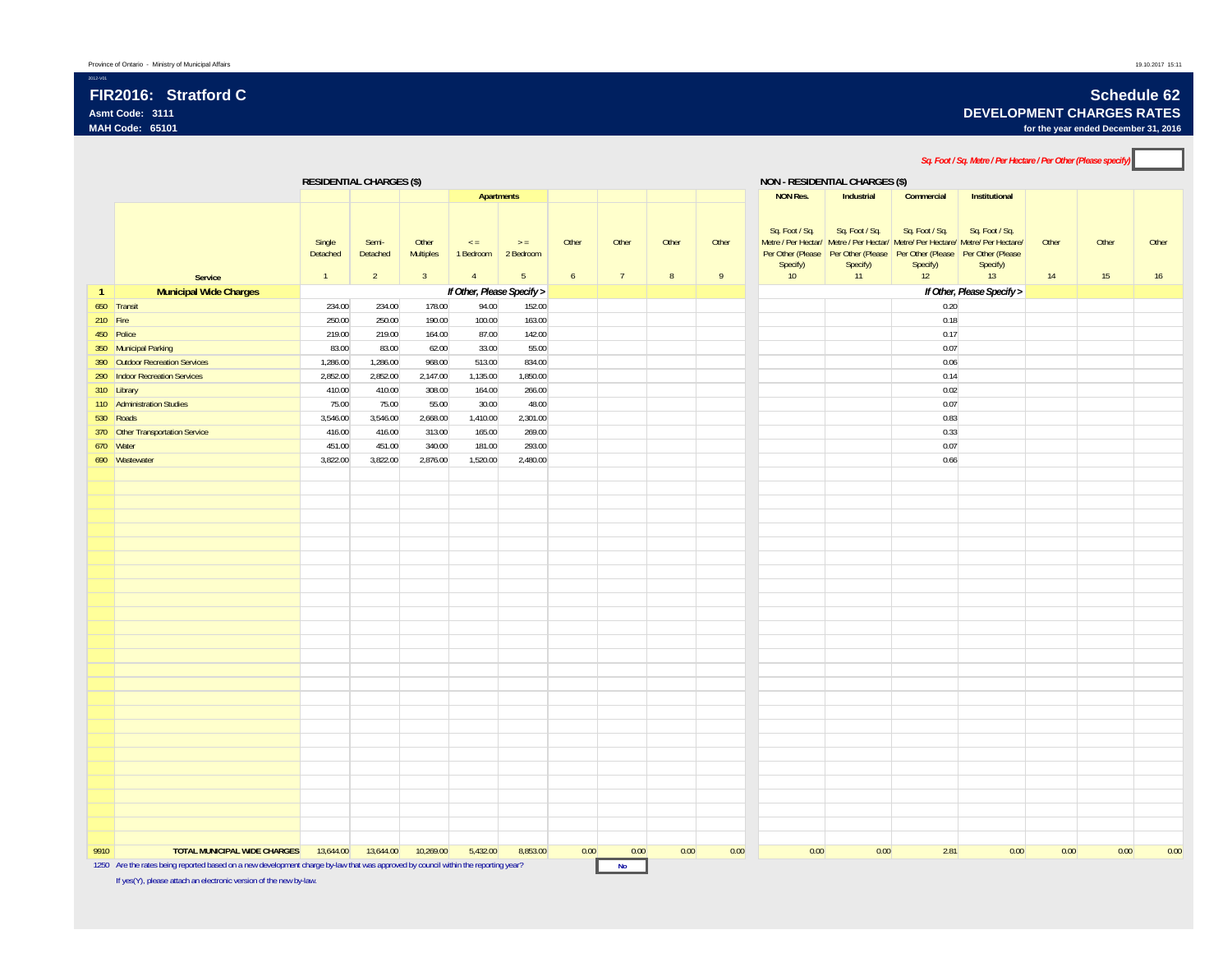|              | Province of Ontario - Ministry of Municipal Affairs                    | 19.10.2017 15:11                     |
|--------------|------------------------------------------------------------------------|--------------------------------------|
|              | FIR2016: Stratford C                                                   | <b>Schedule 70</b>                   |
|              |                                                                        |                                      |
|              | <b>CONSOLIDATED STATEMENT OF FINANCIAL POSITION</b><br>Asmt Code: 3111 |                                      |
|              | <b>MAH Code: 65101</b>                                                 | for the year ended December 31, 2016 |
|              | <b>Financial Assets</b>                                                | $\mathbf{1}$<br>\$                   |
| 0299         |                                                                        | 12.387.595                           |
|              | <b>Accounts receivable</b>                                             |                                      |
| 0410         | Canada                                                                 | 1,523,355                            |
| 0420         |                                                                        |                                      |
| 0430         |                                                                        |                                      |
| 0440<br>0450 |                                                                        |                                      |
| 0490         |                                                                        | 6,746,927                            |
| 0499         | Subtotal                                                               | 8,270,282                            |
|              | Taxes receivable                                                       |                                      |
| 0610         |                                                                        | 1.284.710                            |
| 0620         |                                                                        | 529.200                              |
| 0630         |                                                                        | 731,144                              |
| 0640         | <b>Penalties and interest</b> .                                        | 230,528                              |
| 0690         |                                                                        |                                      |
| 0699         | Subtotal                                                               | 2,775,582                            |
|              | Investments *                                                          |                                      |
| 0805         | Canada                                                                 |                                      |
| 0810<br>0815 |                                                                        |                                      |
| 0820         |                                                                        | 40,424,726                           |
| 0828         | Other<br>GIC's and fixed investments<br>.<br>.<br>and a state of       | 16,732,385                           |
| 0829         | Subtotal                                                               | 57, 157, 111                         |
|              | Debt Recoverable from Others                                           |                                      |
| 0861         |                                                                        | $\mathbf{0}$                         |
| 0862         |                                                                        | $\overline{0}$                       |
| 0863         |                                                                        | $\mathbf{0}$                         |
| 0864         |                                                                        | $\overline{0}$                       |
| 0865         |                                                                        |                                      |
| 0868         | Other                                                                  |                                      |
| 0845         | Subtotal                                                               | $\mathbf{0}$                         |
|              | Other financial assets                                                 |                                      |
| 0830         |                                                                        |                                      |
| 0831         |                                                                        | 1,494,760                            |
| 0835         |                                                                        | 1,593,737                            |
| 0840         |                                                                        |                                      |
| 0850         |                                                                        |                                      |
| 0890<br>0898 | Other<br>and and and and and a<br>.<br>Subtotal                        | 3,088,497                            |
|              |                                                                        |                                      |
| 9930         | <b>TOTAL Financial Assets</b>                                          | 83,679,067                           |
|              |                                                                        |                                      |
|              |                                                                        |                                      |
| 8010         |                                                                        | 56.990.582                           |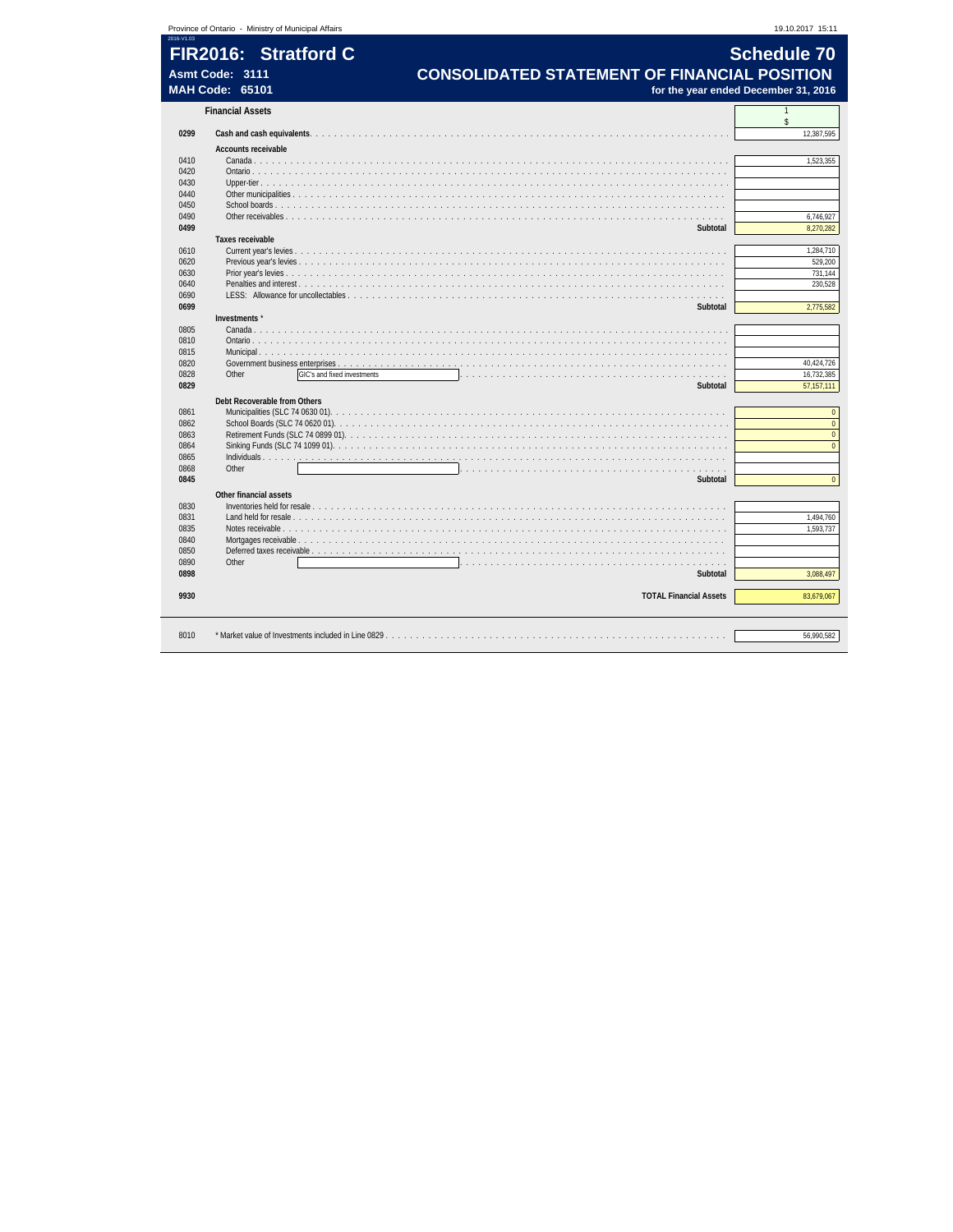|              | Province of Ontario - Ministry of Municipal Affairs |                                                                                 | 19.10.2017 15:11                     |
|--------------|-----------------------------------------------------|---------------------------------------------------------------------------------|--------------------------------------|
|              | FIR2016: Stratford C                                |                                                                                 | <b>Schedule 70</b>                   |
|              | Asmt Code: 3111<br><b>MAH Code: 65101</b>           | <b>CONSOLIDATED STATEMENT OF FINANCIAL POSITION</b>                             | for the year ended December 31, 2016 |
|              |                                                     |                                                                                 |                                      |
|              | Liabilities<br><b>Temporary loans</b>               |                                                                                 | $\mathbf{1}$<br>\$                   |
| 2010         |                                                     |                                                                                 |                                      |
| 2020         | Tangible Capital Assets:                            |                                                                                 |                                      |
| 2030<br>2040 |                                                     |                                                                                 |                                      |
| 2099         |                                                     | Subtotal                                                                        | $\bf{0}$                             |
| 2210         | <b>Accounts Payable</b>                             |                                                                                 | 311,282                              |
| 2220<br>2230 |                                                     |                                                                                 |                                      |
| 2240         |                                                     |                                                                                 |                                      |
| 2250<br>2260 |                                                     |                                                                                 |                                      |
| 2270<br>2290 |                                                     |                                                                                 | 12,207,732                           |
| 2299         |                                                     | Subtotal                                                                        | 12,519,014                           |
| 2301         |                                                     |                                                                                 |                                      |
|              |                                                     |                                                                                 |                                      |
| 2410         | Deferred revenue                                    |                                                                                 | 13,976,521                           |
| 2490         |                                                     |                                                                                 | 176,961                              |
| 2499         |                                                     | Subtotal                                                                        | 14,153,482                           |
|              | Long term liabilities                               |                                                                                 |                                      |
| 2610<br>2620 |                                                     |                                                                                 | 74,633,304                           |
| 2630<br>2640 | Other                                               |                                                                                 |                                      |
| 2650         | Other                                               |                                                                                 |                                      |
| 2660<br>2699 |                                                     | Subtotal                                                                        | 74,633,304                           |
|              |                                                     | Solid Waste Management Facility Liabilities                                     |                                      |
| 2799         | Post employment benefits                            |                                                                                 | 1,172,793                            |
| 2810         |                                                     |                                                                                 | 5,717,708                            |
| 2820<br>2830 |                                                     |                                                                                 |                                      |
| 2840         | Other                                               |                                                                                 | 3,865,717                            |
| 2898<br>2899 |                                                     | Benefit continuation<br>Subtotal post employment benefits                       | 3,159,693<br>12,743,118              |
| 2910         | Liability for contaminated sites                    |                                                                                 |                                      |
| 9940         |                                                     | <b>TOTAL Liabilities</b>                                                        | 115,221,711                          |
| 9945         |                                                     | Net Financial Assets / Net Debt (Total Financial Assets LESS Total Liabilities) | $-31,542,644$                        |
|              | <b>Non-Financial Assets</b>                         |                                                                                 | $\mathbf{1}$                         |
|              |                                                     |                                                                                 | $\hat{\mathbf{S}}$                   |
| 6210<br>6250 | Inventories of Supplies                             | and a series and a series and a                                                 | 269,957,556<br>463,521               |
| 6260<br>6299 |                                                     | <b>Total Non-Financial Assets</b>                                               | 1,317,318<br>271,738,395             |
|              |                                                     |                                                                                 |                                      |
| 9970         |                                                     | <b>Total Accumulated Surplus/(Deficit)</b>                                      | 240, 195, 751                        |
|              |                                                     | Analysis of the Accumulated Surplus/(Deficit)                                   | $\mathbf{1}$                         |
|              |                                                     |                                                                                 | $\hat{\mathbf{S}}$                   |
| 6410<br>6420 |                                                     |                                                                                 | 269,957,559<br>27,886,455            |
| 6430<br>6431 |                                                     |                                                                                 | $-3,045,270$                         |
|              | Local boards                                        |                                                                                 |                                      |
| 5030<br>5035 | Water operations                                    |                                                                                 |                                      |
| 5040         | Wastewater operations.                              |                                                                                 |                                      |
| 5041<br>5045 |                                                     |                                                                                 |                                      |
| 5050<br>5055 |                                                     |                                                                                 |                                      |
| 5060         |                                                     | Business Improvement Area.                                                      |                                      |
| 5076<br>5077 | Other<br>Other                                      |                                                                                 |                                      |
| 5078<br>5079 | Other<br>Other                                      |                                                                                 |                                      |
| 5098         |                                                     | <b>Total Local Boards</b>                                                       | $\bf{0}$                             |
| 5080         |                                                     |                                                                                 | 40,424,725                           |
| 6601         |                                                     |                                                                                 | -12,743,118                          |
| 6602         | Unfunded Landfill closure costs                     | .                                                                               | $-1,172,793$                         |
| 6603<br>6610 | Other                                               | Unfunded Remediation costs of contaminated sites<br>Long Term debt              | $-74,633,304$                        |
| 6620<br>6630 | Other<br>Other                                      | Investment in GBE                                                               | $-7,800,000$                         |
| 6640         | Other                                               | LTD interest accrual<br>Land held for resale                                    | $-173,263$<br>1,494,760              |
| 6699         |                                                     | <b>Total Other</b>                                                              | $-95,027,718$                        |
| 9971         |                                                     | <b>Total Accumulated Surplus/(Deficit)</b>                                      | 240, 195, 751                        |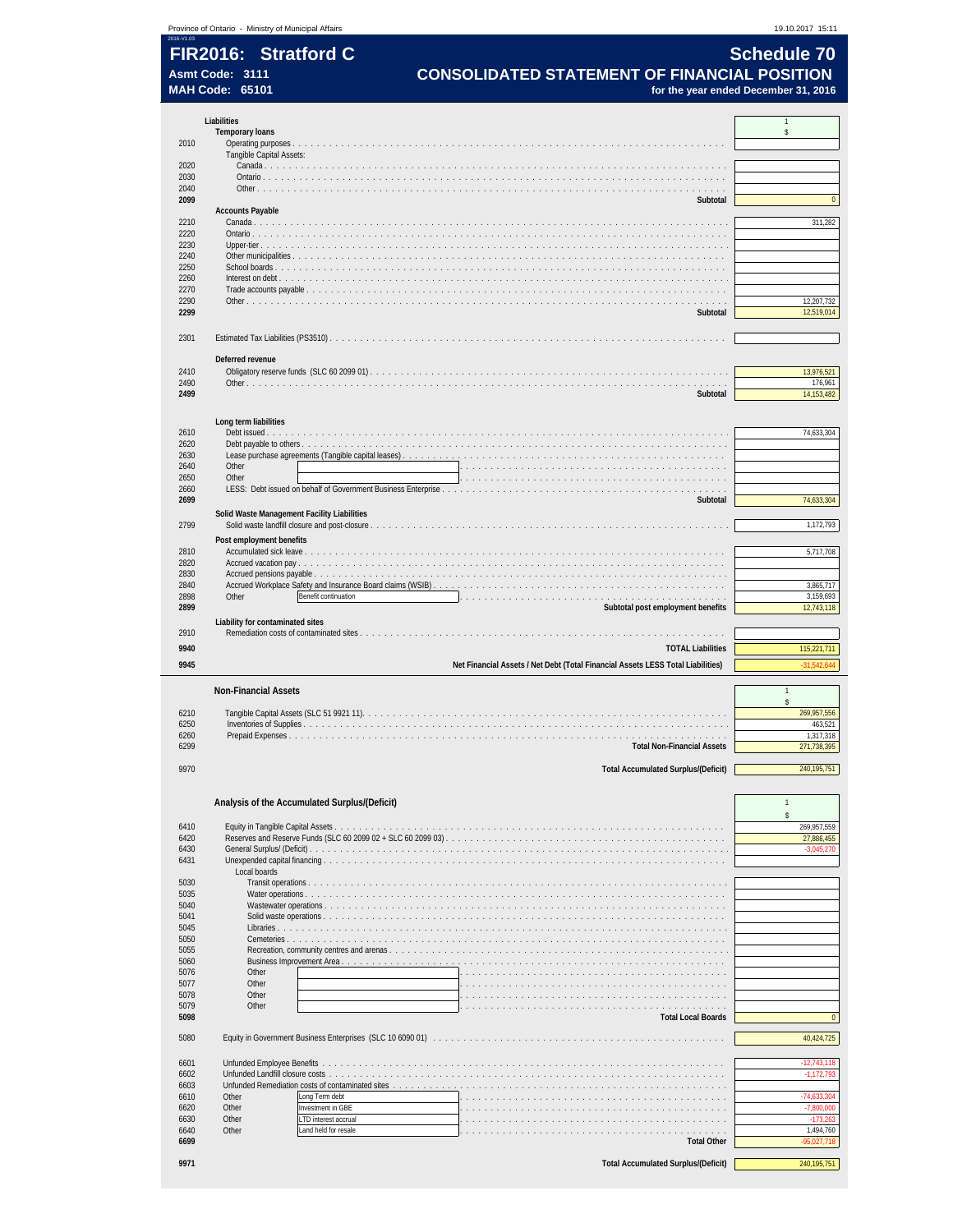# Asmt Code: 3111<br>MAH Code: 65101<br>MAH Code: 65101 *CONTINUITY OF TAXES RECEIVABLE*

```
Continuity of Taxes Receivable 9
```

| 0210 |                               | 2,855,274    |
|------|-------------------------------|--------------|
| 0215 |                               |              |
| 0220 |                               | 67,207,030   |
| 0225 |                               | 433,987      |
| 0240 |                               | 66,042,401   |
| 0250 |                               | 1,678,308    |
| 0260 |                               |              |
| 0280 | PLUS:                         |              |
| 0290 |                               | 2,775,582    |
|      | <b>Cash Collections</b>       | Q            |
|      |                               |              |
| 0610 |                               | 64, 151, 581 |
| 0620 |                               | 1,421,410    |
| 0630 |                               | 469,410      |
| 0640 |                               |              |
| 0690 | Other                         |              |
| 0699 | <b>TOTAL Cash Collections</b> | 66.042.401   |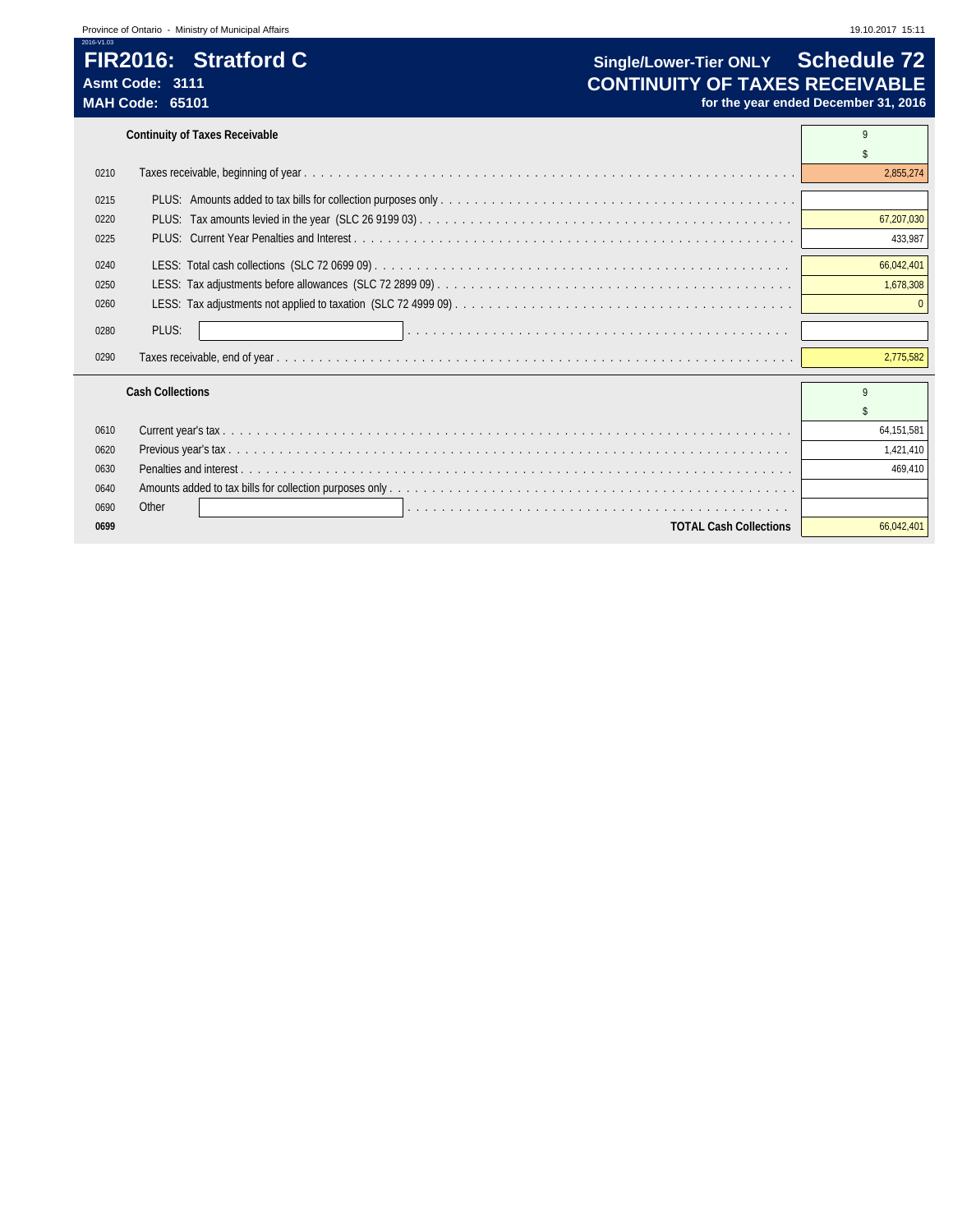## **FIR2016: Stratford CAsmt Code: 3111**

**MAH Code: 65101**

2016-V1.03

# **Single/Lower-Tier ONLY Schedule 72 CONTINUITY OF TAXES RECEIVABLE**

|      |                                                                |                    |                    | <b>SCHOOL BOARDS</b> |                    |                    |                        |                              |                    |                                |
|------|----------------------------------------------------------------|--------------------|--------------------|----------------------|--------------------|--------------------|------------------------|------------------------------|--------------------|--------------------------------|
|      |                                                                | English - Public   | French - Public    | English - Separate   | French - Separate  | Other              | <b>TOTAL Education</b> | Lower-Tier (Single-<br>Tier) | Upper-Tier         | <b>TOTAL Tax</b><br>Adjustment |
|      | Tax Adjustments Applied to Taxation                            |                    | 2                  | $\overline{3}$       | $\Delta$           | 5                  | 6                      | $\overline{7}$               | 8                  | 9                              |
|      |                                                                | $\mathsf{\$}$      | $\sqrt{2}$         | $\sqrt[6]{}$         | $\mathsf{\$}$      | \$                 | $\sqrt{2}$             | \$                           | \$                 | $\mathbf{\hat{S}}$             |
| 1099 | Municipal Act (353, 354, 357, 358, RfR)                        | 168,569            | 173                | 28,765               | 181                | $\mathbf{0}$       | 197,688                | 1,024,574                    |                    | 1,222,262                      |
| 1299 | Discounts for Advance Payments (Mun. Act 345(10))              |                    |                    |                      |                    |                    |                        |                              |                    | $\overline{0}$                 |
| 1499 |                                                                |                    |                    |                      |                    |                    |                        |                              |                    | $\mathbf{0}$                   |
| 1699 | Tax Cancellation - Low income seniors and Disabled persons (Mu |                    |                    |                      |                    |                    | $\mathbf{0}$           |                              |                    | $\mathbf{0}$                   |
| 1810 | Rebates to Commercial properties (Mun. Act 362)                |                    |                    |                      |                    |                    | $\overline{0}$         |                              |                    | $\overline{0}$                 |
| 1820 | Rebates to Industrial properties (Mun. Act 362)                |                    |                    |                      |                    |                    | $\mathbf{0}$           |                              |                    | $\overline{0}$                 |
| 1899 | Subtotal                                                       | $\mathbf{0}$       | $\mathbf{0}$       | $\overline{0}$       | $\mathbf{0}$       | $\overline{0}$     | $\mathbf{0}$           | $\overline{0}$               | $\pmb{0}$          | $\mathbf{0}$                   |
| 2099 | Rebates for Charities (Mun. Act 361)                           | 36,044             | 68                 | 9,748                | 104                | $\mathbf 0$        | 45,964                 | 89,867                       |                    | 135,831                        |
| 2299 | Vacant Unit Rebates (Mun. Act 364)                             | 79,210             | 136                | 21,762               | $\overline{4}$     | 13,624             | 114,736                | 205,479                      |                    | 320,215                        |
| 2399 | Reduction for Heritage Property (Mun. Act 365.2)               |                    |                    |                      |                    |                    | $\Omega$               |                              |                    | $\overline{0}$                 |
| 2890 | Other                                                          |                    |                    |                      |                    |                    | $\mathbf{0}$           |                              |                    | $\overline{0}$                 |
| 2891 | Other                                                          |                    |                    |                      |                    |                    | $\mathbf{0}$           |                              |                    | $\overline{0}$                 |
| 2892 | Other                                                          |                    |                    |                      |                    |                    | $\mathbf{0}$           |                              |                    | $\overline{0}$                 |
| 2893 | Other                                                          |                    |                    |                      |                    |                    | $\Omega$               |                              |                    | $\overline{0}$                 |
| 2899 | Tax adjustments before allowances                              | 283,823            | 377                | 60,275               | 289                | 13,624             | 358,388                | 1,319,920                    | $\mathbf{0}$       | 1,678,308                      |
|      |                                                                |                    |                    | <b>SCHOOL BOARDS</b> |                    |                    |                        |                              |                    |                                |
|      |                                                                | English - Public   | French - Public    | English - Separate   | French - Separate  | Other              | <b>TOTAL Education</b> | Lower-Tier (Single-<br>Tier) | Upper-Tier         | <b>TOTAL Tax</b><br>Adjustment |
|      | Tax Adjustments Not Applied to Taxation                        |                    | 2                  | $\overline{3}$       | $\overline{4}$     | 5                  | 6                      | $\overline{7}$               | 8                  | 9                              |
|      |                                                                | $\mathbf{\hat{S}}$ | $\mathbf{\hat{S}}$ | $\sqrt{2}$           | $\mathbf{\hat{S}}$ | $\mathbf{\hat{S}}$ | $\sqrt{2}$             | \$                           | $\mathbf{\hat{S}}$ | $\mathbf{\hat{S}}$             |
| 4010 | Tax sale, Tax registration accounts                            |                    |                    |                      |                    |                    |                        |                              |                    | $\Omega$                       |
| 4210 | Tax Deferral - Low income seniors and Disabled persons (Mun. A |                    |                    |                      |                    |                    | $\overline{0}$         |                              |                    | $\Omega$                       |
| 4420 | Net Impact of 5% Capping Limit Program                         |                    |                    |                      |                    |                    | $\mathbf{0}$           |                              |                    | $\overline{0}$                 |
| 4890 | Other                                                          |                    |                    |                      |                    |                    | $\Omega$               |                              |                    | $\overline{0}$                 |
| 4891 | Other                                                          |                    |                    |                      |                    |                    | $\Omega$               |                              |                    | $\overline{0}$                 |
| 4999 | Tax Adjustments Not Applied to Taxation                        | $\mathbf{0}$       | $\mathbf{0}$       | $\overline{0}$       | $\mathbf{0}$       | $\theta$           | $\Omega$               | $\overline{0}$               | $\mathbf{0}$       | $\mathbf{0}$                   |
|      | <b>Additional Information</b>                                  |                    |                    |                      |                    |                    |                        |                              |                    |                                |

| 6010 |            |        |           |        |         |  |  |
|------|------------|--------|-----------|--------|---------|--|--|
| 7010 | 10.564.073 | 16.714 | 2.398.438 | 24,305 | 989.905 |  |  |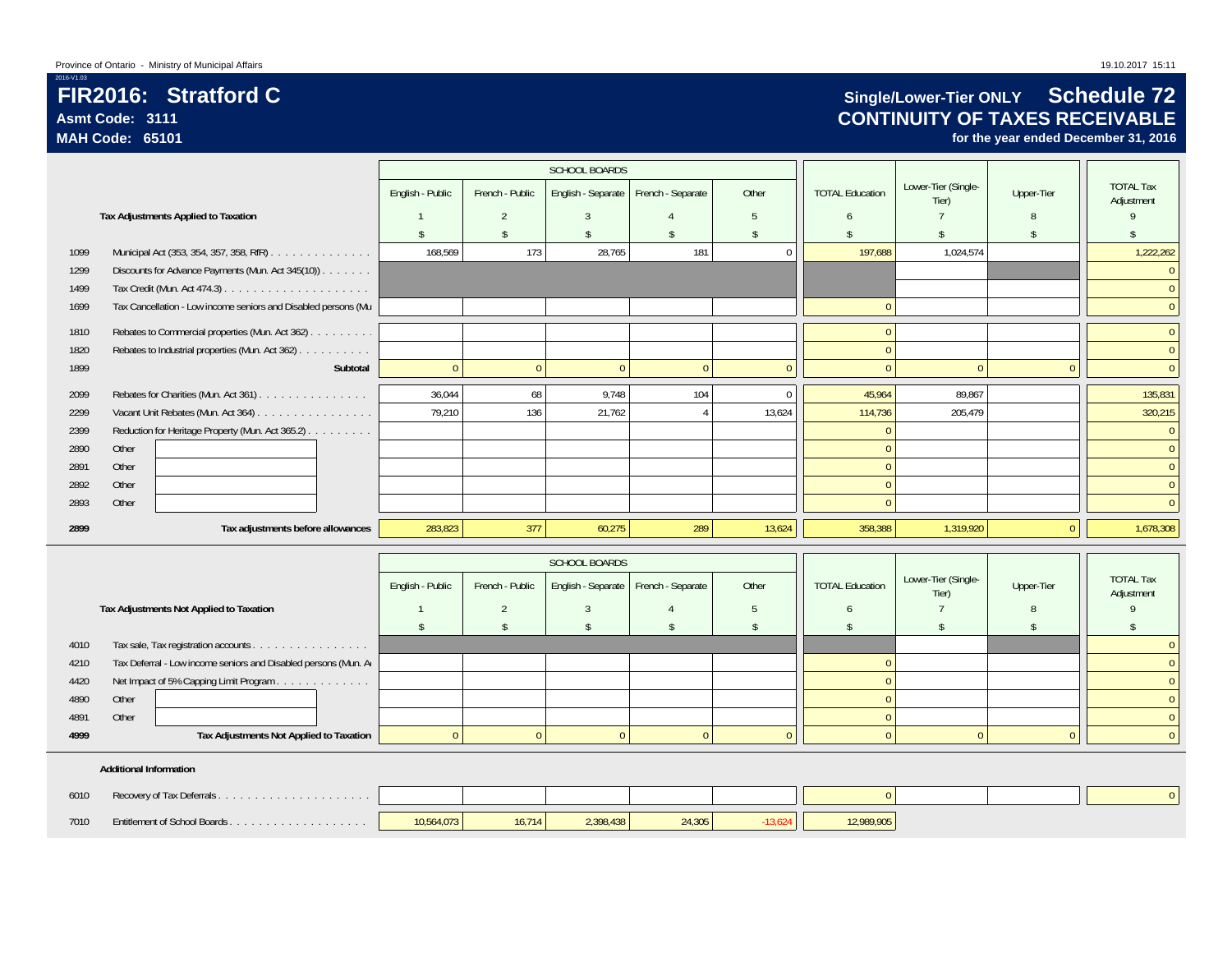| FIR2016: Stratford C<br><b>LONG TERM LIABILITIES AND COMMITMENTS</b><br>Asmt Code: 3111<br><b>MAH Code: 65101</b><br>for the year ended December 31, 2016<br>1. Debt burden of the municipality<br>$\mathbf{1}$<br>\$<br>All outstanding debt issued by the municipality, predecessor municipalities and consolidated entities<br>0210<br>0220<br>0230<br>0297<br>Other<br>Other<br>0298<br>0299<br>74,633,304<br>Subtotal<br>0499<br>LESS: All debt assumed by others<br>0610<br>0620<br>0630<br>0640<br>Government Business Enterprises<br>0697<br>Other<br>0698<br>Other<br>0699<br>Subtotal<br>LESS: Debt retirement funds<br>0810<br>Sewer.<br>0820<br>Water<br>0896<br>Other<br>0897<br>Other<br>0898<br>Other<br>0899<br>Subtotal<br>LESS: Own sinking funds (Actual balances)<br>1010<br>1020<br>1096<br>Other<br>Other<br>1097<br>.<br>1098<br>Other<br>.<br>.<br>1099<br>Subtotal<br>9910<br>TOTAL Net Long Term Liabilities of the Municipality<br>2. Debt burden of the municipality: Analysed by debt instrument<br>1210<br>1220<br>54,943,416<br>1230<br>1240<br>1250<br>1280<br>1297<br>Other<br>1298<br>Other<br>TOTAL Net Long Term Liabilities of the Municipality<br>9920<br>74,633,304<br>3. Debt burden of the municipality: Analysed by function<br>1405<br>10,326,462<br>1410<br>Protection services<br>477,345<br>Transportation services:<br>1415<br>3,464,688<br>1416<br>1420<br>1421<br>1422<br>1423<br>Environmental services:<br>1425<br>26,604,123<br>10,358,768<br>1430<br>1435<br>16,332<br>1440<br>1445<br>1446<br>1450<br>239,317<br>1455<br>28,582<br>1460<br>16,332<br>Recreation and cultural services:<br>1465<br>1466<br>1471<br>1474<br>15,232,840<br>1475<br>1476<br>1477<br>1480 |              | Province of Ontario - Ministry of Municipal Affairs | 19.10.2017 15:11   |
|----------------------------------------------------------------------------------------------------------------------------------------------------------------------------------------------------------------------------------------------------------------------------------------------------------------------------------------------------------------------------------------------------------------------------------------------------------------------------------------------------------------------------------------------------------------------------------------------------------------------------------------------------------------------------------------------------------------------------------------------------------------------------------------------------------------------------------------------------------------------------------------------------------------------------------------------------------------------------------------------------------------------------------------------------------------------------------------------------------------------------------------------------------------------------------------------------------------------------------------------------------------------------------------------------------------------------------------------------------------------------------------------------------------------------------------------------------------------------------------------------------------------------------------------------------------------------------------------------------------------------------------------------------------------------------------------------------------------------|--------------|-----------------------------------------------------|--------------------|
|                                                                                                                                                                                                                                                                                                                                                                                                                                                                                                                                                                                                                                                                                                                                                                                                                                                                                                                                                                                                                                                                                                                                                                                                                                                                                                                                                                                                                                                                                                                                                                                                                                                                                                                            |              |                                                     | <b>Schedule 74</b> |
|                                                                                                                                                                                                                                                                                                                                                                                                                                                                                                                                                                                                                                                                                                                                                                                                                                                                                                                                                                                                                                                                                                                                                                                                                                                                                                                                                                                                                                                                                                                                                                                                                                                                                                                            |              |                                                     |                    |
|                                                                                                                                                                                                                                                                                                                                                                                                                                                                                                                                                                                                                                                                                                                                                                                                                                                                                                                                                                                                                                                                                                                                                                                                                                                                                                                                                                                                                                                                                                                                                                                                                                                                                                                            |              |                                                     |                    |
|                                                                                                                                                                                                                                                                                                                                                                                                                                                                                                                                                                                                                                                                                                                                                                                                                                                                                                                                                                                                                                                                                                                                                                                                                                                                                                                                                                                                                                                                                                                                                                                                                                                                                                                            |              |                                                     |                    |
|                                                                                                                                                                                                                                                                                                                                                                                                                                                                                                                                                                                                                                                                                                                                                                                                                                                                                                                                                                                                                                                                                                                                                                                                                                                                                                                                                                                                                                                                                                                                                                                                                                                                                                                            |              |                                                     |                    |
|                                                                                                                                                                                                                                                                                                                                                                                                                                                                                                                                                                                                                                                                                                                                                                                                                                                                                                                                                                                                                                                                                                                                                                                                                                                                                                                                                                                                                                                                                                                                                                                                                                                                                                                            |              |                                                     |                    |
|                                                                                                                                                                                                                                                                                                                                                                                                                                                                                                                                                                                                                                                                                                                                                                                                                                                                                                                                                                                                                                                                                                                                                                                                                                                                                                                                                                                                                                                                                                                                                                                                                                                                                                                            |              |                                                     | 54,943,416         |
|                                                                                                                                                                                                                                                                                                                                                                                                                                                                                                                                                                                                                                                                                                                                                                                                                                                                                                                                                                                                                                                                                                                                                                                                                                                                                                                                                                                                                                                                                                                                                                                                                                                                                                                            |              |                                                     | 19.689.888         |
|                                                                                                                                                                                                                                                                                                                                                                                                                                                                                                                                                                                                                                                                                                                                                                                                                                                                                                                                                                                                                                                                                                                                                                                                                                                                                                                                                                                                                                                                                                                                                                                                                                                                                                                            |              |                                                     |                    |
|                                                                                                                                                                                                                                                                                                                                                                                                                                                                                                                                                                                                                                                                                                                                                                                                                                                                                                                                                                                                                                                                                                                                                                                                                                                                                                                                                                                                                                                                                                                                                                                                                                                                                                                            |              |                                                     |                    |
|                                                                                                                                                                                                                                                                                                                                                                                                                                                                                                                                                                                                                                                                                                                                                                                                                                                                                                                                                                                                                                                                                                                                                                                                                                                                                                                                                                                                                                                                                                                                                                                                                                                                                                                            |              |                                                     |                    |
|                                                                                                                                                                                                                                                                                                                                                                                                                                                                                                                                                                                                                                                                                                                                                                                                                                                                                                                                                                                                                                                                                                                                                                                                                                                                                                                                                                                                                                                                                                                                                                                                                                                                                                                            |              |                                                     |                    |
|                                                                                                                                                                                                                                                                                                                                                                                                                                                                                                                                                                                                                                                                                                                                                                                                                                                                                                                                                                                                                                                                                                                                                                                                                                                                                                                                                                                                                                                                                                                                                                                                                                                                                                                            |              |                                                     |                    |
|                                                                                                                                                                                                                                                                                                                                                                                                                                                                                                                                                                                                                                                                                                                                                                                                                                                                                                                                                                                                                                                                                                                                                                                                                                                                                                                                                                                                                                                                                                                                                                                                                                                                                                                            |              |                                                     |                    |
|                                                                                                                                                                                                                                                                                                                                                                                                                                                                                                                                                                                                                                                                                                                                                                                                                                                                                                                                                                                                                                                                                                                                                                                                                                                                                                                                                                                                                                                                                                                                                                                                                                                                                                                            |              |                                                     |                    |
|                                                                                                                                                                                                                                                                                                                                                                                                                                                                                                                                                                                                                                                                                                                                                                                                                                                                                                                                                                                                                                                                                                                                                                                                                                                                                                                                                                                                                                                                                                                                                                                                                                                                                                                            |              |                                                     |                    |
|                                                                                                                                                                                                                                                                                                                                                                                                                                                                                                                                                                                                                                                                                                                                                                                                                                                                                                                                                                                                                                                                                                                                                                                                                                                                                                                                                                                                                                                                                                                                                                                                                                                                                                                            |              |                                                     |                    |
|                                                                                                                                                                                                                                                                                                                                                                                                                                                                                                                                                                                                                                                                                                                                                                                                                                                                                                                                                                                                                                                                                                                                                                                                                                                                                                                                                                                                                                                                                                                                                                                                                                                                                                                            |              |                                                     |                    |
|                                                                                                                                                                                                                                                                                                                                                                                                                                                                                                                                                                                                                                                                                                                                                                                                                                                                                                                                                                                                                                                                                                                                                                                                                                                                                                                                                                                                                                                                                                                                                                                                                                                                                                                            |              |                                                     |                    |
|                                                                                                                                                                                                                                                                                                                                                                                                                                                                                                                                                                                                                                                                                                                                                                                                                                                                                                                                                                                                                                                                                                                                                                                                                                                                                                                                                                                                                                                                                                                                                                                                                                                                                                                            |              |                                                     |                    |
|                                                                                                                                                                                                                                                                                                                                                                                                                                                                                                                                                                                                                                                                                                                                                                                                                                                                                                                                                                                                                                                                                                                                                                                                                                                                                                                                                                                                                                                                                                                                                                                                                                                                                                                            |              |                                                     |                    |
|                                                                                                                                                                                                                                                                                                                                                                                                                                                                                                                                                                                                                                                                                                                                                                                                                                                                                                                                                                                                                                                                                                                                                                                                                                                                                                                                                                                                                                                                                                                                                                                                                                                                                                                            |              |                                                     |                    |
|                                                                                                                                                                                                                                                                                                                                                                                                                                                                                                                                                                                                                                                                                                                                                                                                                                                                                                                                                                                                                                                                                                                                                                                                                                                                                                                                                                                                                                                                                                                                                                                                                                                                                                                            |              |                                                     |                    |
|                                                                                                                                                                                                                                                                                                                                                                                                                                                                                                                                                                                                                                                                                                                                                                                                                                                                                                                                                                                                                                                                                                                                                                                                                                                                                                                                                                                                                                                                                                                                                                                                                                                                                                                            |              |                                                     |                    |
|                                                                                                                                                                                                                                                                                                                                                                                                                                                                                                                                                                                                                                                                                                                                                                                                                                                                                                                                                                                                                                                                                                                                                                                                                                                                                                                                                                                                                                                                                                                                                                                                                                                                                                                            |              |                                                     |                    |
|                                                                                                                                                                                                                                                                                                                                                                                                                                                                                                                                                                                                                                                                                                                                                                                                                                                                                                                                                                                                                                                                                                                                                                                                                                                                                                                                                                                                                                                                                                                                                                                                                                                                                                                            |              |                                                     |                    |
|                                                                                                                                                                                                                                                                                                                                                                                                                                                                                                                                                                                                                                                                                                                                                                                                                                                                                                                                                                                                                                                                                                                                                                                                                                                                                                                                                                                                                                                                                                                                                                                                                                                                                                                            |              |                                                     |                    |
|                                                                                                                                                                                                                                                                                                                                                                                                                                                                                                                                                                                                                                                                                                                                                                                                                                                                                                                                                                                                                                                                                                                                                                                                                                                                                                                                                                                                                                                                                                                                                                                                                                                                                                                            |              |                                                     |                    |
|                                                                                                                                                                                                                                                                                                                                                                                                                                                                                                                                                                                                                                                                                                                                                                                                                                                                                                                                                                                                                                                                                                                                                                                                                                                                                                                                                                                                                                                                                                                                                                                                                                                                                                                            |              |                                                     |                    |
|                                                                                                                                                                                                                                                                                                                                                                                                                                                                                                                                                                                                                                                                                                                                                                                                                                                                                                                                                                                                                                                                                                                                                                                                                                                                                                                                                                                                                                                                                                                                                                                                                                                                                                                            |              |                                                     |                    |
|                                                                                                                                                                                                                                                                                                                                                                                                                                                                                                                                                                                                                                                                                                                                                                                                                                                                                                                                                                                                                                                                                                                                                                                                                                                                                                                                                                                                                                                                                                                                                                                                                                                                                                                            |              |                                                     | 74,633,304         |
|                                                                                                                                                                                                                                                                                                                                                                                                                                                                                                                                                                                                                                                                                                                                                                                                                                                                                                                                                                                                                                                                                                                                                                                                                                                                                                                                                                                                                                                                                                                                                                                                                                                                                                                            |              |                                                     | 19,689,888         |
|                                                                                                                                                                                                                                                                                                                                                                                                                                                                                                                                                                                                                                                                                                                                                                                                                                                                                                                                                                                                                                                                                                                                                                                                                                                                                                                                                                                                                                                                                                                                                                                                                                                                                                                            |              |                                                     |                    |
|                                                                                                                                                                                                                                                                                                                                                                                                                                                                                                                                                                                                                                                                                                                                                                                                                                                                                                                                                                                                                                                                                                                                                                                                                                                                                                                                                                                                                                                                                                                                                                                                                                                                                                                            |              |                                                     |                    |
|                                                                                                                                                                                                                                                                                                                                                                                                                                                                                                                                                                                                                                                                                                                                                                                                                                                                                                                                                                                                                                                                                                                                                                                                                                                                                                                                                                                                                                                                                                                                                                                                                                                                                                                            |              |                                                     |                    |
|                                                                                                                                                                                                                                                                                                                                                                                                                                                                                                                                                                                                                                                                                                                                                                                                                                                                                                                                                                                                                                                                                                                                                                                                                                                                                                                                                                                                                                                                                                                                                                                                                                                                                                                            |              |                                                     |                    |
|                                                                                                                                                                                                                                                                                                                                                                                                                                                                                                                                                                                                                                                                                                                                                                                                                                                                                                                                                                                                                                                                                                                                                                                                                                                                                                                                                                                                                                                                                                                                                                                                                                                                                                                            |              |                                                     |                    |
|                                                                                                                                                                                                                                                                                                                                                                                                                                                                                                                                                                                                                                                                                                                                                                                                                                                                                                                                                                                                                                                                                                                                                                                                                                                                                                                                                                                                                                                                                                                                                                                                                                                                                                                            |              |                                                     |                    |
|                                                                                                                                                                                                                                                                                                                                                                                                                                                                                                                                                                                                                                                                                                                                                                                                                                                                                                                                                                                                                                                                                                                                                                                                                                                                                                                                                                                                                                                                                                                                                                                                                                                                                                                            |              |                                                     |                    |
|                                                                                                                                                                                                                                                                                                                                                                                                                                                                                                                                                                                                                                                                                                                                                                                                                                                                                                                                                                                                                                                                                                                                                                                                                                                                                                                                                                                                                                                                                                                                                                                                                                                                                                                            |              |                                                     |                    |
|                                                                                                                                                                                                                                                                                                                                                                                                                                                                                                                                                                                                                                                                                                                                                                                                                                                                                                                                                                                                                                                                                                                                                                                                                                                                                                                                                                                                                                                                                                                                                                                                                                                                                                                            |              |                                                     |                    |
|                                                                                                                                                                                                                                                                                                                                                                                                                                                                                                                                                                                                                                                                                                                                                                                                                                                                                                                                                                                                                                                                                                                                                                                                                                                                                                                                                                                                                                                                                                                                                                                                                                                                                                                            |              |                                                     | 84,337             |
|                                                                                                                                                                                                                                                                                                                                                                                                                                                                                                                                                                                                                                                                                                                                                                                                                                                                                                                                                                                                                                                                                                                                                                                                                                                                                                                                                                                                                                                                                                                                                                                                                                                                                                                            |              |                                                     |                    |
|                                                                                                                                                                                                                                                                                                                                                                                                                                                                                                                                                                                                                                                                                                                                                                                                                                                                                                                                                                                                                                                                                                                                                                                                                                                                                                                                                                                                                                                                                                                                                                                                                                                                                                                            |              |                                                     |                    |
|                                                                                                                                                                                                                                                                                                                                                                                                                                                                                                                                                                                                                                                                                                                                                                                                                                                                                                                                                                                                                                                                                                                                                                                                                                                                                                                                                                                                                                                                                                                                                                                                                                                                                                                            |              |                                                     |                    |
|                                                                                                                                                                                                                                                                                                                                                                                                                                                                                                                                                                                                                                                                                                                                                                                                                                                                                                                                                                                                                                                                                                                                                                                                                                                                                                                                                                                                                                                                                                                                                                                                                                                                                                                            |              |                                                     |                    |
|                                                                                                                                                                                                                                                                                                                                                                                                                                                                                                                                                                                                                                                                                                                                                                                                                                                                                                                                                                                                                                                                                                                                                                                                                                                                                                                                                                                                                                                                                                                                                                                                                                                                                                                            |              |                                                     |                    |
|                                                                                                                                                                                                                                                                                                                                                                                                                                                                                                                                                                                                                                                                                                                                                                                                                                                                                                                                                                                                                                                                                                                                                                                                                                                                                                                                                                                                                                                                                                                                                                                                                                                                                                                            |              |                                                     |                    |
|                                                                                                                                                                                                                                                                                                                                                                                                                                                                                                                                                                                                                                                                                                                                                                                                                                                                                                                                                                                                                                                                                                                                                                                                                                                                                                                                                                                                                                                                                                                                                                                                                                                                                                                            |              |                                                     |                    |
|                                                                                                                                                                                                                                                                                                                                                                                                                                                                                                                                                                                                                                                                                                                                                                                                                                                                                                                                                                                                                                                                                                                                                                                                                                                                                                                                                                                                                                                                                                                                                                                                                                                                                                                            |              |                                                     |                    |
|                                                                                                                                                                                                                                                                                                                                                                                                                                                                                                                                                                                                                                                                                                                                                                                                                                                                                                                                                                                                                                                                                                                                                                                                                                                                                                                                                                                                                                                                                                                                                                                                                                                                                                                            |              |                                                     |                    |
|                                                                                                                                                                                                                                                                                                                                                                                                                                                                                                                                                                                                                                                                                                                                                                                                                                                                                                                                                                                                                                                                                                                                                                                                                                                                                                                                                                                                                                                                                                                                                                                                                                                                                                                            |              |                                                     |                    |
|                                                                                                                                                                                                                                                                                                                                                                                                                                                                                                                                                                                                                                                                                                                                                                                                                                                                                                                                                                                                                                                                                                                                                                                                                                                                                                                                                                                                                                                                                                                                                                                                                                                                                                                            |              |                                                     |                    |
|                                                                                                                                                                                                                                                                                                                                                                                                                                                                                                                                                                                                                                                                                                                                                                                                                                                                                                                                                                                                                                                                                                                                                                                                                                                                                                                                                                                                                                                                                                                                                                                                                                                                                                                            |              |                                                     |                    |
|                                                                                                                                                                                                                                                                                                                                                                                                                                                                                                                                                                                                                                                                                                                                                                                                                                                                                                                                                                                                                                                                                                                                                                                                                                                                                                                                                                                                                                                                                                                                                                                                                                                                                                                            |              |                                                     |                    |
|                                                                                                                                                                                                                                                                                                                                                                                                                                                                                                                                                                                                                                                                                                                                                                                                                                                                                                                                                                                                                                                                                                                                                                                                                                                                                                                                                                                                                                                                                                                                                                                                                                                                                                                            |              |                                                     |                    |
|                                                                                                                                                                                                                                                                                                                                                                                                                                                                                                                                                                                                                                                                                                                                                                                                                                                                                                                                                                                                                                                                                                                                                                                                                                                                                                                                                                                                                                                                                                                                                                                                                                                                                                                            |              |                                                     |                    |
|                                                                                                                                                                                                                                                                                                                                                                                                                                                                                                                                                                                                                                                                                                                                                                                                                                                                                                                                                                                                                                                                                                                                                                                                                                                                                                                                                                                                                                                                                                                                                                                                                                                                                                                            |              |                                                     |                    |
|                                                                                                                                                                                                                                                                                                                                                                                                                                                                                                                                                                                                                                                                                                                                                                                                                                                                                                                                                                                                                                                                                                                                                                                                                                                                                                                                                                                                                                                                                                                                                                                                                                                                                                                            |              |                                                     |                    |
|                                                                                                                                                                                                                                                                                                                                                                                                                                                                                                                                                                                                                                                                                                                                                                                                                                                                                                                                                                                                                                                                                                                                                                                                                                                                                                                                                                                                                                                                                                                                                                                                                                                                                                                            |              |                                                     |                    |
|                                                                                                                                                                                                                                                                                                                                                                                                                                                                                                                                                                                                                                                                                                                                                                                                                                                                                                                                                                                                                                                                                                                                                                                                                                                                                                                                                                                                                                                                                                                                                                                                                                                                                                                            |              |                                                     | 7,784,178          |
|                                                                                                                                                                                                                                                                                                                                                                                                                                                                                                                                                                                                                                                                                                                                                                                                                                                                                                                                                                                                                                                                                                                                                                                                                                                                                                                                                                                                                                                                                                                                                                                                                                                                                                                            | 1490<br>9930 | TOTAL Net Long Term Liabilities of the Municipality | 74,633,304         |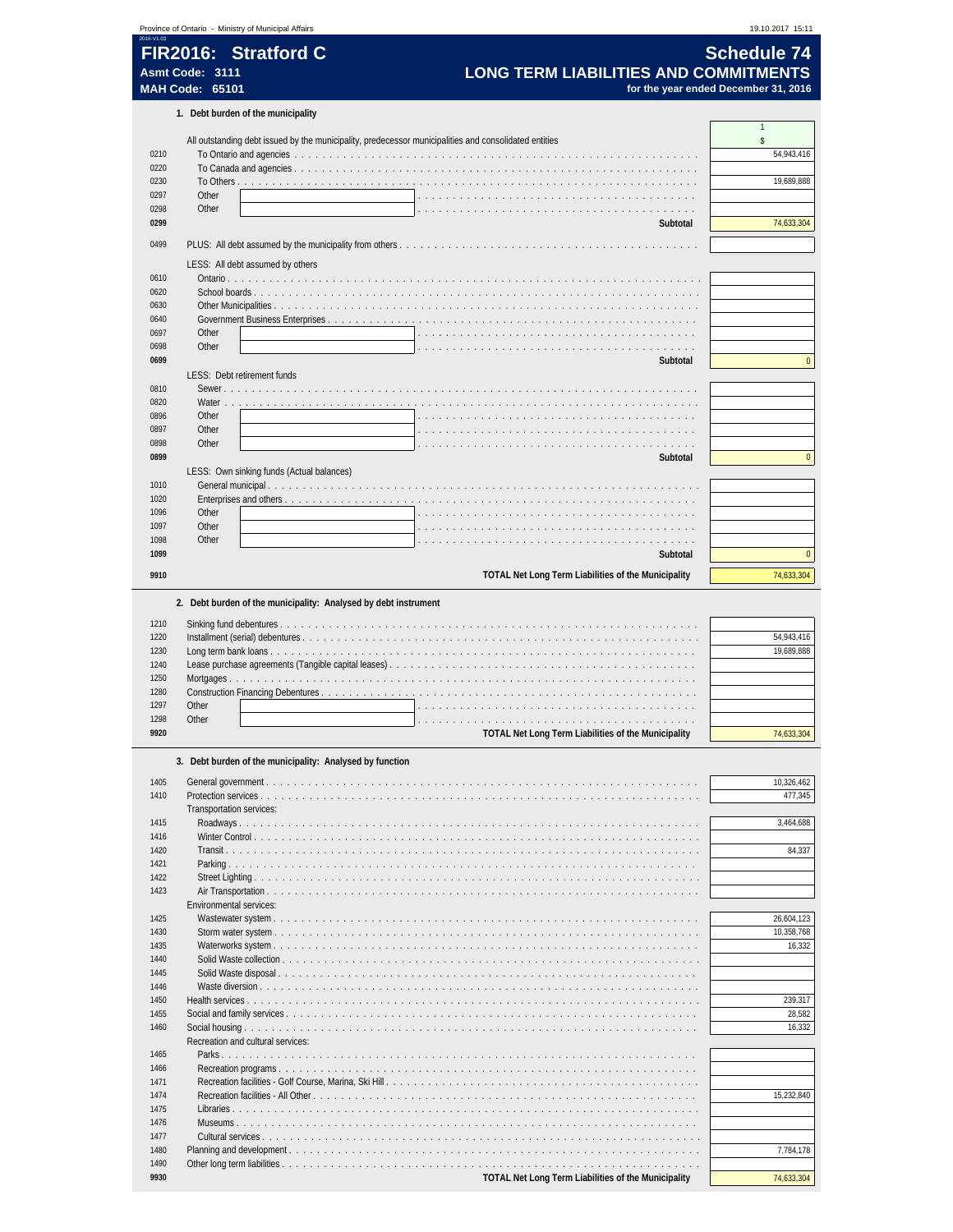### 2016-V1.03 **FIR2016: Stratford C Schedule 74** Asmt Code: 3111<br>MAH Code: 65101<br>MAH Code: 65101 for the year ended December 31, 2016

Contingent Liabilities | Is Value in Column 2 Iue in Column 2 (IV) Value Number of Years<br>1991 Estimated? Later Collins Columber 2014 Payable Over

|      | 8. Contingent liabilities                                                                  |        |        |  |
|------|--------------------------------------------------------------------------------------------|--------|--------|--|
|      |                                                                                            | Y or N | Y or N |  |
| 2610 |                                                                                            |        |        |  |
| 2620 |                                                                                            |        |        |  |
| 2630 | Guarantees of long term indebtedness in the name of the municipality but assumed by others |        |        |  |
| 2640 |                                                                                            |        |        |  |
| 2698 | Other                                                                                      |        |        |  |
| 2699 | TOTAL                                                                                      |        |        |  |

| <b>Contingent Liabilities</b> | Is Value in Column 2<br>Estimated? | Value          | Number of Years<br>Payable Over |
|-------------------------------|------------------------------------|----------------|---------------------------------|
| 4                             |                                    | $\mathfrak{p}$ |                                 |
| Y or N                        | Y or N                             | \$             | Years                           |
|                               |                                    |                |                                 |
|                               |                                    |                |                                 |
|                               |                                    |                |                                 |
|                               |                                    |                |                                 |
|                               |                                    |                |                                 |
|                               |                                    |                |                                 |

|      |                                                                      | Principal | Interest  | Total |
|------|----------------------------------------------------------------------|-----------|-----------|-------|
|      | 10. Debt Charges for the current year                                |           |           |       |
|      | Recovered from the Consolidated Statement of Operations              |           |           |       |
| 3012 |                                                                      | 3.617.837 | 1,581,308 |       |
| 3014 |                                                                      |           |           |       |
| 3015 |                                                                      |           |           |       |
| 3020 |                                                                      | 2,438,282 | 916,509   |       |
|      | Recovered from unconsolidated entities:                              |           |           |       |
| 3030 |                                                                      |           |           |       |
| 3040 |                                                                      |           |           |       |
| 3050 |                                                                      |           |           |       |
| 3097 | Other                                                                |           |           |       |
| 3098 | Other                                                                |           |           |       |
| 3099 | <b>TOTAL</b>                                                         | 6,056,119 | 2,497,817 |       |
|      | Line 3099 includes:                                                  |           |           |       |
| 3110 |                                                                      |           |           |       |
| 3120 |                                                                      |           |           |       |
|      | Analysis of Lease Purchase Agreements (Tangible Capital Leases)      |           |           |       |
| 3140 | Debt charges for Lease purchase agreements (Tangible capital leases) |           |           |       |
|      |                                                                      |           |           |       |
|      |                                                                      | Principal | Interest  |       |
|      | 11. Long term debt refinanced                                        |           |           |       |
|      |                                                                      |           |           |       |
| 3410 |                                                                      |           |           |       |
| 3420 |                                                                      |           |           |       |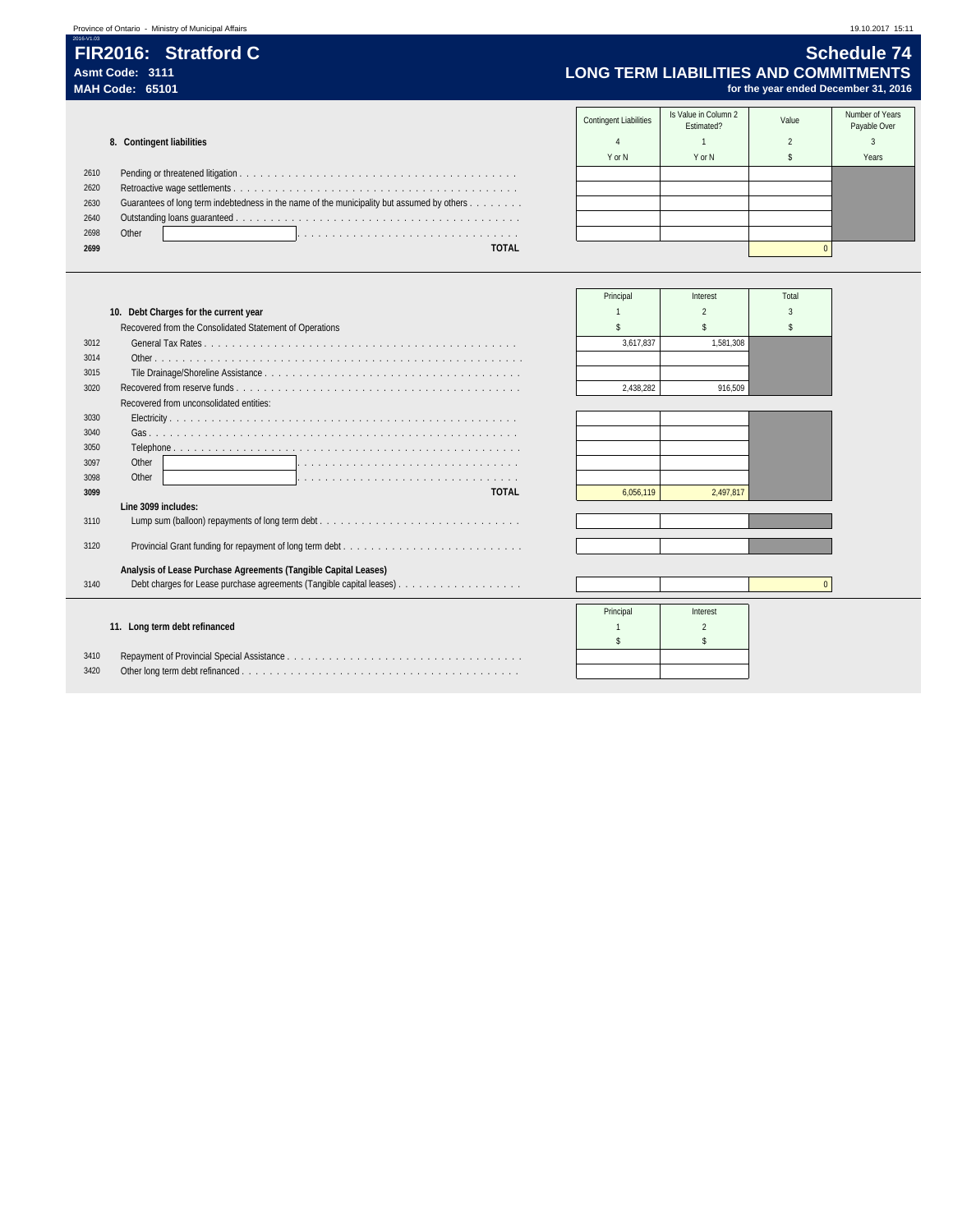### **FIR2016: Stratford C** Sample 19 and 200 and 200 and 200 and 200 and 200 schedule 74 **Asmt Code: 3111 LONG TERM LIABILITIES AND COMMITMENTS MAH Code: 65101 for the year ended December 31, 2016**

**12. Future principal and Interest payments on EXISTING debt**

|      |                                   |                                             | <b>RECOVERABLE FROM:</b> |               |          |                         |          |            |              |  |
|------|-----------------------------------|---------------------------------------------|--------------------------|---------------|----------|-------------------------|----------|------------|--------------|--|
|      |                                   | <b>Consolidated Statement of Operations</b> |                          | Reserve Funds |          | Unconsolidated Entities |          | All Others |              |  |
|      |                                   | Principal                                   | Interest                 |               | Interest | Principal               | Interest | Principal  | Interest     |  |
|      |                                   |                                             |                          |               | Δ        |                         | 6        |            |              |  |
|      |                                   |                                             |                          |               |          |                         |          |            |              |  |
| 3210 | Year 2017.                        | 5,969,925                                   | 2,370,645                |               |          |                         |          |            |              |  |
| 3220 | Year 2018.                        | 5,922,932                                   | 2,171,618                |               |          |                         |          |            |              |  |
| 3230 | Year 2019.                        | 5,936,343                                   | 1,987,554                |               |          |                         |          |            |              |  |
| 3240 | Year 2020                         | 5,805,648                                   | 1,807,177                |               |          |                         |          |            |              |  |
| 3250 | Year 2021.                        | 5,762,266                                   | 1,626,135                |               |          |                         |          |            |              |  |
| 3260 | Years 2022 to 2026                | 24,388,984                                  | 4,685,364                |               |          |                         |          |            |              |  |
| 3270 | Years 2027 onwards                | 20,847,206                                  | 6,363,712                |               |          |                         |          |            |              |  |
| 3280 | Int. to be earned on sink. funds. |                                             |                          |               |          |                         |          |            |              |  |
| 3299 | <b>TOTAL</b>                      | 74,633,304                                  | 21,012,205               | $\Omega$      | $\Omega$ | $\Omega$                | $\Omega$ |            | $\mathbf{0}$ |  |

#### **13. Other notes**

3601

Please list all Other Notes and forward supporting schedules as required by email to: **FIR.mah@ontario.ca** 

\* Use ALT + ENTER Keys to "Return" to the next line.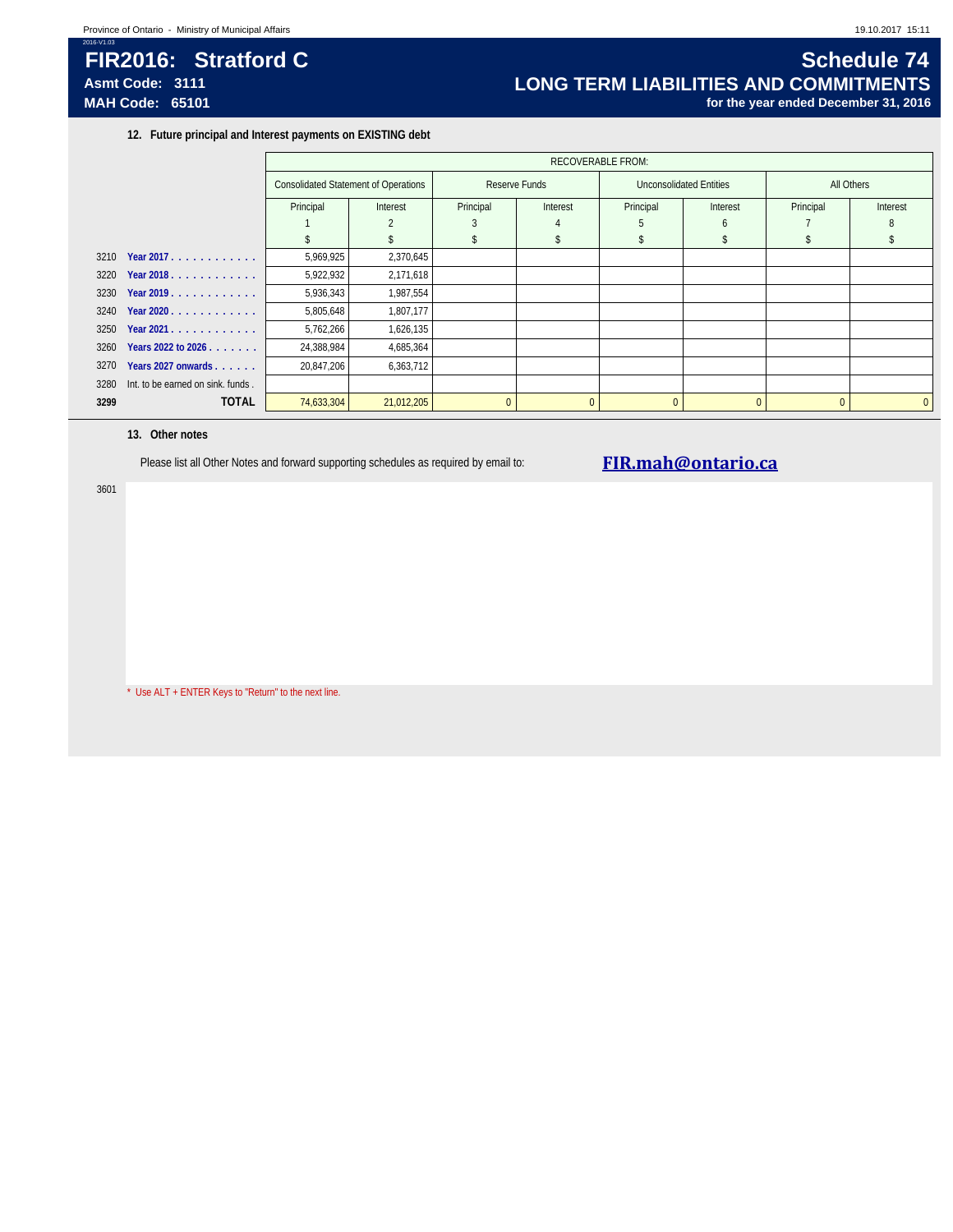# **FIR2016: Stratford C**

**Asmt Code: 3111**

**MAH Code: 65101**

2016-V1.03

## **Schedule 76 GOVERNMENT BUSINESS ENTERPRISES**

**for the year ended December 31, 2016**

#### **GOVERNMENT BUSINESS ENTERPRISES**

| Festival Hydro Services<br>STATEMENT OF FINANCIAL POSITION<br>Festival Hydto Inc<br>Total<br>Inc<br>$\overline{2}$<br>$\mathbf{3}$<br>5<br>20<br>$\overline{4}$<br>Assets<br>\$<br>\$<br>$\mathsf{\$}$<br>$\hat{\mathbf{S}}$<br>$\mathsf{\$}$<br>\$<br>0210<br>15,733,197<br>119,331<br>0220<br>51,874,190<br>2,282,731<br>0297<br>2,136,148<br>72.977<br>Deferred taxes & regulatory baland<br>0298<br>Other<br>1,272,777<br>0299<br><b>Total Assets</b><br>$\overline{0}$<br>$\overline{0}$<br>71,016,312<br>2,475,039<br>$\mathbf{0}$<br>Liabilities<br>13,430,722<br>52.209<br>0410<br>15,600,000<br>0420<br>372,000<br>0497<br>15,083,696<br>1,565,883<br>PEL & Regulatory balances<br>0498<br>Other<br>2,934,116<br>and a straightful and<br><b>Total Liabilities</b><br>0499<br>47,048,534<br>1,990,092<br>$\Omega$<br>$\Omega$<br>$\Omega$<br><b>Net Equity</b><br>23,967,778<br>$\overline{0}$<br>9910<br>484.947<br>$\mathbf{0}$<br>$\mathbf{0}$<br>Municipality's Share<br>23,967,778<br>0610<br>484,947<br><b>STATEMENT OF OPERATIONS</b><br>Revenues<br>91,739,176<br>0810<br>1,252,017<br>0820<br>90,026,141<br>1,205,905<br>9920<br>Net Income (Loss)<br>$\mathbf{0}$<br>$\mathbf{0}$<br>1,713,035<br>46,112<br>$\mathbf{0}$<br>Municipality's Share<br>1010<br>1,713,035<br>46,112<br>Dividends paid<br>1020<br>1,119,000<br>$\Omega$ |  |  | Please Specify GBE |  |            |
|-------------------------------------------------------------------------------------------------------------------------------------------------------------------------------------------------------------------------------------------------------------------------------------------------------------------------------------------------------------------------------------------------------------------------------------------------------------------------------------------------------------------------------------------------------------------------------------------------------------------------------------------------------------------------------------------------------------------------------------------------------------------------------------------------------------------------------------------------------------------------------------------------------------------------------------------------------------------------------------------------------------------------------------------------------------------------------------------------------------------------------------------------------------------------------------------------------------------------------------------------------------------------------------------------------------------------------------------------------|--|--|--------------------|--|------------|
|                                                                                                                                                                                                                                                                                                                                                                                                                                                                                                                                                                                                                                                                                                                                                                                                                                                                                                                                                                                                                                                                                                                                                                                                                                                                                                                                                       |  |  |                    |  |            |
|                                                                                                                                                                                                                                                                                                                                                                                                                                                                                                                                                                                                                                                                                                                                                                                                                                                                                                                                                                                                                                                                                                                                                                                                                                                                                                                                                       |  |  |                    |  |            |
|                                                                                                                                                                                                                                                                                                                                                                                                                                                                                                                                                                                                                                                                                                                                                                                                                                                                                                                                                                                                                                                                                                                                                                                                                                                                                                                                                       |  |  |                    |  |            |
|                                                                                                                                                                                                                                                                                                                                                                                                                                                                                                                                                                                                                                                                                                                                                                                                                                                                                                                                                                                                                                                                                                                                                                                                                                                                                                                                                       |  |  |                    |  | 15,852,528 |
|                                                                                                                                                                                                                                                                                                                                                                                                                                                                                                                                                                                                                                                                                                                                                                                                                                                                                                                                                                                                                                                                                                                                                                                                                                                                                                                                                       |  |  |                    |  | 54,156,921 |
|                                                                                                                                                                                                                                                                                                                                                                                                                                                                                                                                                                                                                                                                                                                                                                                                                                                                                                                                                                                                                                                                                                                                                                                                                                                                                                                                                       |  |  |                    |  | 2,209,125  |
|                                                                                                                                                                                                                                                                                                                                                                                                                                                                                                                                                                                                                                                                                                                                                                                                                                                                                                                                                                                                                                                                                                                                                                                                                                                                                                                                                       |  |  |                    |  | 1,272,777  |
|                                                                                                                                                                                                                                                                                                                                                                                                                                                                                                                                                                                                                                                                                                                                                                                                                                                                                                                                                                                                                                                                                                                                                                                                                                                                                                                                                       |  |  |                    |  | 73,491,351 |
|                                                                                                                                                                                                                                                                                                                                                                                                                                                                                                                                                                                                                                                                                                                                                                                                                                                                                                                                                                                                                                                                                                                                                                                                                                                                                                                                                       |  |  |                    |  |            |
|                                                                                                                                                                                                                                                                                                                                                                                                                                                                                                                                                                                                                                                                                                                                                                                                                                                                                                                                                                                                                                                                                                                                                                                                                                                                                                                                                       |  |  |                    |  | 13,482,931 |
|                                                                                                                                                                                                                                                                                                                                                                                                                                                                                                                                                                                                                                                                                                                                                                                                                                                                                                                                                                                                                                                                                                                                                                                                                                                                                                                                                       |  |  |                    |  | 15,972,000 |
|                                                                                                                                                                                                                                                                                                                                                                                                                                                                                                                                                                                                                                                                                                                                                                                                                                                                                                                                                                                                                                                                                                                                                                                                                                                                                                                                                       |  |  |                    |  | 16,649,579 |
|                                                                                                                                                                                                                                                                                                                                                                                                                                                                                                                                                                                                                                                                                                                                                                                                                                                                                                                                                                                                                                                                                                                                                                                                                                                                                                                                                       |  |  |                    |  | 2,934,116  |
|                                                                                                                                                                                                                                                                                                                                                                                                                                                                                                                                                                                                                                                                                                                                                                                                                                                                                                                                                                                                                                                                                                                                                                                                                                                                                                                                                       |  |  |                    |  | 49,038,626 |
|                                                                                                                                                                                                                                                                                                                                                                                                                                                                                                                                                                                                                                                                                                                                                                                                                                                                                                                                                                                                                                                                                                                                                                                                                                                                                                                                                       |  |  |                    |  |            |
|                                                                                                                                                                                                                                                                                                                                                                                                                                                                                                                                                                                                                                                                                                                                                                                                                                                                                                                                                                                                                                                                                                                                                                                                                                                                                                                                                       |  |  |                    |  | 24,452,725 |
|                                                                                                                                                                                                                                                                                                                                                                                                                                                                                                                                                                                                                                                                                                                                                                                                                                                                                                                                                                                                                                                                                                                                                                                                                                                                                                                                                       |  |  |                    |  | 24,452,725 |
|                                                                                                                                                                                                                                                                                                                                                                                                                                                                                                                                                                                                                                                                                                                                                                                                                                                                                                                                                                                                                                                                                                                                                                                                                                                                                                                                                       |  |  |                    |  |            |
|                                                                                                                                                                                                                                                                                                                                                                                                                                                                                                                                                                                                                                                                                                                                                                                                                                                                                                                                                                                                                                                                                                                                                                                                                                                                                                                                                       |  |  |                    |  | 92,991,193 |
|                                                                                                                                                                                                                                                                                                                                                                                                                                                                                                                                                                                                                                                                                                                                                                                                                                                                                                                                                                                                                                                                                                                                                                                                                                                                                                                                                       |  |  |                    |  | 91,232,046 |
|                                                                                                                                                                                                                                                                                                                                                                                                                                                                                                                                                                                                                                                                                                                                                                                                                                                                                                                                                                                                                                                                                                                                                                                                                                                                                                                                                       |  |  |                    |  | 1,759,147  |
|                                                                                                                                                                                                                                                                                                                                                                                                                                                                                                                                                                                                                                                                                                                                                                                                                                                                                                                                                                                                                                                                                                                                                                                                                                                                                                                                                       |  |  |                    |  |            |
|                                                                                                                                                                                                                                                                                                                                                                                                                                                                                                                                                                                                                                                                                                                                                                                                                                                                                                                                                                                                                                                                                                                                                                                                                                                                                                                                                       |  |  |                    |  | 1,759,147  |
|                                                                                                                                                                                                                                                                                                                                                                                                                                                                                                                                                                                                                                                                                                                                                                                                                                                                                                                                                                                                                                                                                                                                                                                                                                                                                                                                                       |  |  |                    |  | 1,119,000  |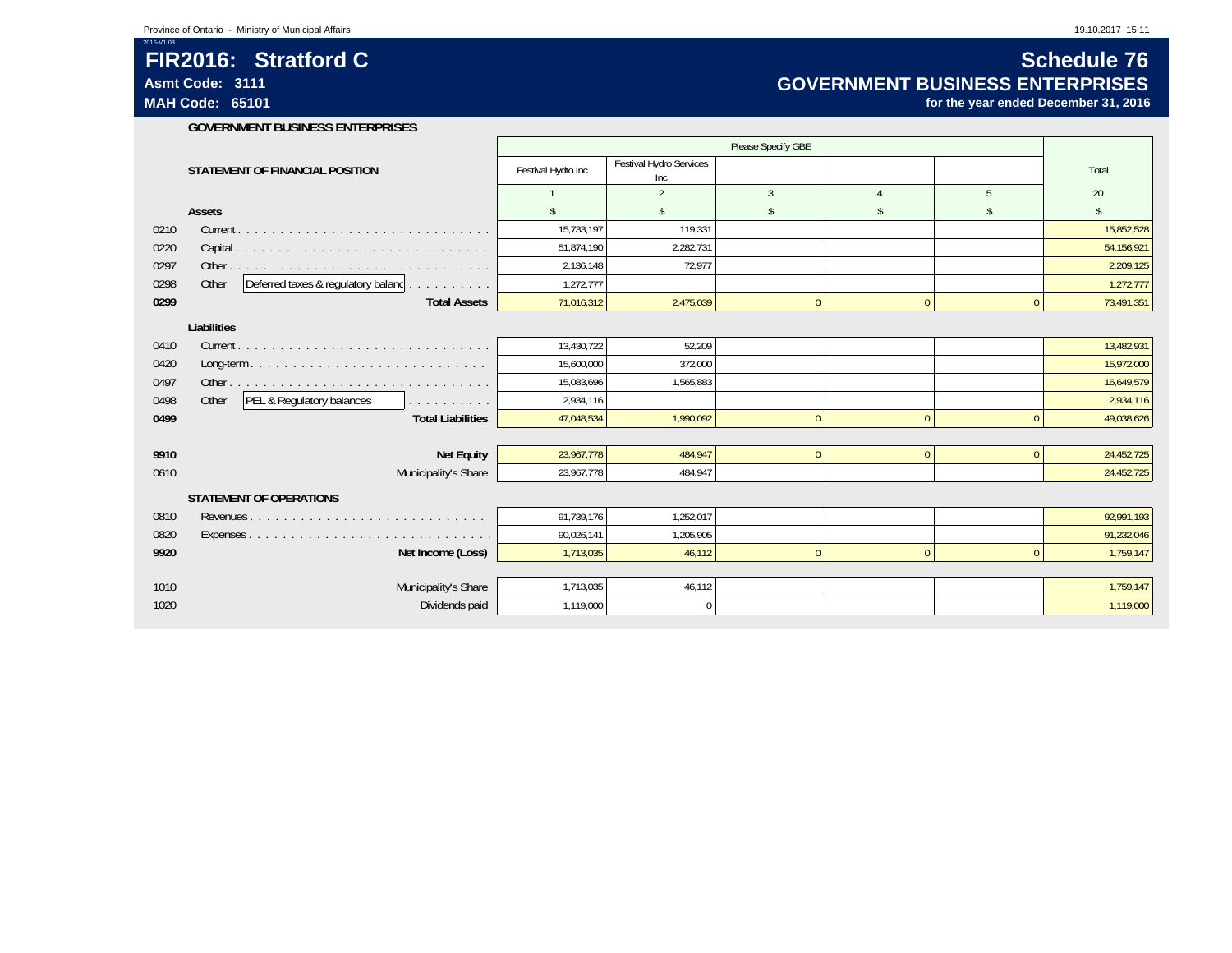## Schedule 80 STATISTICAL INFORMATION<br>for the year ended December 31, 2016

|              | Asmt Code: 3111<br><b>MAH Code: 65101</b> |                               |                               | <b>STATISTICAL INFORM.</b><br>for the year ended Decembe |
|--------------|-------------------------------------------|-------------------------------|-------------------------------|----------------------------------------------------------|
|              |                                           | Full-Time Funded<br>Positions | Part-Time Funded<br>Positions | Seasonal Employees                                       |
|              | 1. Municipal workforce profile            | $\mathbf{1}$                  | $\overline{2}$                | $\overline{\mathbf{3}}$                                  |
|              | <b>Employees of the Municipality</b>      | $\#$                          | $\#$                          | $\#$                                                     |
| 0205         |                                           | 55.00                         | 4.00                          | 5.00                                                     |
| 0210         |                                           | 54.00                         | 0.00                          | 0.00                                                     |
| 0211         |                                           | 54.00                         |                               |                                                          |
| 0212         |                                           |                               |                               |                                                          |
| 0215<br>0216 |                                           | 75.00                         | 3.00                          | 3.00                                                     |
| 0217         | Civilian                                  | 62.00<br>13.00                | 3.00                          | 3.00                                                     |
| 0260         |                                           | 0.00                          | 0.00                          | 0.00                                                     |
| 0261         |                                           |                               |                               |                                                          |
| 0262         |                                           |                               |                               |                                                          |
| 0263         |                                           | 0.00                          | 0.00                          | 0.00                                                     |
| 0264         |                                           |                               |                               |                                                          |
| 0265         |                                           |                               |                               |                                                          |
| 0220         |                                           | 24.00                         | 20.00                         |                                                          |
| 0225         |                                           | 46.00                         |                               |                                                          |
| 0227         | Ambulance                                 | 0.00                          | 0.00                          | 0.00                                                     |
| 0228         |                                           |                               |                               |                                                          |
| 0229         |                                           |                               |                               |                                                          |
| 0230         | Health Services                           | 4.00                          |                               | 3.00                                                     |
| 0235         |                                           |                               |                               |                                                          |
| 0240<br>0245 | Parks and Recreation                      | 40.00<br>29.00                | 14.00<br>27.00                | 1.00<br>85.00                                            |
| 0250         |                                           | 16.00                         | 36.00                         |                                                          |
| 0255         |                                           | 3.00                          |                               |                                                          |
| 0290         |                                           | 23.00                         | 14.00                         |                                                          |
| 0298         | Subtotal                                  | 369.00                        | 118.00                        | 97.00                                                    |
| 0300         |                                           |                               |                               |                                                          |
|              | <b>Employees of Joint Local Boards</b>    |                               |                               |                                                          |
| 0305         |                                           |                               |                               |                                                          |
| 0310         |                                           | 0.00                          | 0.00                          | 0.00                                                     |
| 0311         |                                           |                               |                               |                                                          |
| 0312         |                                           |                               |                               |                                                          |
| 0315         |                                           | 0.00                          | 0.00                          | 0.00                                                     |
| 0316         |                                           |                               |                               |                                                          |
| 0317         |                                           |                               |                               |                                                          |
| 0360         | Court Security                            | 0.00                          | 0.00                          | 0.00                                                     |
| 0361         |                                           |                               |                               |                                                          |
| 0362         |                                           |                               |                               |                                                          |
| 0363         |                                           | 0.00                          | 0.00                          | 0.00                                                     |
| 0364<br>0365 | Civilian                                  |                               |                               |                                                          |
| 0320         |                                           |                               |                               |                                                          |
| 0325         | Public Works                              |                               |                               |                                                          |
| 0327         |                                           | 0.00                          | 0.00                          | 0.00                                                     |
| 0328         |                                           |                               |                               |                                                          |
| 0329         |                                           |                               |                               |                                                          |
| 0330         |                                           | 33.00                         | 23.00                         | 1.00                                                     |
| 0335         |                                           | 41.00                         | 72.00                         |                                                          |
| 0340         |                                           |                               |                               |                                                          |
| 0345         |                                           |                               |                               |                                                          |
| 0350         |                                           |                               |                               |                                                          |
| 0355<br>0390 |                                           |                               |                               |                                                          |
| 0398         | Subtotal                                  | 74.00                         | 95.00                         | 1.00                                                     |
| 0399         | <b>TOTAL</b>                              | 443.00                        | 213.00                        | 98.00                                                    |
|              |                                           |                               |                               |                                                          |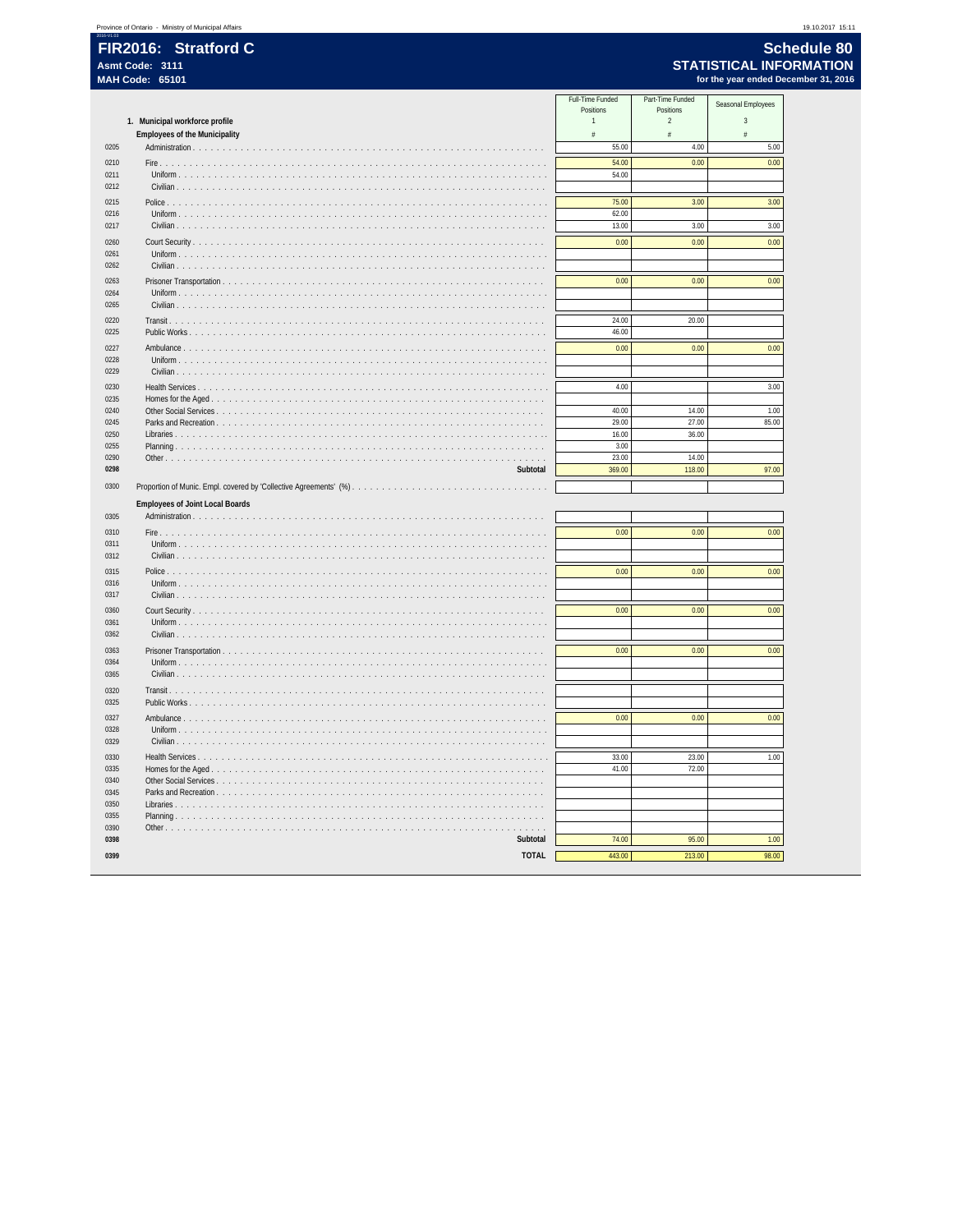| Province of Ontario - Ministry of Municipal Affairs                                                                                                                                                                                                |                                                                           |                                                                                                                                   |                                   | 19.10.2017 15:11                                                                             |
|----------------------------------------------------------------------------------------------------------------------------------------------------------------------------------------------------------------------------------------------------|---------------------------------------------------------------------------|-----------------------------------------------------------------------------------------------------------------------------------|-----------------------------------|----------------------------------------------------------------------------------------------|
| 2016-V1.03<br>FIR2016: Stratford C<br>Asmt Code: 3111<br><b>MAH Code: 65101</b>                                                                                                                                                                    |                                                                           |                                                                                                                                   |                                   | <b>Schedule 80</b><br><b>STATISTICAL INFORMATION</b><br>for the year ended December 31, 2016 |
| 2. Selected investments of own sinking funds as at Dec. 31<br>0610                                                                                                                                                                                 | Own Municipality<br>$\mathbb{S}$                                          | Other Munic., School<br><b>Boards</b><br>$\overline{2}$<br>\$                                                                     | Provincial<br>$\overline{3}$<br>s | Federal<br>$\mathsf S$                                                                       |
| 3. Municipal procurement this year<br>Total construction contracts awarded $\ldots$ , $\ldots$ , $\ldots$ , $\ldots$ , $\ldots$ , $\ldots$ , $\ldots$ , $\ldots$ , $\ldots$ , $\ldots$ , $\ldots$ , $\ldots$ , $\ldots$ , $\ldots$<br>1010<br>1020 | Number of Contracts<br>23<br>13                                           | Value of Contracts<br>$\overline{2}$<br>¢<br>7,594,905<br>7,159,351                                                               |                                   |                                                                                              |
| 4. Building permit information<br>1210<br>1220<br>1230<br>1299<br>Subtotal                                                                                                                                                                         | Number of Building<br>Permits<br>283<br>$\mathbf{1}$<br>327<br>611        | <b>Total Value of Building</b><br>Permits<br>$\overline{2}$<br>$\mathsf S$<br>40,344,020<br>8,955,750<br>35,870,063<br>85,169,833 |                                   |                                                                                              |
| 5. Insured value of physical assets<br>1410<br>1420<br>1430<br>1497<br>Other<br>1498<br>Other<br>1499<br>Subtotal                                                                                                                                  | $\hat{\mathbf{S}}$<br>146,110,279<br>23,890,636<br>895,152<br>170,896,067 |                                                                                                                                   |                                   |                                                                                              |
| 6. Total Dollar Losses due to Structural Fires<br>1510                                                                                                                                                                                             | $\mathbb{S}$<br>1,135,041                                                 |                                                                                                                                   |                                   |                                                                                              |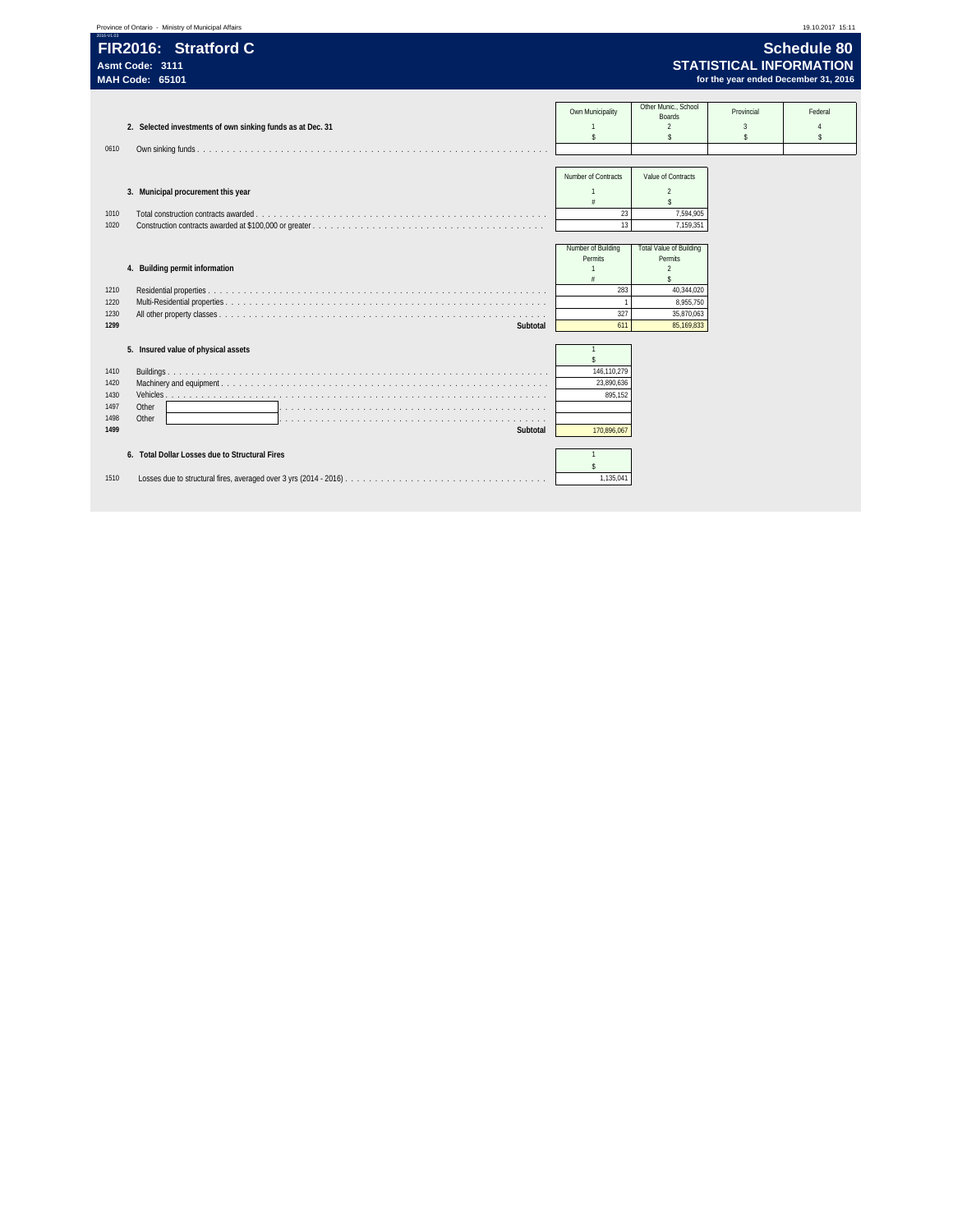|              | FIR2016: Stratford C<br>Asmt Code: 3111<br><b>MAH Code: 65101</b>                                                                                                                                                                                        |                                    |                                      |                                                          | <b>Schedule 80</b><br><b>STATISTICAL INFORMATION</b><br>for the year ended December 31, 2016 |
|--------------|----------------------------------------------------------------------------------------------------------------------------------------------------------------------------------------------------------------------------------------------------------|------------------------------------|--------------------------------------|----------------------------------------------------------|----------------------------------------------------------------------------------------------|
|              |                                                                                                                                                                                                                                                          | Column                             | Column                               | Column                                                   | Description                                                                                  |
|              | 9. Building Permit Information (Performance Measures)                                                                                                                                                                                                    | #                                  | $\mathfrak{D}$<br>$\#$               | $\overline{3}$<br>$\#$                                   | $\overline{4}$<br>LIST                                                                       |
| 1300         |                                                                                                                                                                                                                                                          |                                    |                                      |                                                          | <b>FACBOC Construction Value Standard</b>                                                    |
| 1302         |                                                                                                                                                                                                                                                          |                                    |                                      |                                                          |                                                                                              |
|              | <b>Total Value of Construction Activity</b>                                                                                                                                                                                                              | $\mathbf{1}$<br>$\mathsf S$        |                                      |                                                          |                                                                                              |
| 1304         |                                                                                                                                                                                                                                                          | 85, 169, 833                       |                                      |                                                          |                                                                                              |
|              | Review of Complete Building Permit Applications: Median number of working days to review a complete building                                                                                                                                             | Median Number<br>of Working Days   |                                      |                                                          |                                                                                              |
|              | permit application and issue a permit or not issue a permit, and provide all reasons for refusal (by Category):                                                                                                                                          | $\mathbf{1}$<br>$\#$               |                                      |                                                          |                                                                                              |
| 1306         | Reference : provincial standard is 10 working days                                                                                                                                                                                                       | 9                                  |                                      |                                                          |                                                                                              |
| 1308         | Reference : provincial standard is 15 working days                                                                                                                                                                                                       | $\overline{7}$                     |                                      |                                                          |                                                                                              |
| 1310         | Reference : provincial standard is 20 working days                                                                                                                                                                                                       | 25                                 |                                      |                                                          |                                                                                              |
| 1312         | Category 4 : Complex Buildings (post disaster buildings, including hospitals, power/water,<br>Note : If no complete applications were submitted and accepted for a Category on lines 1306 to 1312, please leave the<br>cell blank and do not enter zero. |                                    |                                      |                                                          |                                                                                              |
|              |                                                                                                                                                                                                                                                          | Number of Complete<br>Applications | Number of Incomplete<br>Applications | otal Number of Complet<br>and Incomplete<br>Applications |                                                                                              |
|              |                                                                                                                                                                                                                                                          | $\mathbf{1}$                       | $\overline{2}$                       | $\overline{3}$                                           |                                                                                              |
| 1314         | Number Of Building Permit Applications                                                                                                                                                                                                                   | $\frac{1}{4}$<br>283               | $\#$                                 | $\#$<br>283                                              |                                                                                              |
| 1316         |                                                                                                                                                                                                                                                          |                                    |                                      | $\Omega$                                                 |                                                                                              |
| 1318         | Category 3 : Large Buildings (large residential/ commercial/ industrial/ institutional) [2010] [2010] [2010] [30] [30] Category 3 : Large Buildings (large residential/ commercial/ industrial/ institutional) [2010] [30] [30                           |                                    |                                      | $\pmb{0}$                                                |                                                                                              |
|              | Category 4 : Complex Buildings (post disaster buildings, including hospitals, power/water,                                                                                                                                                               |                                    |                                      |                                                          |                                                                                              |
| 320          |                                                                                                                                                                                                                                                          |                                    |                                      | $\mathbf{0}$                                             |                                                                                              |
| 1322         | Subtotal                                                                                                                                                                                                                                                 | 283                                | $\pmb{0}$                            | 283                                                      |                                                                                              |
|              | Note: Zero should be entered on lines 1314 to 1320 in column 1 if no complete applications were submitted and accepted for a category.<br>Zero should be entered in column 2 if no incomplete applications were submitted and accepted for a category.   |                                    |                                      |                                                          |                                                                                              |
|              |                                                                                                                                                                                                                                                          | Residential Units within           |                                      |                                                          |                                                                                              |
|              |                                                                                                                                                                                                                                                          | Settlement Areas                   | <b>Total Residential Units</b>       |                                                          |                                                                                              |
|              | 10. Planning and Development<br>Land Use Planning (using building permit information)                                                                                                                                                                    | $\mathbf{1}$<br>$\#$               | $\mathfrak{p}$<br>$\#$               |                                                          |                                                                                              |
| 1350         |                                                                                                                                                                                                                                                          | 103                                | 103                                  |                                                          |                                                                                              |
| 1352<br>1354 |                                                                                                                                                                                                                                                          | 28<br>37                           | $28\,$<br>37                         |                                                          |                                                                                              |
| 1356         |                                                                                                                                                                                                                                                          | 53                                 | 53                                   |                                                          |                                                                                              |
| 1358         | Subtotal                                                                                                                                                                                                                                                 | 221                                | 221                                  |                                                          |                                                                                              |
|              |                                                                                                                                                                                                                                                          | Hectares                           |                                      |                                                          |                                                                                              |
|              |                                                                                                                                                                                                                                                          | $\mathbf{1}$                       |                                      |                                                          |                                                                                              |
|              | <b>Land Designated for Agricultural Purposes</b>                                                                                                                                                                                                         | ă                                  |                                      |                                                          |                                                                                              |

 $\overline{\phantom{0}}$ 

1370 Hectares of land designated for agricultural purposes in the Official Plan as of December 31, 2016. . . . . . . . . . . . . . . . . . . . . . . . . . . . . . <sup>241</sup>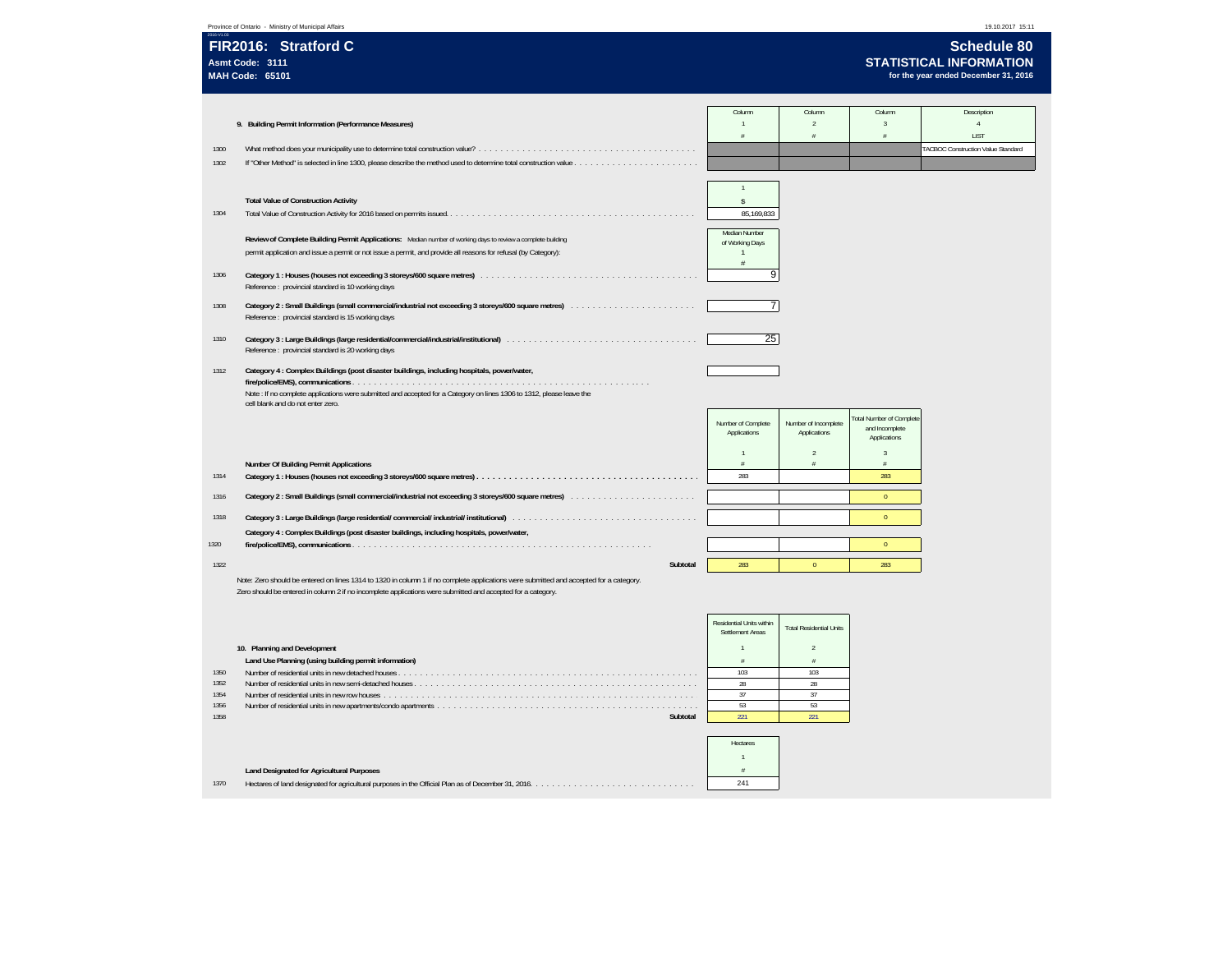|                                      | Province of Ontario - Ministry of Municipal Affairs            |                                                                                                                                                       |                                       |                | 19.10.2017 15:11                                                                      |
|--------------------------------------|----------------------------------------------------------------|-------------------------------------------------------------------------------------------------------------------------------------------------------|---------------------------------------|----------------|---------------------------------------------------------------------------------------|
|                                      | FIR2016: Stratford C<br>Asmt Code: 3111<br>MAH Code: 65101     |                                                                                                                                                       |                                       |                | Schedule 80<br><b>STATISTICAL INFORMATION</b><br>for the year ended December 31, 2016 |
|                                      | 11. Transportation Services                                    | $\overline{1}$<br>#                                                                                                                                   |                                       |                |                                                                                       |
| 1710                                 |                                                                | 392                                                                                                                                                   |                                       |                |                                                                                       |
| 1720                                 |                                                                | 280                                                                                                                                                   |                                       |                |                                                                                       |
|                                      |                                                                | Column                                                                                                                                                | Column                                | Column         | Description                                                                           |
|                                      |                                                                | $\mathbf{1}$<br>$\#$                                                                                                                                  | $\overline{2}$<br>$\ddot{\pi}$        | $_{3}$<br>$\#$ | $\overline{4}$<br>LIST                                                                |
| 1722<br>1725                         |                                                                |                                                                                                                                                       |                                       |                | Y<br><b>RIMS 2017</b>                                                                 |
| 1730                                 |                                                                | $\,0\,$                                                                                                                                               |                                       |                |                                                                                       |
| 1740                                 |                                                                | 392                                                                                                                                                   |                                       |                |                                                                                       |
| 1750<br>1755                         |                                                                | 595,412<br>31,465                                                                                                                                     |                                       |                |                                                                                       |
| 1760                                 |                                                                | 5,080                                                                                                                                                 |                                       |                |                                                                                       |
|                                      |                                                                |                                                                                                                                                       |                                       |                |                                                                                       |
|                                      |                                                                | Number of structures<br>where the condition<br>of primary<br>components is rated<br>as good to very<br>good, requiring only<br>repair<br>$\mathbf{1}$ | <b>Total Number</b><br>$\overline{2}$ |                |                                                                                       |
|                                      | Rating Of Bridges And Culverts                                 | $\#$                                                                                                                                                  | $\ddot{\pi}$                          |                |                                                                                       |
| 1765<br>1766                         |                                                                | 15<br>13                                                                                                                                              | $20\,$<br>16                          |                |                                                                                       |
| 1767                                 | Subtotal                                                       | ${\bf 28}$                                                                                                                                            | 36                                    |                |                                                                                       |
|                                      |                                                                | Column<br>$\mathbf{1}$                                                                                                                                | Column<br>$\overline{2}$              | Column<br>3    | Description<br>$\overline{4}$                                                         |
| 1768                                 |                                                                | #                                                                                                                                                     | #                                     | $\#$           | LIST<br>Y                                                                             |
| 1769                                 |                                                                |                                                                                                                                                       |                                       |                | <b>OSIM 2015</b>                                                                      |
|                                      | 12. Environmental Services                                     | $\mathbf{1}$<br>#                                                                                                                                     |                                       |                |                                                                                       |
| 1810<br>1815<br>1820<br>1825         |                                                                | $\overline{1}$<br>164<br>6,385.157<br>0.000                                                                                                           |                                       |                |                                                                                       |
| 1835<br>1840                         |                                                                | 200<br>$\mathbf 0$                                                                                                                                    |                                       |                |                                                                                       |
| 1845                                 |                                                                | 3,105.547                                                                                                                                             |                                       |                |                                                                                       |
| 1850<br>1855                         |                                                                | 37<br>185                                                                                                                                             |                                       |                |                                                                                       |
| 1860<br>1865<br>1870                 |                                                                | 3,353<br>21,821<br>31,223                                                                                                                             |                                       |                |                                                                                       |
|                                      | 13. Recreation Services                                        | $\overline{1}$                                                                                                                                        |                                       |                |                                                                                       |
| 1910<br>1920<br>1930                 |                                                                | $\#$<br>20<br>40,337<br>5,880                                                                                                                         |                                       |                |                                                                                       |
| 2310<br>2320<br>2330<br>2340<br>2370 | 14. Other Revenue (Used for the calculation of Operating Cost) | $\mathbf{1}$<br>$\hat{S}$<br>214,187,941                                                                                                              |                                       |                |                                                                                       |